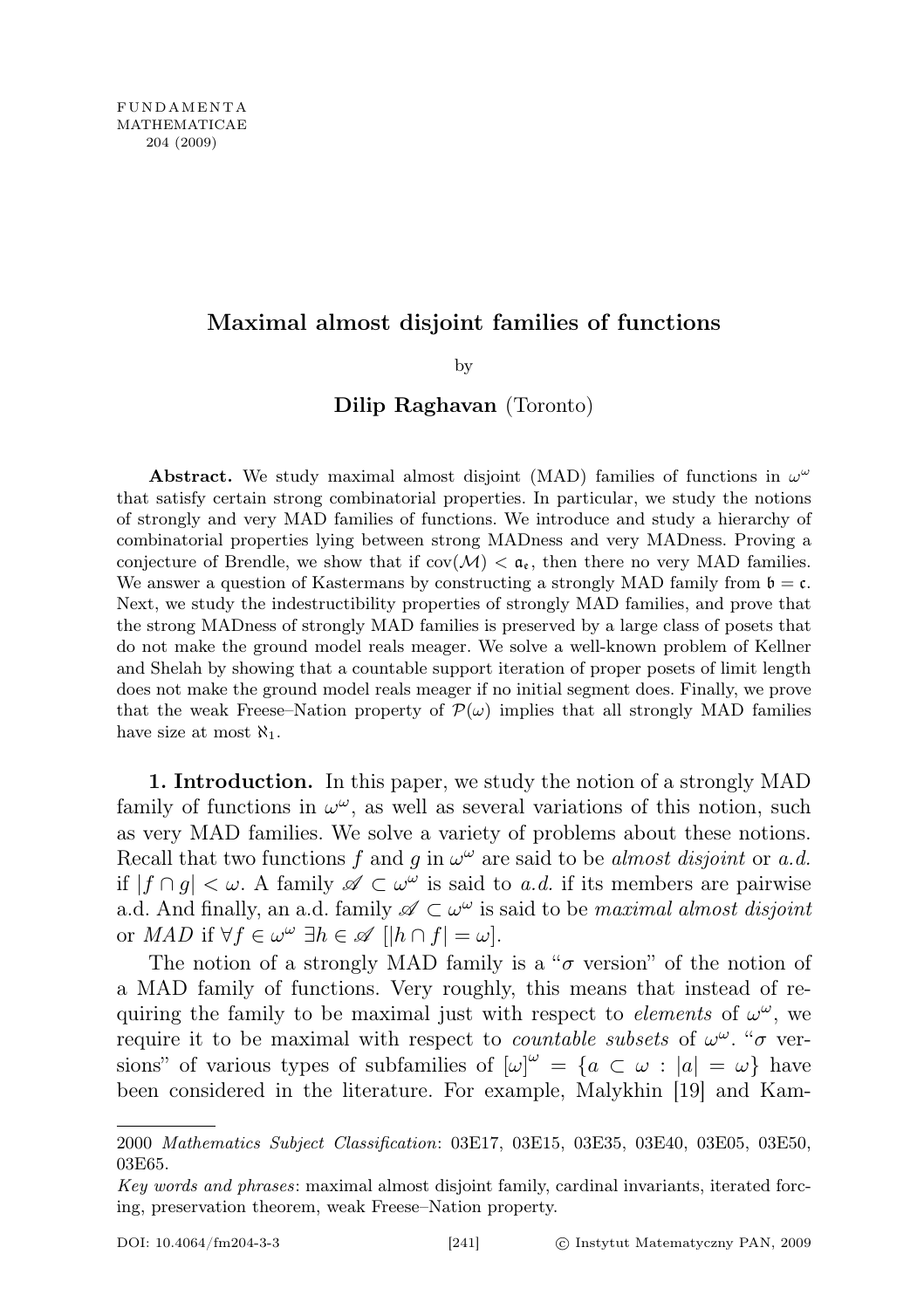burelis and Węglorz [13] have studied the " $\sigma$  version" of the notion of a splitting family. Recall that a set  $a \in [\omega]^\omega$  splits a set  $b \in [\omega]^\omega$  if both  $a \cap b$  and  $b \setminus a$  are infinite. Recall also that a family  $\mathcal{F} \subset [\omega]^\omega$  is a splitting family if every  $b \in [\omega]^{\omega}$  is split by some  $a \in \mathcal{F}$ . Now, the " $\sigma$  version" of this notion, called an  $\aleph_0$ -splitting family, is simply a family  $\mathcal{F} \subset [\omega]^\omega$  such that for every countable set  $\{b_i : i \in \omega\} \subset [\omega]^{\omega}$ , there is a single  $a \in \mathcal{F}$ which splits  $all$  the  $b_i$ . We cannot simply lift this definition to the case of MAD families. That is, we cannot define a strongly MAD family to simply be an a.d. family  $\mathscr{A} \subset \omega^{\omega}$  such that for every countable set of functions  ${f_i : i \in \omega} \subset \omega^\omega$ , there is  $h \in \mathscr{A}$  such that  $\forall i \in \omega \; |h \cap f_i| = \omega$ . To see this, suppose  $\mathscr{A} \subset \omega^{\omega}$  is an a.d. family with at least two elements. Choose  $h_0, h_1 \in \mathscr{A}$ , with  $h_0 \neq h_1$ , and consider the set  $\{h_0, h_1\}$ . It is clear that no element of  $\mathscr A$  can intersect both  $h_0$  and  $h_1$  in an infinite set. Hence we must put some restriction on the countable sets of functions we are allowed to consider. It is easy to see that the above counterexample will go through even if  $h_0$  and  $h_1$  are covered by finitely many members from  $\mathscr A$ .

DEFINITION 1. Let  $\mathscr{A} \subset \omega^\omega$  be an a.d. family, and let  $Y \in [\omega \times \omega]^\omega$ . We say that Y avoids  $\mathscr A$  if for every finite set  $\{h_0, \ldots, h_k\} \subset \mathscr A$ ,  $|Y \setminus (h_0 \cup \cdots)$  $\cup h_k$ ) =  $\omega$ .

DEFINITION 2. Let  $\mathscr{A} \subset \omega^\omega$  be an a.d. family. We say that  $\mathscr{A}$  is *strongly* MAD if for any countable family of functions  $\{f_i : i \in \omega\} \subset \omega^\omega$  avoiding  $\mathscr{A}$ , there is  $h \in \mathscr{A}$  such that  $\forall i \in \omega \; [|h \cap f_i| = \omega].$ 

Strongly MAD families were introduced by Steprans [15], who showed that they cannot be analytic, though the same notion had been considered earlier by Malykhin [19] in the context of MAD families of subsets of  $\omega$  and further studied by Kurilić [18] and Hrušák and García Ferreira [9]. Soon after, Zhang and Kastermans [14] introduced a strengthening of this notion, which they called very MAD family.

DEFINITION 3. Let  $\mathscr{A} \subset \omega^\omega$  be an a.d. family, and let  $\kappa = |\mathscr{A}|$ . We say that  $\mathscr A$  is very MAD if for all cardinals  $\lambda < \kappa$  and for every family  ${f_{\alpha} : \alpha < \lambda} \subset \omega^{\omega}$  of functions avoiding  $\mathscr{A}$ , there is  $h \in \mathscr{A}$  such that  $\forall \alpha < \lambda \left[ |f_{\alpha} \cap h| = \omega \right].$ 

Clearly, very MAD families are strongly MAD, which in turn, are MAD. On the other hand, E. van Douwen [20] asked about the existence of the following sort of MAD family in  $\omega^{\omega}$ :

DEFINITION 4. Let us say that  $p$  is an *infinite partial function* if there is an infinite set  $X \in [\omega]^\omega$  such that  $p \in \omega^X$ . An a.d. family  $\mathscr{A} \subset \omega^\omega$  is said to be van Douwen MAD if for every infinite partial function p, there is  $h \in \mathscr{A}$ such that  $|p \cap h| = \omega$ .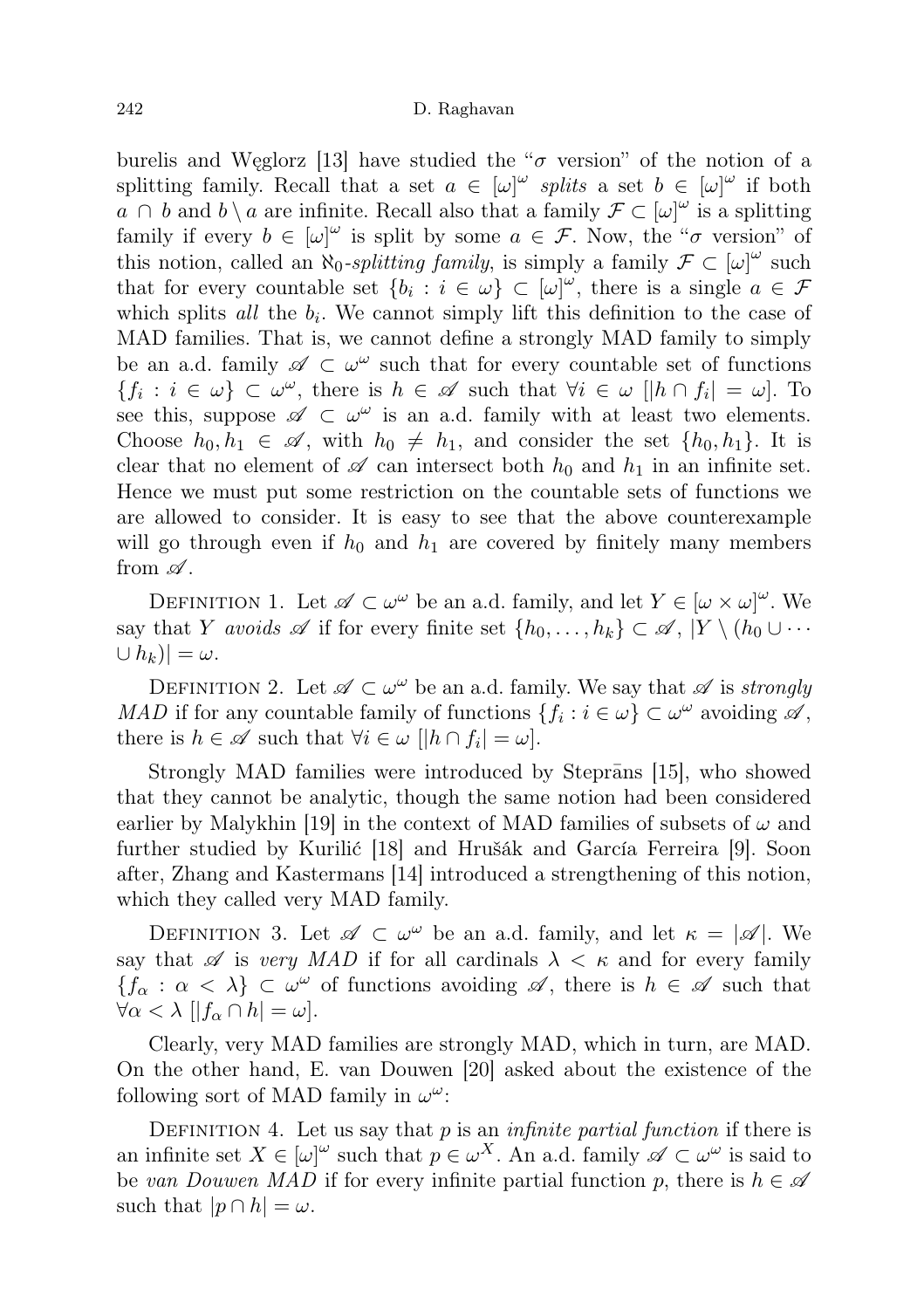It turns out that the notion of a van Douwen MAD family is weaker than that of a strongly MAD family (see Lemma 6). Thus, we have a natural spectrum of combinatorial properties of increasing strength. In this paper we investigate this hierarchy and answer several questions about these notions. In [21] we positively answered van Douwen's question by showing in ZFC that van Douwen MAD families exist.

In Section 2 we first refine this hierarchy by introducing a sequence of combinatorial properties lying between MADness and very MADness, and we show under  $MA(\sigma$ -centered) that this refined hierarchy is proper, meaning that there is a member in each class not belonging to any higher class.

Sections 3 and 4 answer questions of Kastermans and Brendle regarding when very MAD families exist and whether it is possible to have models with strongly MAD families, but no very MAD families. In Section 3, we modify a construction of Hrušák [8], Kurilić [18] and Brendle and Yatabe [4] to show that strongly MAD families exist if  $\mathfrak{b} = \mathfrak{c}$ . In Section 4, we prove a conjecture of Brendle that if  $cov(\mathcal{M}) < \mathfrak{a}_{\mathfrak{e}}$ , there are no very MAD families. Together these results show that in the Laver model there is a strongly MAD family, but no very MAD families.

In Sections 5 and 6 we study the effect of forcing on strongly MAD families in  $\omega^{\omega}$ . In particular, in Section 5, we are interested in characterizing those posets that preserve the strong MADness of strongly MAD families. While we do not provide a full characterization, we show that many posets that do not turn the set of ground model reals into a meager set also preserve the strong MADness of strongly MAD families (it is easy to see that not making the ground model reals meager is a necessary condition for a poset to do this). We introduce a property of posets called having diagonal fusion (see Definition 40), and we show that all posets that have diagonal fusion preserve the strong MADness of all strongly MAD families. The class of posets having diagonal fusion includes all the usual posets not making the ground model reals meager, like Sacks and Miller forcing. Given this close connection between these two properties, we conjecture (see Conjecture 30) that they actually coincide for a class of "nicely definable" posets.

In Section 6 we solve a problem from Kellner and Shelah [16] regarding the preservation of the property of not making the ground model reals meager under countable support iterations. Preservation theorems are an important component of the theory of iterated forcing. The simplest and most well-known preservation theorem says that the finite support iteration of c.c.c. posets is c.c.c. For countable support iterations (CS iterations), a fundamental result of Shelah [23] is that properness is preserved under such iterations. Other well-known examples for CS iterations include the preservation of  $\omega^{\omega}$ -bounding and of the Sacks property. For a given property **P** of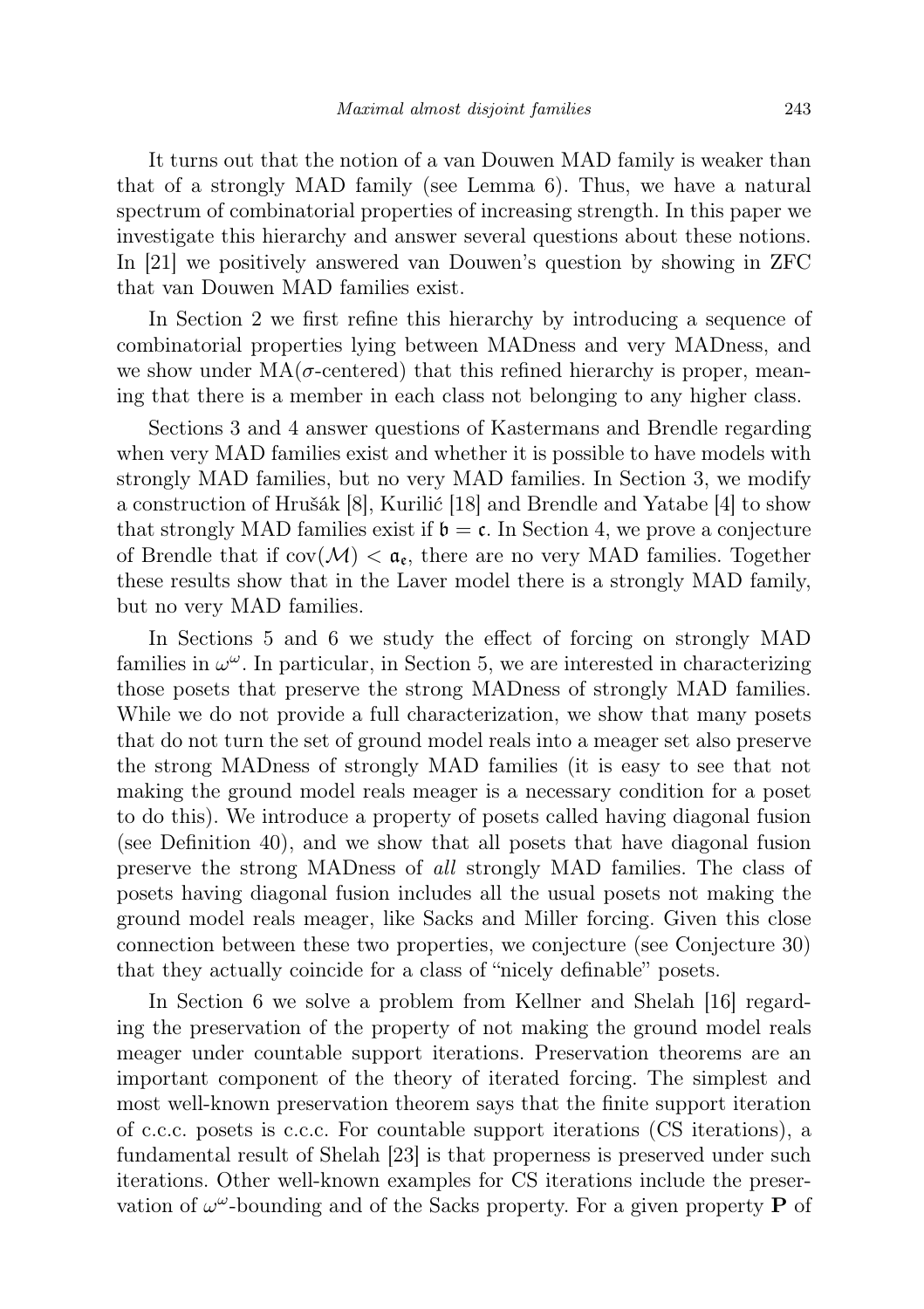forcing notions two kinds of preservation may be considered. One kind says if  $\langle \mathbb{P}_{\alpha}, \check{\mathbb{Q}}_{\alpha} : \alpha \leq \gamma \rangle$  is a CS iteration such that for each  $\alpha < \gamma$ ,  $\Vdash_{\alpha} \text{``}\check{\mathbb{Q}}_{\alpha}$  is proper and has property  $\mathbf{P}$ ", then  $\mathbb{P}_{\gamma}$  also has property **P**. An example of this kind is the preservation of  $\omega^{\omega}$ -bounding. The other kind of preservation theorem say that given a limit ordinal  $\gamma$ , if  $\langle \mathbb{P}_{\alpha}, \check{\mathbb{Q}}_{\alpha} : \alpha \leq \gamma \rangle$  is a CS iteration such that for each  $\alpha < \gamma$ ,  $\Vdash_{\alpha}$  " $\mathbb{Q}_{\alpha}$  is proper" and  $\mathbb{P}_{\alpha}$  has property **P**, then  $\mathbb{P}_{\gamma}$  also has property **P**. An example of this kind is the preservation of not adding random reals. The key difference is that in the first kind of preservation,  $P$  is assumed to hold for *each iterand*, whereas in the second kind, **P** is assumed to hold for each *initial segment* of the iteration (in both cases the iterands are assumed to be proper). One often considers a preservation theorem of the second kind only for properties  $P$  that fail to be preserved by two-step iterations, so that one cannot hope for a result of the first kind for them. In [16] Kellner and Shelah asked if the second kind of preservation theorem holds for the properties of not making  $V \cap \omega^{\omega}$  meager and not making  $\mathbf{V} \cap \omega^{\omega}$  null. Regarding the first of these, Kellner and Shelah [16] prove that it holds under the additional assumption that the iterands are nep, providing a partial positive answer. Also, it is shown in Goldstern [7] that the first kind of preservation theorem holds for the property of preserving  $\sqsubseteq_{\mathbf{C}}$  (see Definition 27), which is a property stronger than not making  $\mathbf{V} \cap \omega^{\omega}$  meager. In Section 6 we answer the question of Kellner and Shelah affirmatively by proving the most general version of the second kind of preservation theorem for the property of not making  $V \cap \omega^{\omega}$  meager. We then use this result to show that any countable support iteration of posets having diagonal fusion preserves the strong MADness of all strongly MAD families.

In Section 7 we show that the weak Freese–Nation property of  $\mathcal{P}(\omega)$  implies that all strongly MAD families have size at most  $\aleph_1$ . The weak Freese– Nation property of  $\mathcal{P}(\omega)$  is one of several axioms considered by Juhász and others (see [12]) in an attempt to capture the combinatorial essence of the Cohen model. This axiom is known to be true in this and several other models. Thus, in particular, there are no strongly MAD families of size  $\mathfrak{c}$  in the Cohen model.

Finally, in Section 8 we end with some miscellaneous observations concerning some similarities and differences between the notion of a strongly MAD family of functions in  $\omega^{\omega}$  and that of sets in  $[\omega]^{\omega}$ .

2. The strength of an a.d. family. We will introduce the notion of strength of an a.d. family of functions. This notion allows for the systematic investigation of variations on the concept of a strongly MAD family. In particular, it introduces a sequence of combinatorial properties of intermediate strength between MADness and very MADness, with strong MADness as a special case. The notion of strength allows for the systematic investigation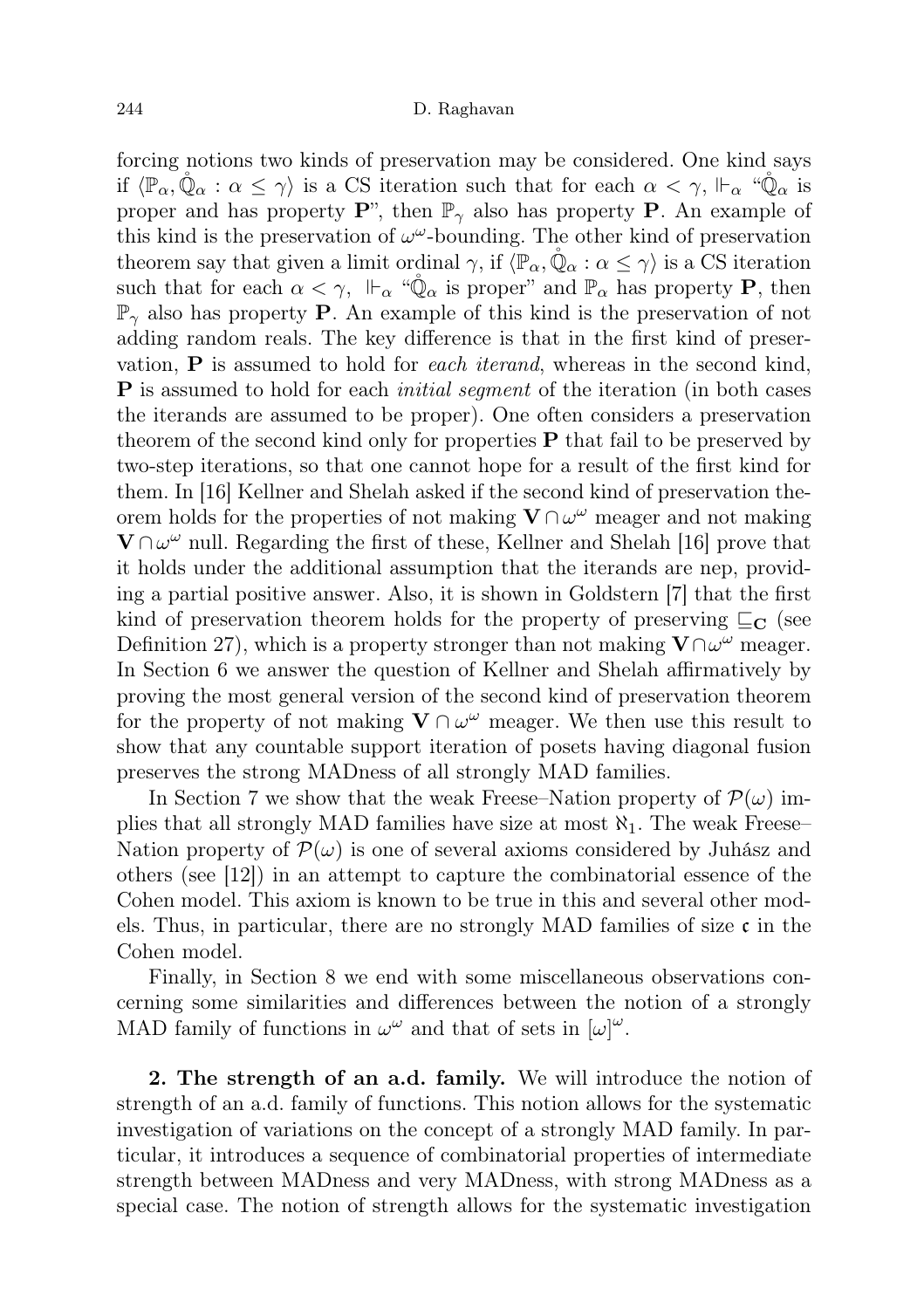of this entire spectrum starting with MADness, going through van Douwen and strong MADness, all the way up to very MADness.

DEFINITION 5. Let  $\mathscr{A} \subset \omega^\omega$  be an a.d. family. We define the *strength* of  $\mathscr A$ , written st( $\mathscr A$ ), to be the least cardinal  $\kappa$  such that there is a family  ${f_\alpha : \alpha < \kappa} \subset \omega^\omega$  of functions avoiding  $\mathscr A$  such that  $\forall h \in \mathscr A \exists \alpha < \kappa$  $[|h \cap f_\alpha| < \omega].$ 

Thus an a.d. family  $\mathscr A$  is MAD iff st( $\mathscr A$ )  $\geq$  2. It is strongly MAD iff  $st(\mathscr{A}) \geq \omega_1$ , and it is very MAD iff  $st(\mathscr{A}) \geq |\mathscr{A}|$ . The next lemma points out a connection with the notion of a van Douwen MAD family.

LEMMA 6. Let  $\mathscr{A} \subset \omega^\omega$  be an a.d. family. If  $st(\mathscr{A}) \geq 3$ , then  $\mathscr{A}$  is van Douwen MAD.

Proof. Suppose, for a contradiction, that there is an infinite partial function f from  $\omega$  to  $\omega$  which is a.d. from  $\mathscr A$ . Let  $h_0 \neq h_1$  be two distinct functions in  $\mathscr A$ . Let  $a = \text{dom}(f)$  and let  $b = \omega \setminus a$ . Let  $g_0 = f \cup h_0$  and let  $g_1 = f \cup h_1$  |b. Since f is a.d. from  $\mathscr{A}$ , it avoids  $\mathscr{A}$ . So  $\{g_0, g_1\} \subset \omega^{\omega}$  is a set of two functions avoiding  $\mathscr{A}$ . As  $st(\mathscr{A}) \geq 3$ , there is  $h \in \mathscr{A}$  such that  $|h \cap g_0| = |h \cap g_1| = \omega$ . We will argue that  $|f \cap h| = \omega$ , giving a contradiction. Indeed, suppose that  $|f \cap h| < \omega$ . Since h intersects both  $g_0$  and  $g_1$  in an infinite set, it follows that both  $h \cap h_0$  and  $h \cap h_1$  are infinite. But since  $\mathscr A$  is an a.d. family, this implies that  $h = h_0$  and  $h = h_1$ , contradicting our choice of  $h_0$  and  $h_1$ .

This argument can be generalized to yield the following.

LEMMA 7. Let  $\kappa$  be an infinite cardinal. Let  $\mathscr{A} \subset \omega^{\omega}$  be an a.d. family with  $st(\mathscr{A}) > \kappa$ . If  $\{f_{\alpha} : \alpha < \kappa\}$  is a family of infinite partial functions avoiding  $\mathscr A$ , there is  $h \in \mathscr A$  such that  $\forall \alpha < \kappa \, | |h \cap f_\alpha| = \omega$ .

*Proof.* Just as in Lemma 6, pick two distinct members  $h_0$  and  $h_1$  of  $\mathscr A$ . For each  $\alpha < \kappa$ , set  $a_{\alpha} = \text{dom}(f_{\alpha})$  and  $b_{\alpha} = \omega \setminus a_{\alpha}$ . Put  $g_{\alpha}^0 = (f_{\alpha} \cup h_0) \upharpoonright b_{\alpha}$ and  $g_{\alpha}^1 = (f_{\alpha} \cup h_1) \upharpoonright b_{\alpha}$ . Since  $f_{\alpha}$  avoids  $\mathscr{A}$ , both  $g_{\alpha}^0$  and  $g_{\alpha}^1$  avoid  $\mathscr{A}$ . As  $\kappa$ is an infinite cardinal,  $\{g_{\alpha}^i : i \in 2 \land \alpha < \kappa\} \subset \omega^{\omega}$  is a family of  $\kappa$  functions avoiding  $\mathscr A$ . As st( $\mathscr A$ ) > k, there is  $h \in \mathscr A$  such that  $\forall \alpha < \kappa$   $\forall i \in \mathbb Z$  $[|h \cap g_{\alpha}^{i}| = \omega]$ . Now, it is easily argued, just as in Lemma 6, that  $\forall \alpha < \kappa$  $[|h \cap f_\alpha| = \omega]$ .  $\blacksquare$ 

It is natural to ask for which sets of cardinals  $X \subset \mathfrak{c} + 1$  it is consistent to have  $X = \{st(\mathscr{A}) : \mathscr{A} \subset \omega^\omega \text{ is an a.d. family}\}\.$  We will provide a partial answer by showing that under  $MA(\sigma$ -centered), every cardinal  $\kappa \leq \mathfrak{c}$  occurs as the strength of some a.d. family  $\mathscr A$ . We first point out that the strength of an infinite a.d. family can never exceed its size. In Section 4 we obtain a better upper bound by showing that  $st(\mathscr{A}) \leq cov(\mathcal{M})$  (Corollary 25)

LEMMA 8. Let  $\mathscr{A} \subset \omega^\omega$  be an infinite a.d. family. Then  $\text{st}(\mathscr{A}) \leq |\mathscr{A}|$ .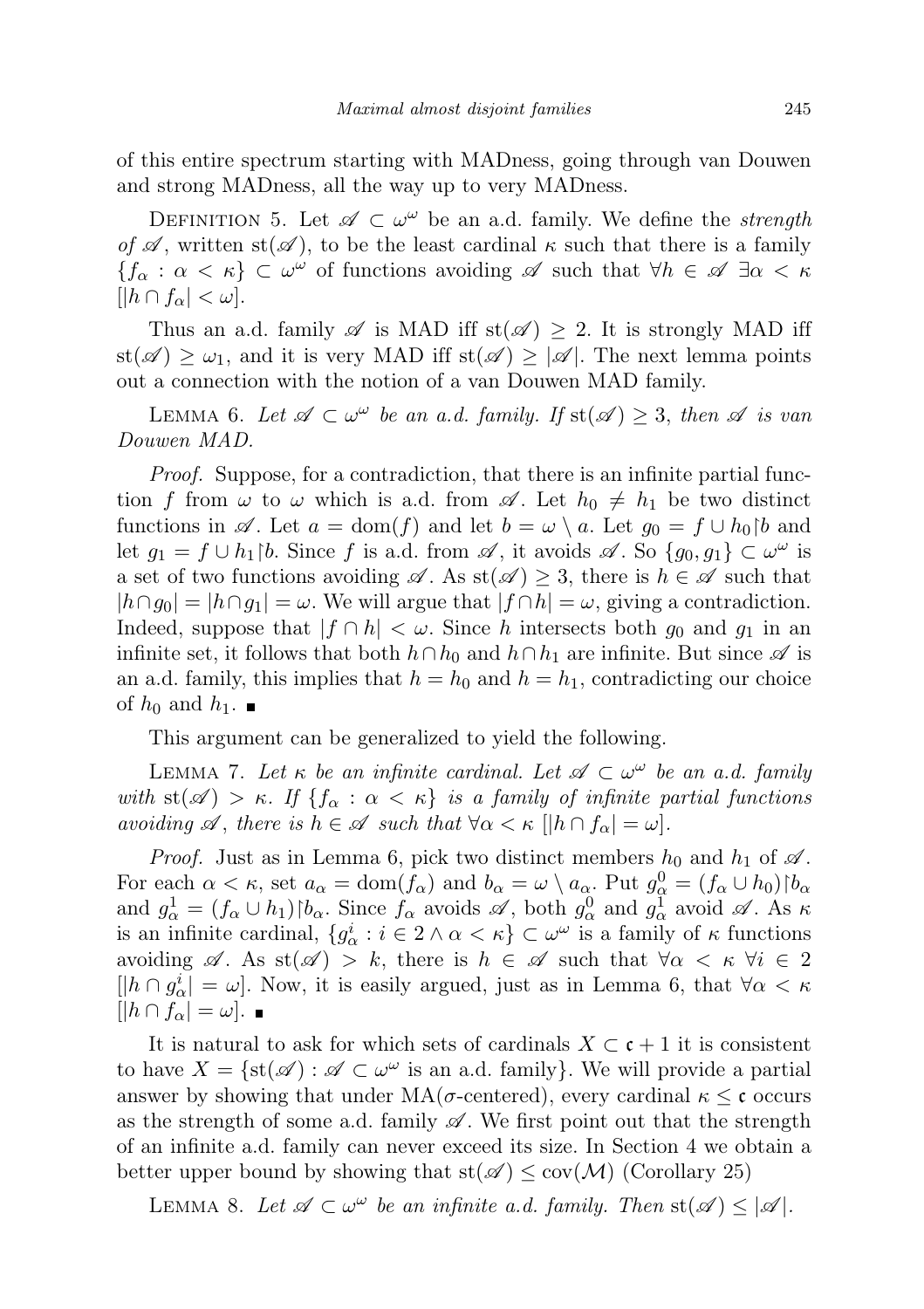### 246 D. Raghavan

*Proof.* For each  $h \in \mathscr{A}$  choose a countably infinite set  $X_h \in [\mathscr{A}]^{\omega}$  with  $h \notin X_h$ . Pick  $g_h \in \omega^\omega$  such that  $g_h$  is a.d. from h but  $\forall h' \in X_h$   $[|h' \cap g_h| = \omega]$ . It is possible to do this because h is a.d. from everything in  $X_h$ . Now since  $g_h$  has infinite intersection with infinitely many members of  $\mathscr A$ , it avoids  $\mathscr A$ . Thus  $\{g_h : h \in \mathscr{A}\}\$ is a family of functions avoiding  $\mathscr{A}$  of size at most  $|\mathscr{A}|$ such that no member of  $\mathscr A$  has infinite intersection with all the functions in the family.

In what follows, we prove that when  $\kappa \leq \mathfrak{c}$ , there is an a.d. family  $\mathscr{A} \subset \omega^{\omega}$ with  $st(\mathscr{A}) = \kappa$  (Theorem 11). To get  $st(\mathscr{A}) \leq \kappa$ , we fix an a.d. family  $\langle f_\alpha : \alpha < \kappa \rangle \subset \omega^\omega$  ahead of time, and we ensure during the construction that this family avoids  $\mathscr{A}$ , and yet that no member of  $\mathscr{A}$  has infinite intersection with all the  $f_{\alpha}$ . To get  $st(\mathscr{A}) \geq \kappa$ , we recursively take care of all subsets of  $ω<sup>ω</sup>$  of size less than κ. At any stage, given a set  $\langle g_α : α < \lambda \rangle$  of functions of size less than  $\kappa$  avoiding  $\mathscr A$ , we will use  $MA(\sigma$ -centered) to find a function a.d. from  $\mathscr A$  and having infinite intersection with all the  $g_\alpha$ . The following lemma is crucial for ensuring that we can do this without violating the first requirement.

LEMMA 9. Let  $\lambda < \kappa$  be cardinals. Let  $\mathscr{A} \subset \omega^{\omega}$  be a family of functions and let  $\langle f_\alpha : \alpha < \kappa \rangle \subset \omega^\omega$  be an a.d. family. Let  $\langle g_\alpha : \alpha < \lambda \rangle \subset \omega^\omega$  be any family of functions avoiding  $\mathscr A$ . There is an  $\alpha < \kappa$  such that  $\langle g_\alpha : \alpha < \lambda \rangle$ avoids  $\mathscr{A} \cup \{f_{\alpha}\}.$ 

*Proof.* Suppose not. Then for each  $\alpha < \kappa$  there is a  $\beta < \lambda$  and a finite subset  $\{h_0, \ldots, h_k\} \subset \mathscr{A}$  such that  $g_\beta \subset^* h_0 \cup \cdots \cup h_k \cup f_\alpha$ . As  $\lambda < \kappa$ , it follows that there are distinct  $\alpha_0 \neq \alpha_1 < \kappa$  such that for the same  $\beta < \lambda$ there are finite sets  $\{h_0, \ldots, h_k\} \subset \mathscr{A}$  and  $\{h^0, \ldots, h^l\} \subset \mathscr{A}$  so that both  $g_{\beta} \subset^* h_0 \cup \cdots \cup h_k \cup f_{\alpha_0}$  and  $g_{\beta} \subset^* h^0 \cup \cdots \cup h^l \cup f_{\alpha_1}$  hold. By assumption,  $g_{\beta}$  avoids  $\mathscr{A}$ . Therefore,  $p = g_{\beta} \setminus (h_0 \cup \cdots \cup h_k \cup h^0 \cup \cdots \cup h^l)$  is an infinite partial function. But now, it follows that  $p \subset^* f_{\alpha_0}$  and  $p \subset^* f_{\alpha_1}$ , which is a contradiction because  $\langle f_\alpha : \alpha < \kappa \rangle$  is an a.d. family.

LEMMA 10. Assume  $MA(\sigma\text{-centered})$ . Let  $\mathscr{A} \subset \omega^{\omega}$  be an a.d. family with  $|\mathscr{A}| < \mathfrak{c}$ . Let  $\lambda < \kappa < \mathfrak{c}$  be cardinals. Let  $\langle f_\alpha : \alpha < \kappa \rangle \subset \omega^\omega$  be an a.d. family of functions avoiding  $\mathscr A$ . Let  $\langle g_\alpha : \alpha < \lambda \rangle \subset \omega^\omega$  be another family of functions also avoiding  $\mathscr A$ . There is  $h \in \omega^\omega$  such that:

- (1)  $\forall h' \in \mathscr{A} \left[ |h \cap h'| < \omega \right].$
- (2)  $\langle f_\alpha : \alpha < \kappa \rangle$  avoids  $\mathscr{A} \cup \{h\}.$
- (3)  $\forall \beta < \lambda \ [\vert h \cap g_{\beta} \vert = \omega].$
- (4)  $\exists \alpha < \kappa \ [|h \cap f_\alpha| < \omega].$

*Proof.* By Lemma 9, there is  $\alpha < \kappa$  such that  $\langle g_{\beta} : \beta < \lambda \rangle$  avoids  $\mathscr{B} =$  $\mathscr{A} \cup \{f_{\alpha}\}\.$  Let us fix such an  $\alpha$ . Let  $Fn(\omega, \omega)$  denote the set of finite partial functions from  $\omega$  to  $\omega$ . Consider the poset  $\mathbb{P} = \{\langle s, H \rangle : s \in \mathrm{Fn}(\omega, \omega) \wedge H\}$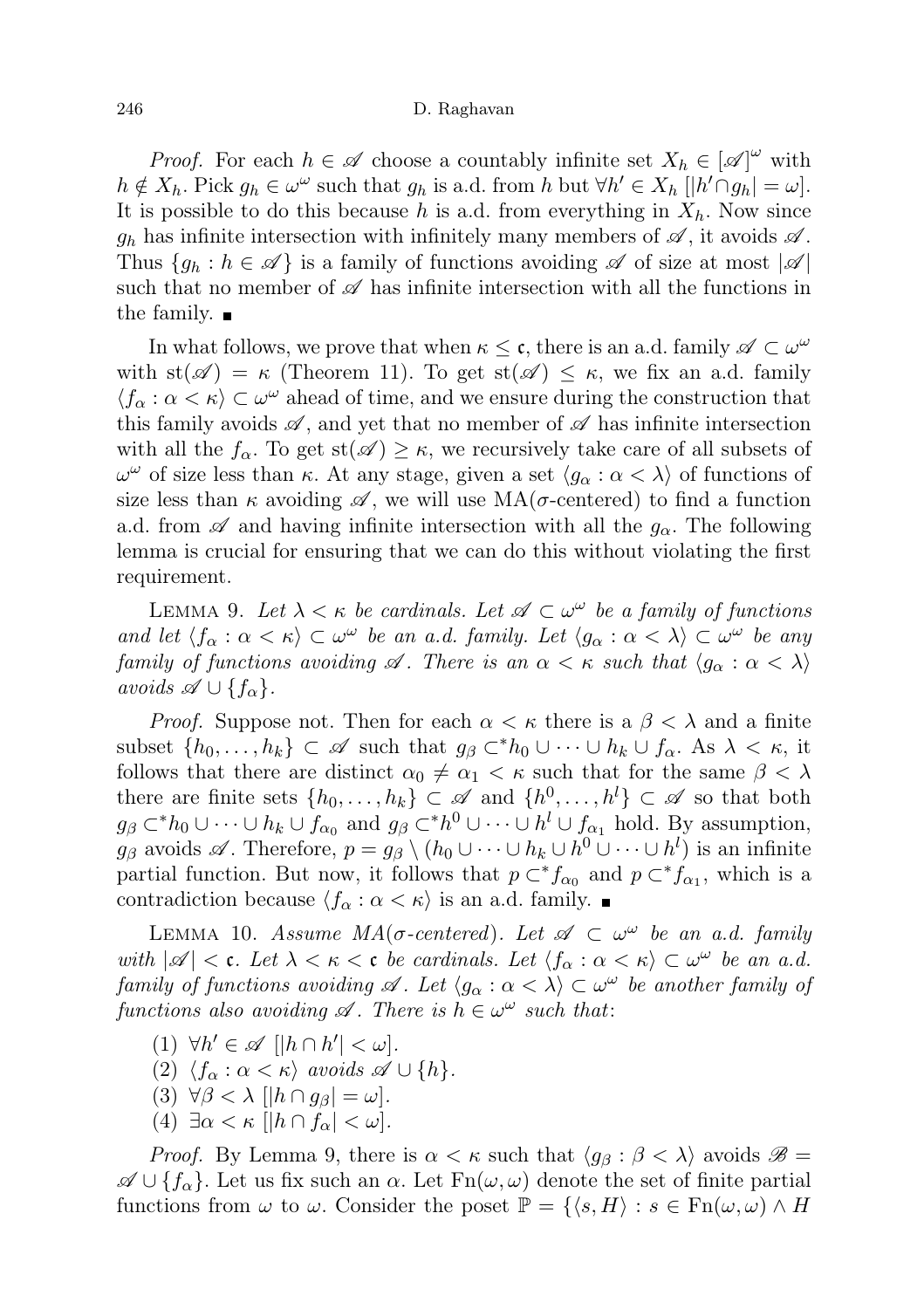$\in [\mathscr{B}]^{\leq \omega}$ . We order  $\mathbb P$  as follows: given  $\langle s_0, H_0 \rangle$  and  $\langle s_1, H_1 \rangle$  in  $\mathbb P, \langle s_0, H_0 \rangle \leq$  $\langle s_1, H_1 \rangle$  iff  $s_0 \supset s_1 \wedge H_0 \supset H_1 \wedge \forall h \in H_1 \forall n \in \text{dom}(s_0) \setminus \text{dom}(s_1)$   $|h(n) \neq$  $s_0(n)$ . It is easily checked that  $\mathbb P$  is  $\sigma$ -centered. If  $G \subset \mathbb P$  is a filter on  $\mathbb P$ , then  $h = \bigcup \{ s : \exists H \mid \langle s, H \rangle \in G \}$  is a function, which is a.d. from  $\bigcup \{ H :$  $\exists s \; [\langle s, H \rangle \in G]$ . To see that we can get a function h that satisfies the necessary requirements, we will check that certain sets are dense.

- To ensure  $h \in \omega^{\omega}$ : For each  $n \in \omega$ , set  $D_n = \{ \langle s, H \rangle \in \mathbb{P} : n \in \mathbb{R} \}$ dom(s). We will check that  $D_n$  is dense. Fix  $\langle s_0, H_0 \rangle \in \mathbb{P}$ . If  $n \in$ dom(s<sub>0</sub>), there is nothing to be done. Otherwise,  $\{h'(n) : h' \in H_0\}$  is a finite subset of  $\omega$ . So we may choose  $k \in \omega \setminus \{h'(n) : h' \in H_0\}$ . Now,  $\langle s_0 \cup {\langle n, k \rangle}, H_0 \rangle$  is an extension of  $\langle s_0, H_0 \rangle$  in  $D_n$ .
- To ensure h satisfies requirements  $(1)$  and  $(4)$ : It is enough to ensure that  $\forall h' \in \mathscr{B} \exists \langle s, H \rangle \in G \; [h' \in H]$ . But it is obvious that for each  $h' \in \mathcal{B}, D_{h'} = \{ \langle s, H \rangle \in \mathbb{P} : h' \in H \}$  is dense.
- To ensure h satisfies requirement (2): Let F be a finite subset of  $\mathscr A$ . Let  $\gamma < \kappa$ . Since  $f_{\gamma}$  avoids  $\mathscr{A}, X_{\gamma}^{F} = \{n \in \omega : \forall h' \in F \: [f_{\gamma}(n) \neq h'(n)]\}$ is an infinite subset of  $\omega$ . For each  $n \in \omega$ , consider the set  $D(F, \gamma, n) =$  $\{\langle s, H\rangle \in \mathbb{P} : \exists m > n \ [m \in X_\gamma^F \land m \in \text{dom}(s) \land f_\gamma(m) \neq s(m)]\}.$  If G hits  $D(F, \gamma, n)$  for all n, then  $f_{\gamma}$  avoids  $F \cup \{h\}$  because there will be infinitely many  $m \in X_{\gamma}^F$  so that  $h(m) \neq f_{\gamma}(m)$ . To see that  $D(F, \gamma, n)$ is dense, fix  $\langle s_0, H_0 \rangle \in \mathbb{P}$ . Since  $X_\gamma^F$  is an infinite set, there is  $m \in X_\gamma^F$ which is greater than n and outside dom( $s_0$ ). Now, we can choose  $k \notin \{h'(m) : h' \in H_0\} \cup \{f_\gamma(m)\}.$  It is clear that  $\langle s_0 \cup \{\langle m, k \rangle\}, H_0 \rangle$  is as required.
- To ensure h satisfies requirement (3): Let  $\beta < \lambda$ . It is enough to make G intersect  $D_n^{\beta} = \{ \langle s, H \rangle \in \mathbb{P} : \exists m > n \ [m \in \text{dom}(s) \land s(m) = g_{\beta}(m)] \}$ for all  $n \in \omega$ . To see that this set is dense, fix  $\langle s_0, H_0 \rangle \in \mathbb{P}$ . We know, by our choice of  $\alpha$ , that  $g_{\beta}$  avoids  $\mathscr{B}$ . So there are infinitely many  $m \in \omega$  such that  $\forall h' \in H_0$   $[h'(m) \neq g_\beta(m)]$ . So we can choose such an m greater than n and outside of dom( $s_0$ ). By our choice of m,  $\langle s_0 \cup \{\langle m, g_\beta(m)\rangle\}, H_0\rangle$  extends  $\langle s_0, H_0\rangle$  and is as required.

Since  $\lambda < \kappa < c$  and  $|\mathscr{A}| < c$  and since  $MA(\sigma$ -centered) is assumed, we can find a filter G that intersects all the sets in  $\{D_n : n \in \omega\} \cup \{D_{h'} : h' \in \mathcal{B}\}\$  $\cup \{D_n^{\beta}: \beta < \lambda \wedge n \in \omega\} \cup \{D(F, \gamma, n): F \in [\mathscr{A}]^{<\omega} \wedge \gamma < \kappa \wedge n \in \omega\}.$  Now, h, defined as above from G, will have the required properties.

THEOREM 11. Assume  $MA(\sigma\text{-centered})$ . Let  $\kappa \leq \mathfrak{c}$  be a cardinal. There is an a.d. family  $\mathscr{A} \subset \omega^\omega$  with  $\text{st}(\mathscr{A}) = \kappa$ .

*Proof.* We first deal with the case when  $\kappa = \mathfrak{c}$ . Kastermans [14] showed that there is a very MAD family under  $MA(\sigma$ -centered). Let  $\mathscr A$  be a very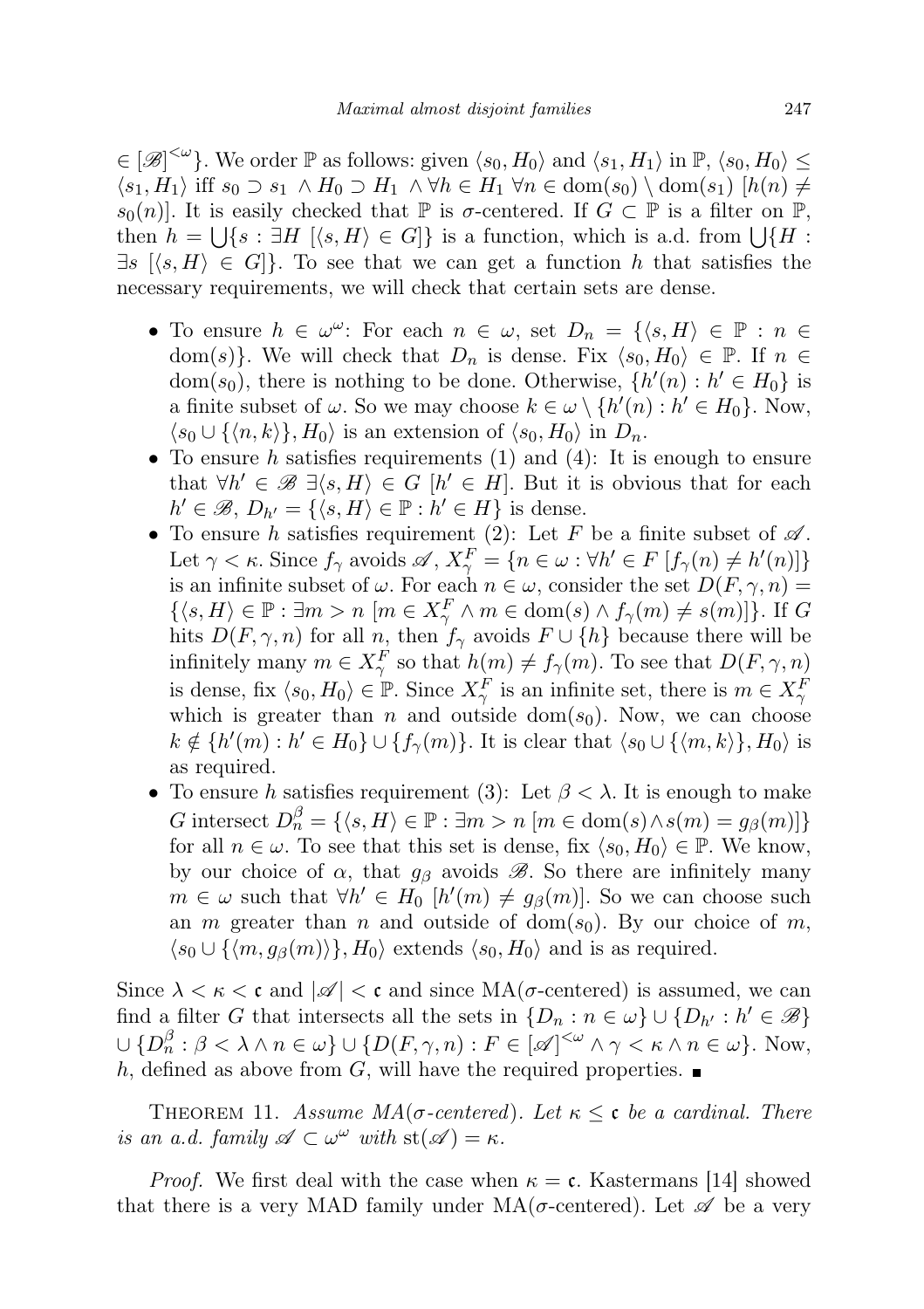MAD family. Clearly,  $\mathfrak{c} = |\mathscr{A}| \leq \text{st}(\mathscr{A})$ , and by Lemma 8,  $\text{st}(\mathscr{A}) \leq |\mathscr{A}| = \mathfrak{c}$ , whence  $\text{st}(\mathscr{A}) = \mathfrak{c}$ .

Now let us assume that  $\kappa < \mathfrak{c}$ . Fix an a.d. family  $\langle f_{\alpha} : \alpha < \kappa \rangle \subset \omega^{\omega}$  of size  $\kappa$ . We will construct an a.d. family  $\mathscr{A} \subset \omega^{\omega}$  with  $st(\mathscr{A}) \geq \kappa$ , while at the same time ensuring that  $\langle f_\alpha : \alpha < \kappa \rangle$  avoids  $\mathscr A$ , and yet nothing in  $\mathscr A$ has infinite intersection with all the  $f_{\alpha}$ . Thus  $\langle f_{\alpha} : \alpha < \kappa \rangle$  will witness that  $\operatorname{st}(\mathscr{A}) = \kappa.$ 

 $\mathscr A$  will be the union of an increasing sequence of a.d. families. Since MA( $\sigma$ -centered) is assumed,  $\mathfrak{c}^{\lt}\kappa = \mathfrak{c}$ . So we can let  $\langle \mathscr{G}_{\alpha} : \alpha < \mathfrak{c} \rangle$  enumerate all subsets of  $\omega^{\omega}$  of size less than  $\kappa$ . We will construct a sequence  $\langle \mathscr{A}_{\alpha} : \alpha < \mathfrak{c} \rangle$ so that:

(1)  $\mathscr{A}_{\alpha} \subset \omega^{\omega}$  is an a.d. family of size  $\leq |\alpha|$ . (2)  $\forall \alpha < \beta < c \ [\mathscr{A}_{\alpha} \subset \mathscr{A}_{\beta}].$ (3) If  $\mathscr{G}_{\alpha}$  avoids  $\bigcup \{\mathscr{A}_{\beta} : \beta < \alpha\},\$  then  $\exists h \in \mathscr{A}_{\alpha} \ \forall g \in \mathscr{G}_{\alpha} \ [|h \cap g| = \omega].$ (4)  $\langle f_\alpha : \alpha < \kappa \rangle$  avoids  $\mathscr{A}_\alpha$ . (5)  $\forall h \in \mathscr{A}_{\alpha} \exists \beta < \kappa \ [\vert h \cap f_{\beta} \vert < \omega].$ 

Assume that  $\langle \mathscr{A}_{\beta} : \beta < \alpha \rangle$  is already given to us. Let  $\mathscr{B} = \bigcup \mathscr{A}_{\beta}$ . If  $\mathscr{G}_{\alpha}$ does not avoid  $\mathscr{B}$ , there is nothing to be done. In this case, we simply set  $\mathscr{A}_{\alpha} = \mathscr{B}$ . Let us assume from now on that  $\mathscr{G}_{\alpha}$  avoids  $\mathscr{B}$ . Notice that by clause (4),  $\langle f_\alpha : \alpha < \kappa \rangle$  avoids  $\mathscr B$  as well. By clause (1),  $\mathscr B$  is an a.d. family with  $|\mathscr{B}| < \mathfrak{c}$ . Let  $\lambda = |\mathscr{G}_{\alpha}|$ . Note that we have  $\lambda < \kappa < \mathfrak{c}$ . Now, we can apply Lemma 10 with  $\mathscr{B}$  as  $\mathscr{A}$  and  $\mathscr{G}_{\alpha}$  as  $\langle g_{\alpha} : \alpha < \lambda \rangle$  to find  $h \in \omega^{\omega}$  such that:

- (a) h is a.d. from  $\mathscr{B}$ .
- (b)  $\langle f_\alpha : \alpha < \kappa \rangle$  avoids  $\mathscr{B} \cup \{h\}.$
- (c)  $\forall g \in \mathscr{G}_{\alpha}$   $||h \cap g| = \omega$ .
- (d)  $\exists \alpha < \kappa \ [ |h \cap f_\alpha| < \omega ].$

Now, we can define  $\mathscr{A}_{\alpha} = \mathscr{B} \cup \{h\}$ . It is clear that  $\mathscr{A}_{\alpha}$  is what is required.

The original motivation for the above result came from the following considerations. Under CH, all MAD families have size  $\aleph_1$ . Hence any strongly MAD family is automatically very MAD. Given some such consequence of CH, it is natural to ask whether this consequence also obtains under MA. So we originally wanted to know if under MA, all strongly MAD families are also very MAD. The above result shows that this fails badly.

COROLLARY 12. Assume  $MA + \neg CH$ . There is a strongly MAD family that is not very MAD.

We end this section with a conjecture. We do not know for which cardinals  $\kappa$  there is an a.d. family  $\mathscr{A} \subset \omega^{\omega}$  with  $st(\mathscr{A}) = \kappa$  just on the basis of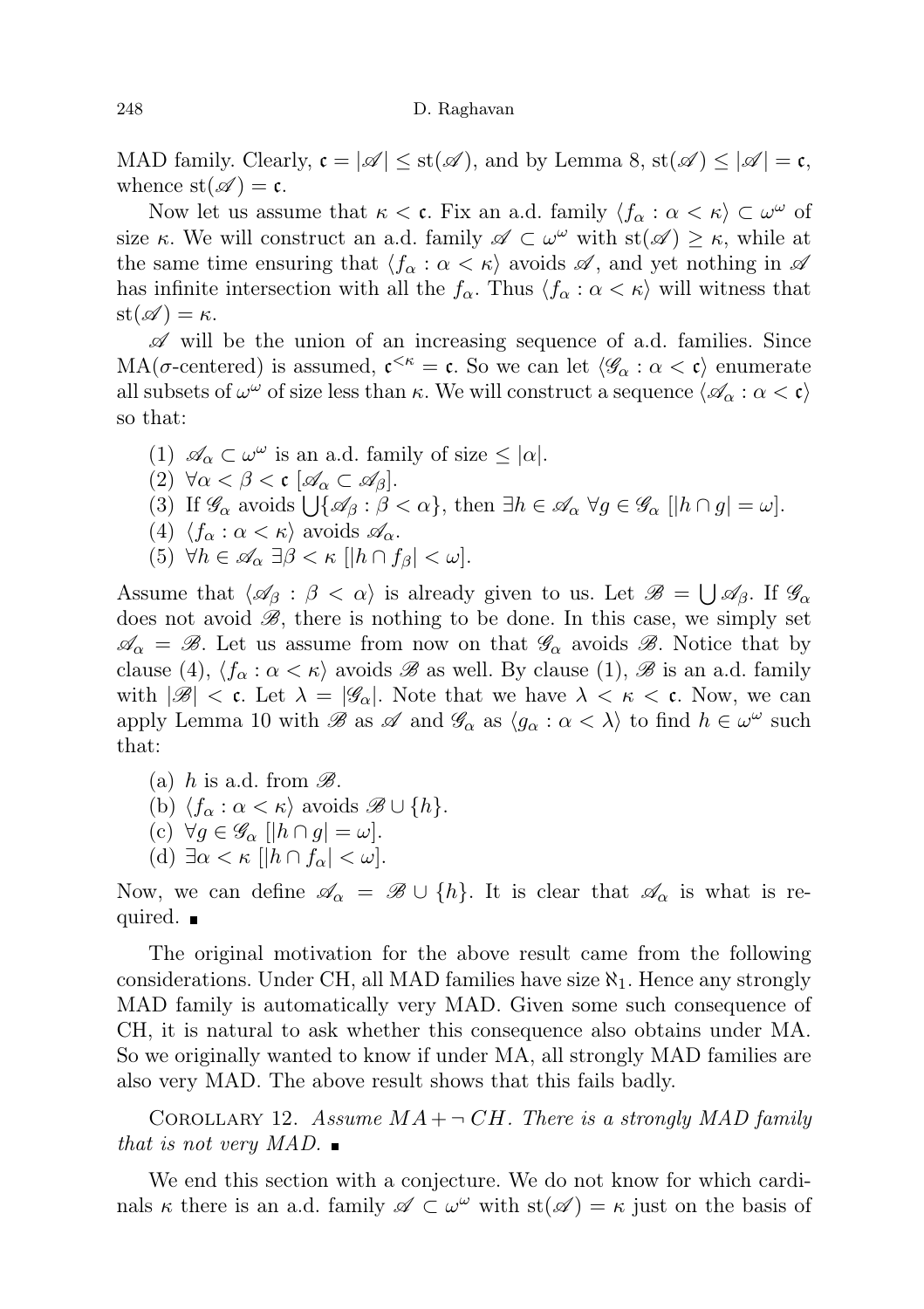ZFC alone. In view of Lemma 6, the following conjecture is a natural generalization of our result that van Douwen MAD families exist on the basis of ZFC alone.

CONJECTURE 13. For every  $n \in \omega$ , there is an a.d. family  $\mathscr{A} \subset \omega^{\omega}$  with  $st(\mathscr{A}) \geq n$ .

**3. A strongly MAD family from**  $\mathfrak{b} = \mathfrak{c}$ **.** In this section we will construct a strongly MAD family from  $\mathfrak{b} = \mathfrak{c}$ . Kastermans [14] pointed out that the standard construction of a strongly MAD family from  $MA(\sigma$ -centered) actually yields a very MAD family. He asked if there is a different construction that distinguishes between strongly and very MAD families. This section is intended to address his question. The construction of a strongly MAD family given here cannot be used to build a very MAD family. This is because  $\mathfrak{b} = \mathfrak{c}$  holds in the Laver model, where, as we will see in Section 4, there are no very MAD families. The question of whether strongly MAD families exist on the basis of ZFC alone remains open.

Hrušák [8], Kurilić [18] and Brendle and Yatabe [4] construct a Cohenindestructible MAD family of sets from  $\mathfrak{b} = \mathfrak{c}$ . Our construction was inspired by theirs, although our presentation is different. We will inductively construct a strongly MAD family in c steps. At each step we will deal with a given countable family of functions. We will deal with this given collection by first forming an  $(\omega, \kappa)$  gap consisting of infinite partial functions. We will then use  $\mathfrak{b} = \mathfrak{c}$  to separate this gap by an infinite partial function.

LEMMA 14. Assume  $\mathfrak{b} = \mathfrak{c}$ . Let  $\mathscr{A} \subset \omega^\omega$  be an a.d. family with  $|\mathscr{A}| < \mathfrak{c}$ . Suppose  $\{g_n : n \in \omega\} \subset \omega^\omega$  is a collection of functions avoiding  $\mathscr A$ . There is  $h \in \omega^{\omega}$  such that:

- (1)  $\forall h' \in \mathscr{A} \left[ |h \cap h'| < \omega \right].$
- (2)  $\forall n \in \omega$   $\vert \vert h \cap q_n \vert = \omega \vert$ .

*Proof.* Firstly, observe that  $\mathfrak{b} = \mathfrak{c}$  implies both  $\mathfrak{a} = \mathfrak{c}$  and  $\mathfrak{a}_{\mathfrak{e}} = \mathfrak{c}$ . Now, for  $n \in \omega$  consider  $\mathscr{A} \cap g_n = \{h \cap g_n : h \in \mathscr{A} \land |h \cap g_n| = \omega\}.$  This is an a.d. family on  $g_n$ . Since  $g_n$  avoids  $\mathscr A$  and since  $|\mathscr A| < \mathfrak c$ , it cannot be a MAD family on  $g_n$ . So we may find an infinite partial function  $p_n \,\subset g_n$  which is a.d. from everything in  $\mathscr A$ . By refining their domains if necessary, we may assume that  $\forall n < m < \omega \ [\text{dom}(p_n) \cap \text{dom}(p_m) = 0].$  Now,  $(\{p_n : n \in \omega\}, \mathscr{A})$ is the gap we would like to separate using an infinite partial function. We will use the assumption  $\mathfrak{b} = \mathfrak{c}$  to do this. Let  $\lambda = |\mathscr{A}|$  and put  $\mathscr{A} = \{h_{\alpha} : \alpha < \lambda\}.$ Remember that  $\lambda < \mathfrak{c}$ . For each  $\alpha < \lambda$ , define a function  $F_{\alpha} \in \omega^{\omega}$  as follows. For each  $n \in \omega$ ,  $\{k \in \text{dom}(p_n) : p_n(k) = h_\alpha(k)\}\$ is finite. So, we can define  $F_{\alpha}(n) = \max \{k \in \text{dom}(p_n) : p_n(k) = h_{\alpha}(k)\}.$  Since we are assuming  $\mathfrak{b} = \mathfrak{c},$ the family  $\{F_\alpha : \alpha < \lambda\}$  is bounded. Choose a function  $F \in \omega^\omega$  so that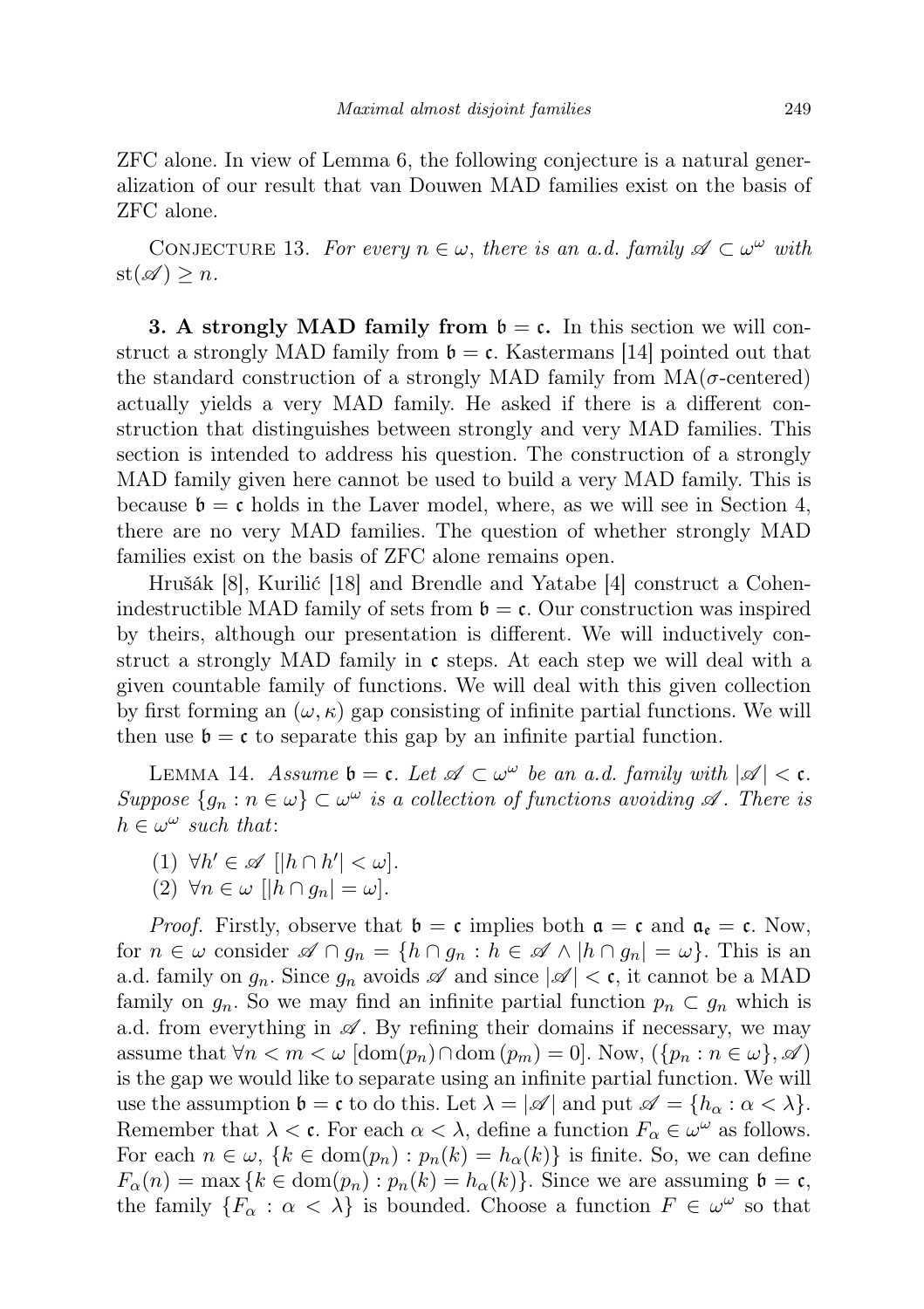$\forall \alpha \langle \lambda | [F_{\alpha} \langle F \rangle]$ . Define  $p = \bigcup (p_n \setminus (p_n | F(n)))$ . Clearly, p is an infinite partial function, and for all  $n \in \omega$ ,  $|p \cap g_n| = \omega$ .

We will check that  $\forall \alpha < \lambda \ [\ |p \cap h_{\alpha}| < \omega].$  Fix  $\alpha < \lambda$ . Suppose  $k \in \text{dom}(p)$ and  $p(k) = h_{\alpha}(k)$ . By our choice of the  $p_n$ , it follows that there is a unique n such that  $k \in \text{dom}(p_n)$ . Thus,  $p_n(k) = h_\alpha(k)$ , and so  $k \leq F_\alpha(n)$ . But since  $k \in \text{dom}(p)$ , it follows that  $k \geq F(n)$ , whence  $F(n) \leq F_{\alpha}(n)$ . Thus  $k \in \bigcup \{F_\alpha(n) + 1 : F(n) \leq F_\alpha(n)\}\$ , which is a finite set. So we conclude that  $p \cap h_{\alpha}$  is finite.

Now, we are almost done. We just need to extend  $p$  into a total function. We will use  $\mathfrak{a}_{\mathfrak{e}} = \mathfrak{c}$  to do this. Let  $X = \text{dom}(p)$  and  $Y = \omega \setminus X$ . As  $\mathscr A$  is an a.d. family in  $\omega^{\omega}$  with  $|\mathscr{A}| < \mathfrak{c}$ , it is not maximal. Let  $h_0 \in \omega^{\omega}$  be a.d. from  $\mathscr A$ . Clearly,  $h = (p \cup h_0)$  Y is as needed.

THEOREM 15. Assume  $\mathfrak{b} = \mathfrak{c}$ . There is a strongly MAD family of size  $\mathfrak{c}$ .

*Proof.* We will build the strongly MAD family,  $\mathscr{A}$ , in c steps. Since  $\mathfrak{c}^{\omega}$ = c, we can let  $\{\mathscr{G}_{\alpha} : \alpha < c\}$  enumerate all the countable subsets of  $\omega^{\omega}$ . We will build  $\mathscr A$  as the union of an increasing sequence of a.d. families. We will build a sequence  $\langle \mathscr{A}_{\alpha} : \alpha < \mathfrak{c} \rangle$  such that:

- (1)  $\mathscr{A}_{\alpha} \subset \omega^{\omega}$  is an a.d. family with  $|\mathscr{A}| \leq |\alpha|$ .
- (2) If  $\alpha < \beta < \mathfrak{c}$ , then  $\mathscr{A}_{\alpha} \subset \mathscr{A}_{\beta}$ .
- (3) If  $\mathscr{G}_{\alpha}$  avoids  $\bigcup \{\mathscr{A}_{\beta} : \beta < \alpha\}$ , then  $\exists h \in \mathscr{A}_{\alpha} \ \forall g \in \mathscr{G}_{\alpha}$   $\big[ |h \cap g| = \omega \big]$ .

Assume that the sequence  $\langle \mathscr{A}_{\beta} : \beta < \alpha \rangle$  has already been built. Set  $\mathscr{B} =$  $\bigcup \mathscr{A}_{\beta}$ . Then  $\mathscr{B} \subset \omega^{\omega}$  is an a.d. family with  $|\mathscr{B}| < \mathfrak{c}$ . If  $\mathscr{G}_{\alpha}$  does not avoid  $\mathscr{B},$ then we can simply set  $\mathscr{A}_{\alpha} = \mathscr{B}$ . So we assume that  $\mathscr{G}_{\alpha}$  avoids  $\mathscr{B}$ . Now, we may apply Lemma 14 with  $\mathscr B$  as  $\mathscr A$  and  $\mathscr G_\alpha$  as  $\{g_n : n \in \omega\}$  to find  $h \in \omega^\omega$ such that h is a.d. from  $\mathscr{B}$  and  $\forall g \in \mathscr{G}_{\alpha}$  [ $|h \cap g| = \omega$ ]. Then it is clear that  $\mathscr{A}_{\alpha} = \mathscr{B} \cup \{h\}$  is as required.

We remark that even though we have not explicitly tried to ensure that  $|\mathscr{A}| = \mathfrak{c}$ , it is true because  $\mathfrak{b} = \mathfrak{c}$  implies  $\mathfrak{a}_{\mathfrak{e}} = \mathfrak{c}$ .

Corollary 16. There are strongly MAD families in the Laver and  $Hechler$  models.  $\blacksquare$ 

As mentioned above, it is unknown if strongly MAD families always exist. We conjecture below that this is not the case. We will prove a partial result in this direction in Section 7, where we will show that it is consistent to have no "large" strongly MAD families (Theorem 75).

CONJECTURE 17. It is consistent to have no strongly MAD families.

4. Brendle's conjecture: consistency of no very MAD families. In this section we will show that if  $cov(\mathcal{M}) < \mathfrak{a}_{\epsilon}$ , then there are no very MAD families. This was conjectured by Brendle in an email to Kastermans.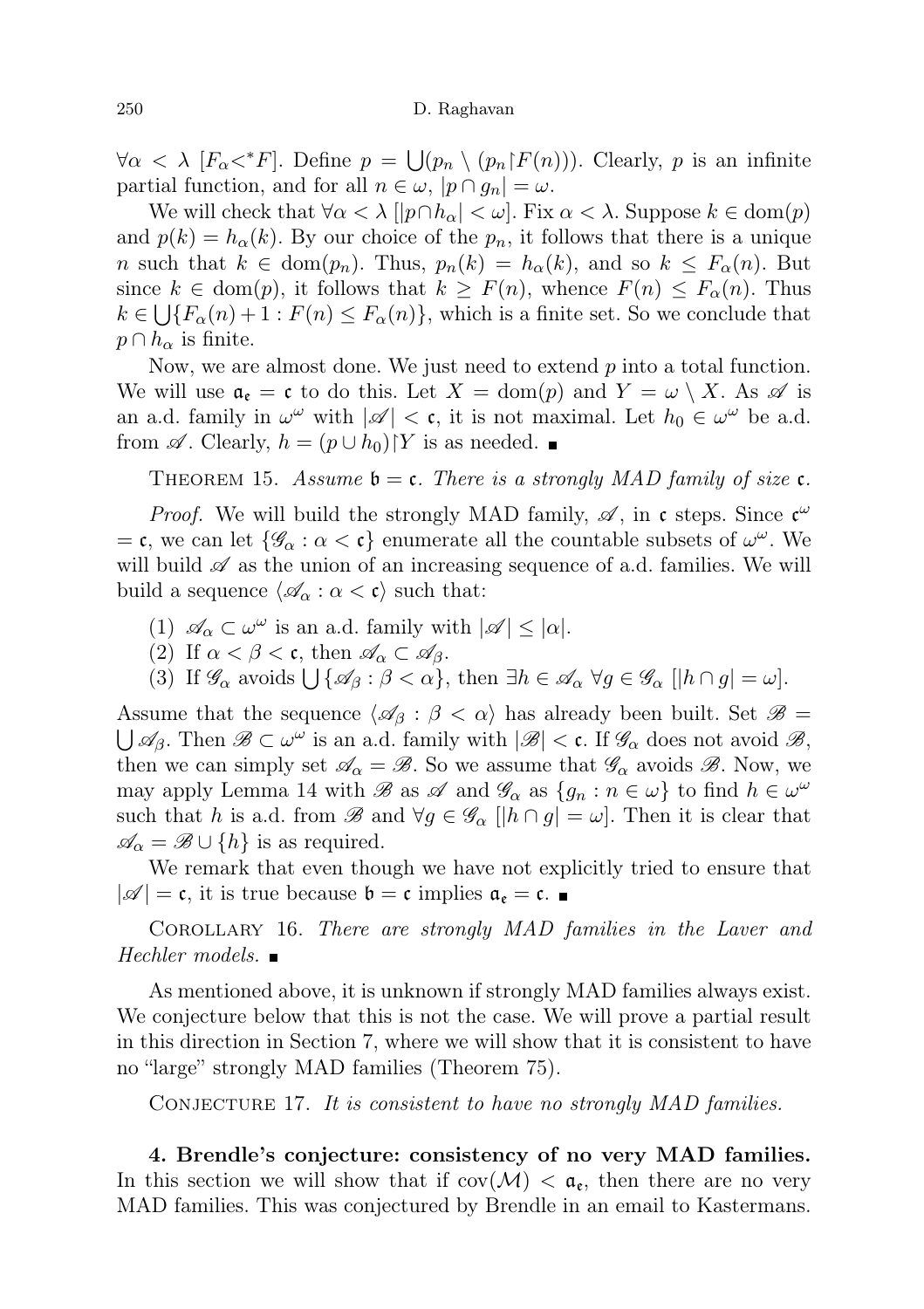Kastermans showed that very MAD families exist under MA and asked if their existence can be proved in ZFC. Our result implies that there are no very MAD families in the Laver, Random or Blass–Shelah models. For the case of the Laver and Random models, this was already known to Brendle. Brendle also pointed out in the same email that his conjecture would imply that there are no very MAD families in a typical template model. Our proof uses the following characterization of  $cov(\mathcal{M})$ .

THEOREM 18 (see [2] or [3]). The following are equivalent for a cardinal  $\kappa \geq \omega$ :

- (1) The reals cannot be covered by  $\kappa$  meager sets.
- (2) If  $\{f_{\alpha} : \alpha < \kappa\} \subset \omega^{\omega}$  is a collection of  $\kappa$  functions, there is  $h \in \omega^{\omega}$ such that  $\forall \alpha < \kappa$   $||f_{\alpha} \cap h| = \omega$ .

Now, this characterization implies that there is a family  ${f_\alpha : \alpha <$  $\text{cov}(\mathcal{M})\}\subset\omega^\omega$  such that there is no  $h\in\omega^\omega$  for which  $|h\cap f_\alpha|=\omega$  holds for all  $\alpha < \text{cov}(\mathcal{M})$ . Therefore, if this  $\{f_{\alpha} : \alpha < \text{cov}(\mathcal{M})\}$  avoids an a.d. family  $\mathscr{A} \subset \omega^{\omega}$ , and if  $cov(\mathcal{M}) < |\mathscr{A}|$ , then  $\mathscr{A}$  cannot be a very MAD family. However, given an arbitrary very MAD family  $\mathscr{A}$ , there is no reason to expect the family  $\{f_\alpha : \alpha < \text{cov}(\mathcal{M})\}$  to avoid it. We deal with this by showing that in the above theorem one can replace functions with objects that are a bit " fatter", namely slaloms. This will provide a new characterization of the cardinal  $cov(\mathcal{M})$ . Their "fatness" will ensure that the slaloms avoid any a.d. family.

DEFINITION 19. A function  $S : \omega \to [\omega]^{<\omega}$  is called a *slalom* if  $\forall n \in \omega$  $||S(n)| \leq 2^n$ . We say that S is a *wide slalom* if  $\forall n \in \omega$   $||S(n)| = 2^n$ .

THEOREM 20. Let  $\kappa$  be an infinite cardinal. The following are equivalent:

- (1) The reals cannot be covered by  $\kappa$  meager sets.
- (2) If  $\{S_\alpha : \alpha < \kappa\}$  is a collection of  $\kappa$  wide slaloms, there is  $h \in \omega^\omega$ such that  $\forall \alpha < \kappa \exists^{\infty} n \in \omega$   $[h(n) \in S_{\alpha}(n)].$

*Proof.*  $\neg$ (2) $\Rightarrow$  $\neg$ (1). Fix a family of wide slaloms  $\{S_\alpha : \alpha < \kappa\}$  for which the consequent of (2) fails. For each  $\alpha < \kappa$  set  $E_{\alpha} = \{h \in \omega^{\omega} : \forall^{\infty} n \in \omega\}$  $[h(n) \notin S_\alpha(n)]\}$ . It is clear that each  $E_\alpha$  is meager. Also, by assumption,  $\omega^{\omega} = \bigcup E_{\alpha}$ . Thus (1) is false.

 $(2) \Rightarrow (1)$ . Assume (2). We will show that clause (2) of Theorem 18 holds. Fix a family  $\{f_\alpha : \alpha < \kappa\} \subset \omega^\omega$ . Since we may code functions from  $\omega$  to  $[\omega \times \omega]^{<\omega}$  by slaloms, our assumption entails the following:

(\*) For every family  $\{H_\alpha : \alpha < \kappa\}$  of functions from  $\omega$  to  $[\omega \times \omega]^{< \omega}$  such that  $\forall n \in \omega \; [H_{\alpha}(n)] = 2^{n}$ , there is  $g \in (\omega \times \omega)^{\omega}$  so that  $\forall \alpha < \kappa$  $\exists^{\infty} n \in \omega \ [g(n) \in H_{\alpha}(n)].$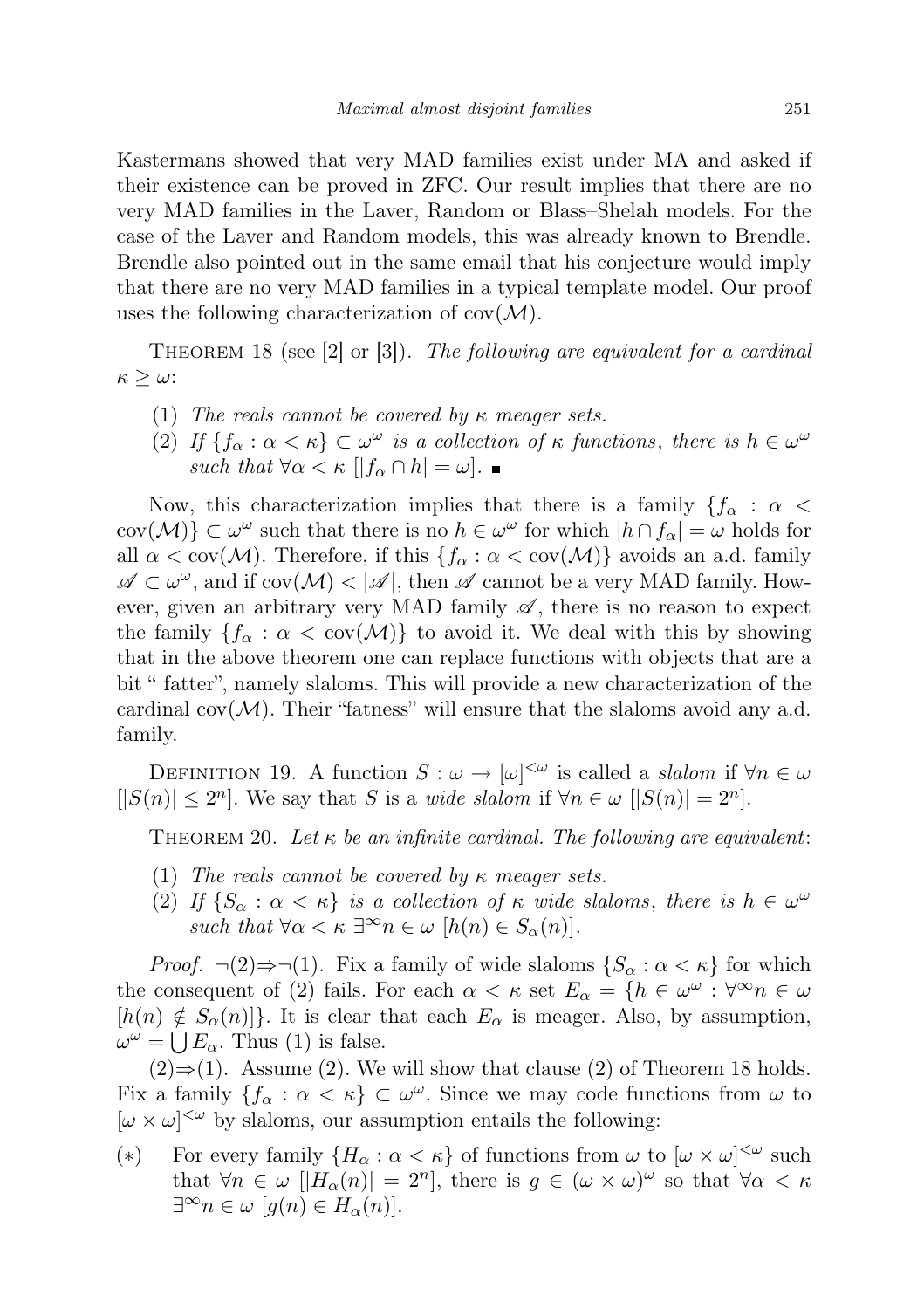#### 252 D. Raghavan

Now, for each  $n \in \omega$  set  $l_n = 2^n - 1$  and  $I_n = [l_n, l_{n+1})$ . Thus  $\langle I_n : n \in \omega \rangle$ is an interval partition of  $\omega$  with  $|I_n| = 2^n$ . Let us define a family  $\{H_\alpha :$  $\alpha < \kappa$  of functions from  $\omega$  to  $[\omega \times \omega]^{<\omega}$  by stipulating that for all  $n \in \omega$ ,  $H_{\alpha}(n) = f_{\alpha} | I_n$ . Since  $|I_n| = 2^n$ ,  $\forall n \in \omega$   $[|H_{\alpha}(n)| = 2^n]$ . Therefore, by  $(*)$ above, there is a  $g \in (\omega \times \omega)^\omega$  so that

$$
(**) \qquad \forall \alpha < \kappa \; \exists^{\infty} n \in \omega \; [g(n) \in H_{\alpha}(n)].
$$

We may assume that  $\forall n \in \omega \ [g(n) \in I_n \times \omega]$  because we can modify g to make this true without affecting (\*\*) above. Now, set  $p = g''\omega$ . It is clear that given our assumption about g, p is an infinite partial function from  $\omega$ to  $\omega$ . Now, let h be a function in  $\omega^{\omega}$  which extends p (arbitrarily). We will check that  $h$  is the function we are looking for.

Indeed, fix  $\alpha < \kappa$ . We must show that  $|h \cap f_{\alpha}| = \omega$ . We will prove that  $|p \cap f_\alpha| = \omega$ . For  $n \in \omega$ , let us use  $\langle i_n, j_n \rangle$  to denote  $g(n)$ . Note that by our assumption on g,  $\forall n \in \omega$  [i<sub>n</sub>  $\in I_n$ ]. Also observe that by the definition of p,  $dom(p) = \{i_n : n \in \omega\}$  and  $\forall n \in \omega$   $[p(i_n) = j_n]$ . By  $(**)$  above, the set  $X = \{n \in \omega : \langle i_n, j_n \rangle \in H_\alpha(n)\}\$ is infinite. By the definition of  $H_\alpha$ , it follows that  $\forall n \in X$  [ $f_{\alpha}(i_n) = j_n = p(i_n)$ ]. Since the  $I_n$  are disjoint,  $\{i_n : n \in X\}$  is infinite, and so  $|f_\alpha \cap p| = \omega$ .

LEMMA 21. Let  $\mathscr{A} \subset \omega^\omega$  be a MAD family. Let  $\lambda < \text{st}(\mathscr{A})$  be a cardinal and let  $\{S_\alpha : \alpha < \lambda\}$  be a family of wide slaloms. There is  $h \in \mathscr{A}$  such that  $\forall \alpha < \lambda \exists^{\infty} n \in \omega \ [h(n) \in S_{\alpha}(n)].$ 

*Proof.* For each  $\alpha < \lambda$ , let  $X_{\alpha} = \bigcup (\{n\} \times S_{\alpha}(n))$ . Observe that for any function  $f \in \omega^{\omega}$ ,  $\exists^{\infty} n \in \omega$   $[f(n) \in S_{\alpha}(n)] \Leftrightarrow |X_{\alpha} \cap f| = \omega$ . Hence, it suffices to produce  $h \in \mathscr{A}$  such that  $\forall \alpha < \lambda \, |[h \cap X_{\alpha}] = \omega$ . For each  $\alpha < \lambda$ , we will produce a total function  $f^{\alpha} \subset X_{\alpha}$  avoiding  $\mathscr{A}$ . Notice that we can ensure that  $f^{\alpha}$  avoids  $\mathscr A$  by ensuring that it has infinite intersection with infinitely many members of  $\mathscr A$ . Indeed, given any finite collection of functions  $\{f_0, \ldots, f_n\} \subset \omega^\omega$ , there is a total function  $g \subset X_\alpha$  which is a.d. from  $f_0, \ldots, f_n$ . This is because  $S_\alpha$  is a wide slalom. But we are assuming that  $\mathscr A$  is MAD. It now follows that for each  $\alpha < \lambda$  there must be an infinite collection  $\{h_i^{\alpha}: i \in \omega\} \subset \mathscr{A}$  such that  $\forall i \in \omega \; |[h_i^{\alpha} \cap X_{\alpha}] = \omega]$ . For each  $i \in \omega$ , set  $p_i^{\alpha} = h_i^{\alpha} \cap X_{\alpha}$ . Then  $p_i^{\alpha}$  is an infinite partial function contained in  $X_{\alpha}$ . By refining their domains, it is possible to choose a collection of infinite partial functions  $\{g_i^{\alpha} : i \in \omega\}$  such that  $\forall i \in \omega$   $[g_i^{\alpha} \subset p_i^{\alpha}]$  and  $\forall i < j < \omega \; [\text{dom}(g_i^{\alpha}) \cap \text{dom}(g_j^{\alpha}) = 0].$  Now, we can find a function  $f^{\alpha} \in \omega^{\omega}$ with  $\bigcup_{i\in\omega}g_i^{\alpha}\subset f^{\alpha}\subset X_{\alpha}$ . Now,  $\lambda < \text{st}(\mathscr{A})$ . So there is  $h \in \mathscr{A}$  such that  $\forall \alpha < \lambda \mid \vec{h} \cap f^{\alpha} \mid \alpha$ . This h is the function we are looking for.

THEOREM 22 (Brendle's Conjecture). If  $\mathscr A$  is a very MAD family, then  $|\mathscr{A}| \leq \text{cov}(\mathcal{M})$ . In particular, if  $\text{cov}(\mathcal{M}) < \mathfrak{a}_{\epsilon}$ , then there are no very MAD families.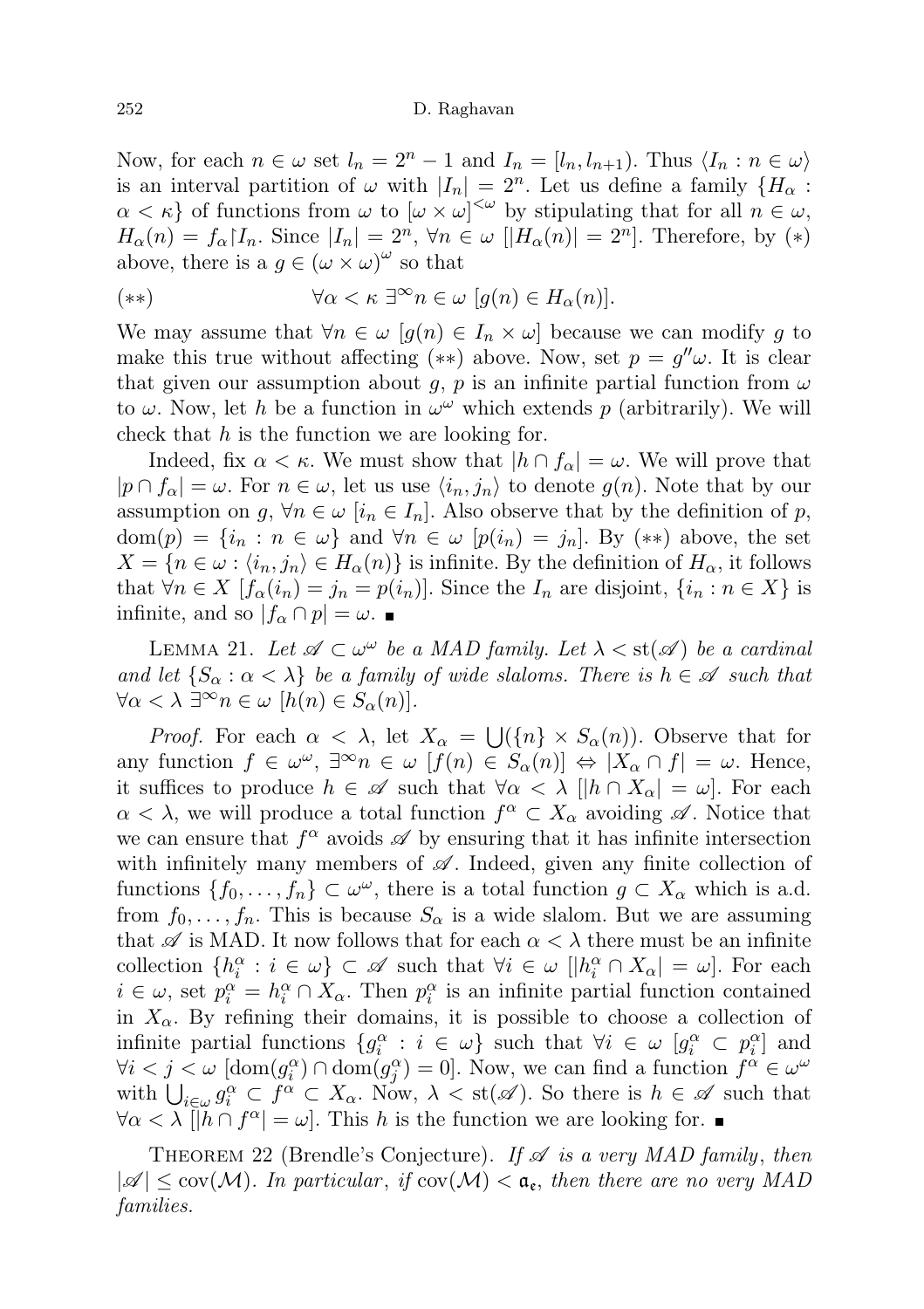*Proof.* Suppose, for a contradiction, that  $cov(\mathcal{M}) < |\mathcal{A}|$ . By Theorem 20, there is a family  $\{S_\alpha : \alpha < \text{cov}(\mathcal{M})\}$  of wide slaloms such that for every  $h \in \omega^{\omega}$  there is  $\alpha < \text{cov}(\mathcal{M})$  such that  $\forall^{\infty} n \in \omega$   $[h(n) \notin S_{\alpha}(n)]$ . But now, since  $\text{cov}(\mathcal{M}) < |\mathcal{A}| \leq \text{st}(\mathcal{A})$ , we can apply Lemma 21 to get a function  $h \in \mathscr{A}$  that contradicts this.  $\blacksquare$ 

Corollary 23. There are no very MAD families in the Laver , Random or Blass–Shelah models.

Proof. It is well-known (see [3]) that none of these forcings, nor their respective iterations, add Cohen reals. Thus in all of these models  $cov(\mathcal{M})$  $= \aleph_1$ . On the other hand, each of these forcings makes the ground model meager. Hence in all three of these models non $(\mathcal{M})$ , and hence  $\mathfrak{a}_{\mathfrak{e}}$ , is  $\aleph_2$ .

REMARK 24. Let  $\mathfrak{a}_{\mathfrak{v}}$  be the least size of a van Douwen MAD family. Since very MAD families are van Douwen MAD, Theorem 22 implies that there are no very MAD families as long as  $cov(\mathcal{M}) < \mathfrak{a}_{\mathfrak{v}}$ . It is conceivable that  $\mathfrak{a}_{\varepsilon} < \mathfrak{a}_{\varepsilon}$  is consistent, but no models of this are known.

In Section 2 we promised to give a proof that  $st(\mathscr{A}) \leq cov(\mathcal{M})$  in this section. We end this section by fulfilling this promise.

COROLLARY 25. Let  $\mathscr{A} \subset \omega^\omega$  be an a.d. family. Then  $st(\mathscr{A}) \leq cov(\mathcal{M})$ .

*Proof.* Suppose for a contradiction that  $st(\mathscr{A}) > cov(\mathcal{M})$ . By Lemma 6,  $\mathscr A$  is van Douwen MAD. But now, we can argue just as in Theorem 22 to get a contradiction using Lemma 21.

5. Indestructibility properties of strongly MAD families. In this section we will study the effect of forcing on strongly MAD families. In particular, we will be interested in showing that certain posets preserve strongly MAD families.

We will assume familiarity with the basic theory of proper forcing. The reader may consult Abraham [1], Goldstern [7] or Shelah [23] for an introduction.

DEFINITION 26. Let  $\mathbb P$  be a notion of forcing and let  $\mathscr A \subset \omega^\omega$  be a strongly MAD family. We will say that  $\mathscr A$  is  $\mathbb P$ -indestructible if  $\Vdash_{\mathbb P}\mathscr A$  is MAD. We will say that  $\mathscr A$  is strongly  $\mathbb P$ -indestructible if  $\Vdash_{\mathbb P} \mathscr A$  is strongly MAD.

Brendle and Yatabe [4] have studied P-indestructibility of MAD families of subsets of  $\omega$  for various posets P. The focus of their work was to provide combinatorial characterizations of the property of being a P-indestructible MAD family of sets for some well known posets  $\mathbb P$ . Here our focus is instead to find those posets  $\mathbb P$  for which strongly MAD families of functions are strongly P-indestructible.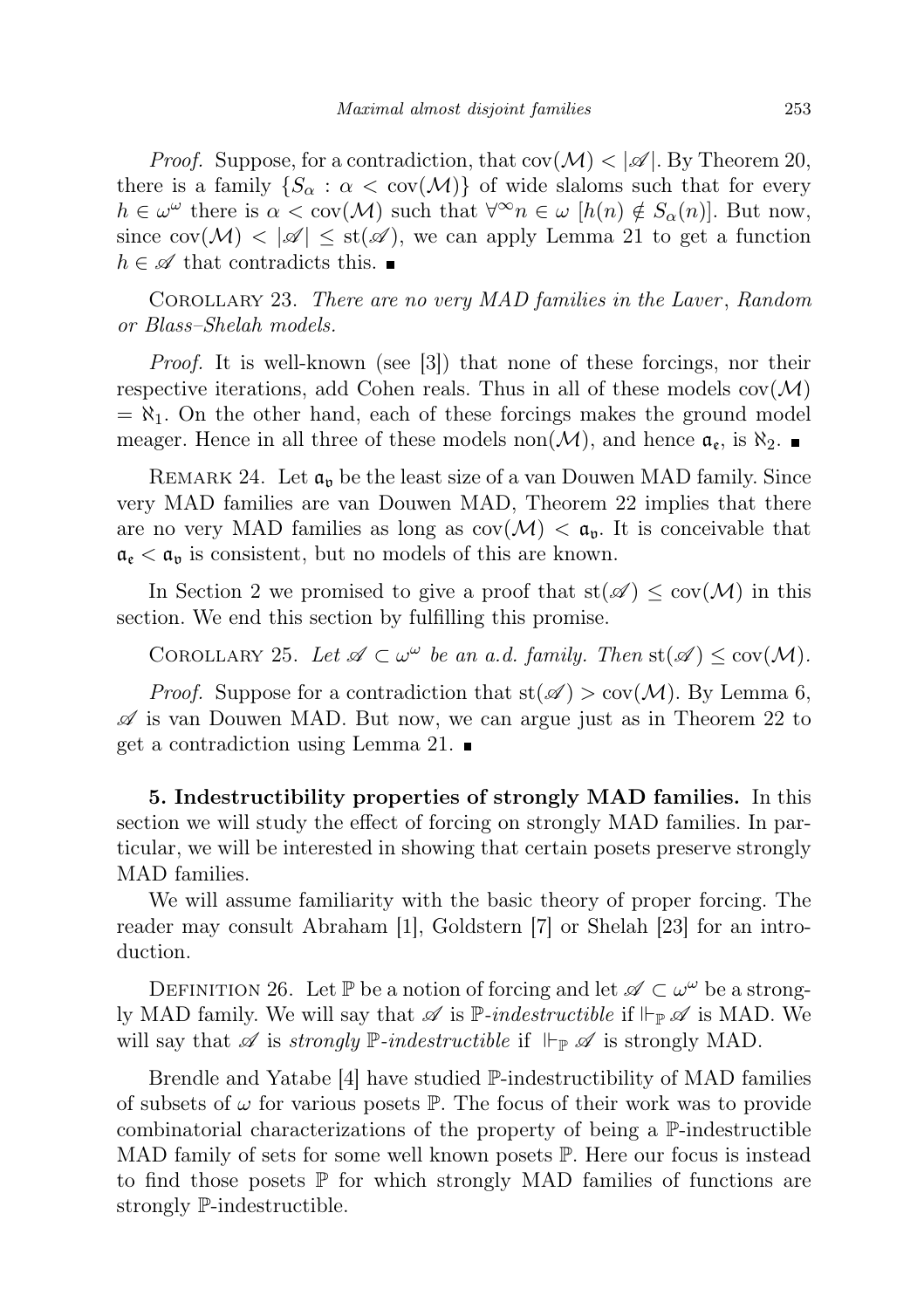If  $\mathbb P$  is a poset which turns the ground model reals into a meager set, then it is clear that no MAD family  $\mathscr{A} \subset \omega^\omega$  can be P-indestructible. This is because any such poset adds an element of  $\omega^{\omega}$  which is eventually different from all the elements of  $\omega^{\omega}$  in the ground model (see [3]). Our intuition is that strongly MAD families are "so large" that a converse to this observation must be true, at least for "nicely" definable posets, meaning that such a poset can kill a strongly MAD family only by introducing an eventually different real. If we take "nicely" definable to mean Suslin proper (for example, see Section 7 of [7]), then the property of not turning the ground model meager is known to be equivalent to the seemingly stronger property of preserving Cohen reals over elementary submodels.

DEFINITION 27. Let  $\mathbb P$  be a poset. We say that  $\mathbb P$  preserves  $\subseteq_{\mathbb C}$  if the following holds. For every  $M \prec H(\theta)$ , M countable, with  $\mathbb{P} \in M$ , whenever  $p \in \mathbb{P} \cap M$  and x is a Cohen real over M, there is  $q \leq p$  which is  $(M, \mathbb{P})$ generic such that  $q \Vdash x$  is a Cohen real over  $M[G]$ .

It is easy to see that if  $\mathbb P$  preserves  $\mathbb E_{\mathbf C}$ , then  $\mathbb P$  does not make the ground model reals into a meager set. Shelah (see [23, Chapter 18]) showed that the converse is also true for Suslin proper posets. While a poset that preserves  $\sqsubseteq_{\mathbf{C}}$  need not be Suslin proper, we believe that just preserving  $\sqsubseteq_{\mathbf{C}}$  is good enough to guarantee that strongly MAD families are strongly indestructible for that poset. In fact, our official conjecture will be slightly stronger. We will introduce a property stronger than strong indestructibility, a property which, like the property of preserving  $\subseteq_C$ , is preserved by countable support iterations of proper forcings. We are ultimately interested not only in treating indestructibility for single step forcing extensions, but also for countable support iterations. We are unable to show that every strongly MAD  $\mathscr A$  is strongly indestructible for any countable support iteration of proper posets for which  $\mathscr A$  is strongly indestructible. However, we are able to prove the preservation of this slightly stronger property, which we next introduce, and which can be thought of as the property of preserving  $\sqsubseteq_{\mathbf{C}}$  "relativized to  $\mathscr{A}$ ".

DEFINITION 28. Let  $\mathscr{A} \subset \omega^\omega$  be an a.d. family. Let  $M \prec H(\theta)$  be countable with  $\mathscr{A} \in M$ . We say that  $h \in \mathscr{A}$  covers M with respect to  $\mathscr{A}$  if whenever  $f \in M$  is an infinite partial function avoiding  $\mathscr{A}, |h \cap f| = \omega$ .

Notice that by Lemma 7, if  $\mathscr{A} \subset \omega^{\omega}$  is a strongly MAD family and  $M \prec H(\theta)$  is countable, then there is  $h \in \mathscr{A}$  which covers M with respect to  $\mathscr A$ .

DEFINITION 29. Let  $\mathscr{A} \subset \omega^{\omega}$  be a strongly MAD family and let  $\mathbb{P}$ be a poset. Let  $M \prec H(\theta)$  be countable with  $\mathscr{A}, \mathbb{P} \in M$ . We say that  $\mathbf{R}(\mathscr{A}, \mathbb{P}, M)$  holds if whenever p is a condition in  $\mathbb{P} \cap M$  and  $h \in \mathscr{A}$  covers M with respect to  $\mathscr A$ , there is  $q \leq p$  which is  $(M, \mathbb{P})$  generic such that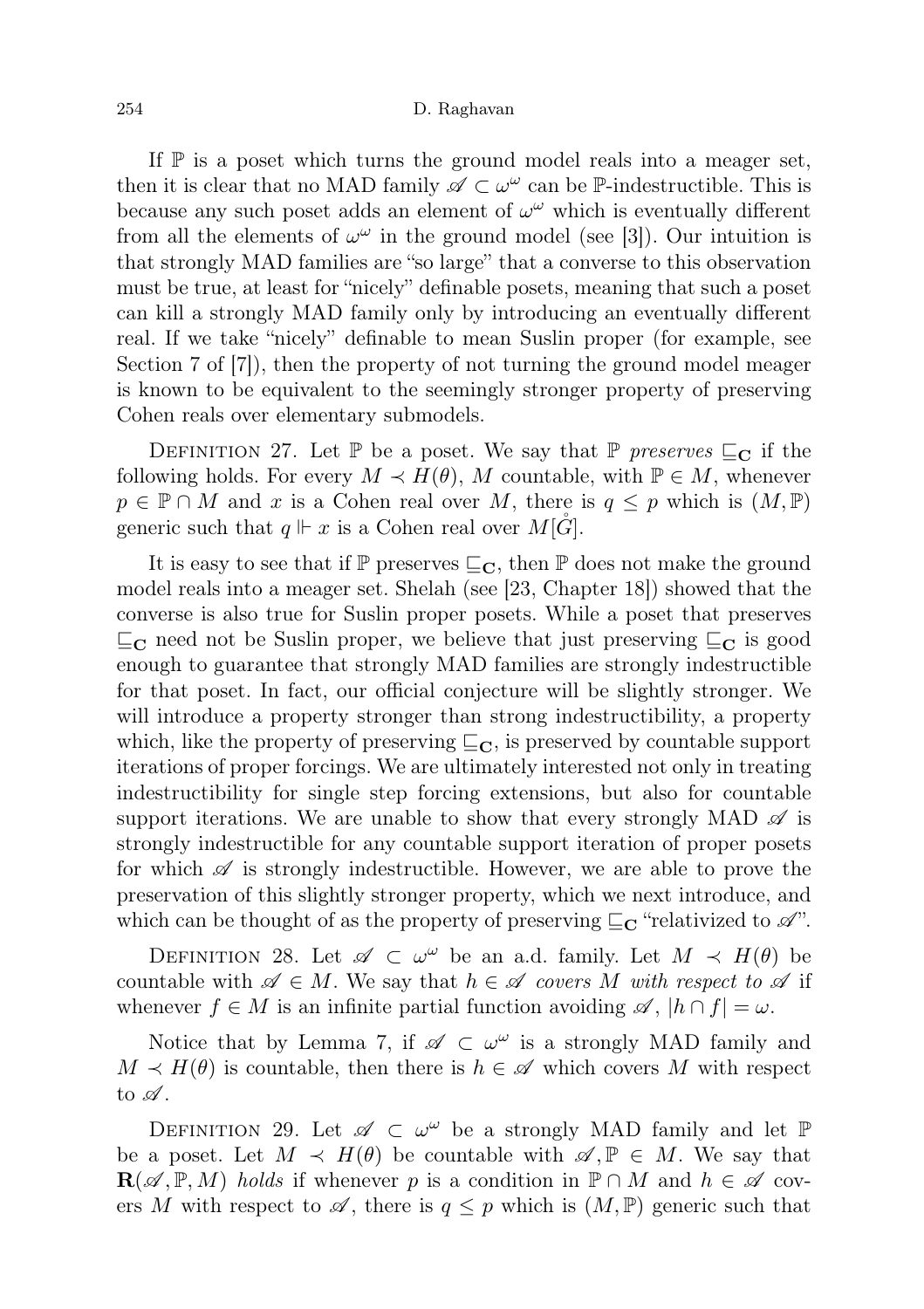$q \Vdash h$  covers  $M[\tilde{G}]$  with respect to  $\mathscr A$ . We say that  $\mathbb P$  strongly preserves  $\mathscr A$ if for every  $M \prec H(\theta)$ , M countable, with  $\mathscr{A}, \mathbb{P} \in M$ ,  $\mathbf{R}(\mathscr{A}, \mathbb{P}, M)$  holds.

CONJECTURE 30. Let  $\mathscr{A} \subset \omega^{\omega}$  be a strongly MAD family and let  $\mathbb{P}$  be a poset that preserves  $\sqsubseteq_{\mathbf{C}}$ . Then  $\mathscr A$  is strongly  $\mathbb P$ -indestructible. Moreover,  $\mathbb P$  strongly preserves  $\mathscr A$ .

Observe that Conjecture 30 implies that a Suslin proper poset fails to strongly preserve a strongly MAD family iff it adds an eventually different real. If true, our conjecture would say that a poset  $\mathbb P$  either destroys all MAD families in the ground model, or else every strongly MAD family is strongly P-indestructible, at least for the case of Suslin proper P.

While we do not have a proof of Conjecture 30, we provide some good evidence for it in this section. In particular, we will show that any poset for which a certain kind of fusion argument can be carried out strongly preserves all strongly MAD families (Theorem 52). The class of posets for which this type of fusion can be done includes all the usual posets preserving  $\subseteq_{\mathbb{C}}$  that we are aware of, like Sacks, Miller and Silver forcing. In fact, for this class of posets, the same kind of fusion argument shows both the strong preservation of strongly MAD families as well as the preservation of  $\sqsubseteq_{\mathbb{C}}$ .

REMARK 31. Notice that if  $\mathscr{A} \subset \omega^{\omega}$  is a strongly MAD family and if  $\mathbb{P}$ is a poset which strongly preserves  $\mathscr A$ , then  $\mathbb P$  is proper.

Our definition of strongly preserving requires  $\mathbf{R}(\mathscr{A}, \mathbb{P}, M)$  to hold for all elementary submodels containing  $\mathscr A$  and  $\mathbb P$ . But as is usual in the theory of proper forcing, it is sufficient if this is true for a club of such elementary submodels. We will prove this next, and in what follows, we will use this fact without further comment.

LEMMA 32. Let  $\mathscr{A} \subset \omega^\omega$  be a strongly MAD family and let  $\mathbb P$  be a poset. If  $\{M \prec H(\theta) : |M| = \omega \wedge \mathscr{A}, \mathbb{P} \in M \wedge \mathbf{R}(\mathscr{A}, \mathbb{P}, M) \text{ holds} \}$  contains a club in  $[H(\theta)]^{\omega}$ , then  $\mathbb P$  strongly preserves  $\mathscr A$ .

Proof. Arguments of this sort are standard in the theory of properness; so we merely outline the steps. We must find a set  $X \in H(\theta)$  that "captures" all the information necessary for deciding the truth of  $\mathbf{R}(\mathscr{A}, \mathbb{P}, M)$  for any M with  $\mathscr{A}, \mathbb{P} \in M$ . Let  $\mathcal{F}_{\mathscr{A}} = \{f : f \text{ is an infinite partial function avoiding } \mathscr{A}\}\$ and let  $A_{\mathbb{P}} = \{\mathring{x} \in \overline{\mathbf{V}}^{\mathbb{P}} : \mathring{x} \text{ is a nice } \mathbb{P} \text{ name for a subset of } \omega \times \omega\}.$  Put  $X = \mathbb{P} \cup \mathcal{P}(\mathbb{P}) \cup A_{\mathbb{P}} \cup \mathscr{A} \cup \mathcal{F}_{\mathscr{A}}$ . We will argue that this X does the job. Notice that if  $\mathcal{M} \prec H(\theta)$  is countable with  $\mathscr{A}, \mathbb{P} \in M$ , then X, and hence  $[X]^{\omega}$ , are elements of M. Now, given  $a \in [X]^{\omega}$  and  $q \in \mathbb{P}$ , say that q is  $(a, \mathbb{P})$ generic if whenever  $D \subset \mathbb{P}$  is a dense open set in a,  $q \Vdash a \cap D \cap G \neq 0$ . Similarly, say that  $h \in \mathscr{A}$  covers a with respect to  $\mathscr{A}$  if  $|h \cap f| = \omega$  for all  $f \in a \cap \mathcal{F}_{\mathscr{A}}$ . Finally, say that  $a \in [X]^{\omega}$  is good if whenever  $p \in \mathbb{P} \cap a$  and  $h \in \mathscr{A}$  covers a with respect to  $\mathscr{A}$ , there is  $q \leq p$  which is  $(a, \mathbb{P})$  generic such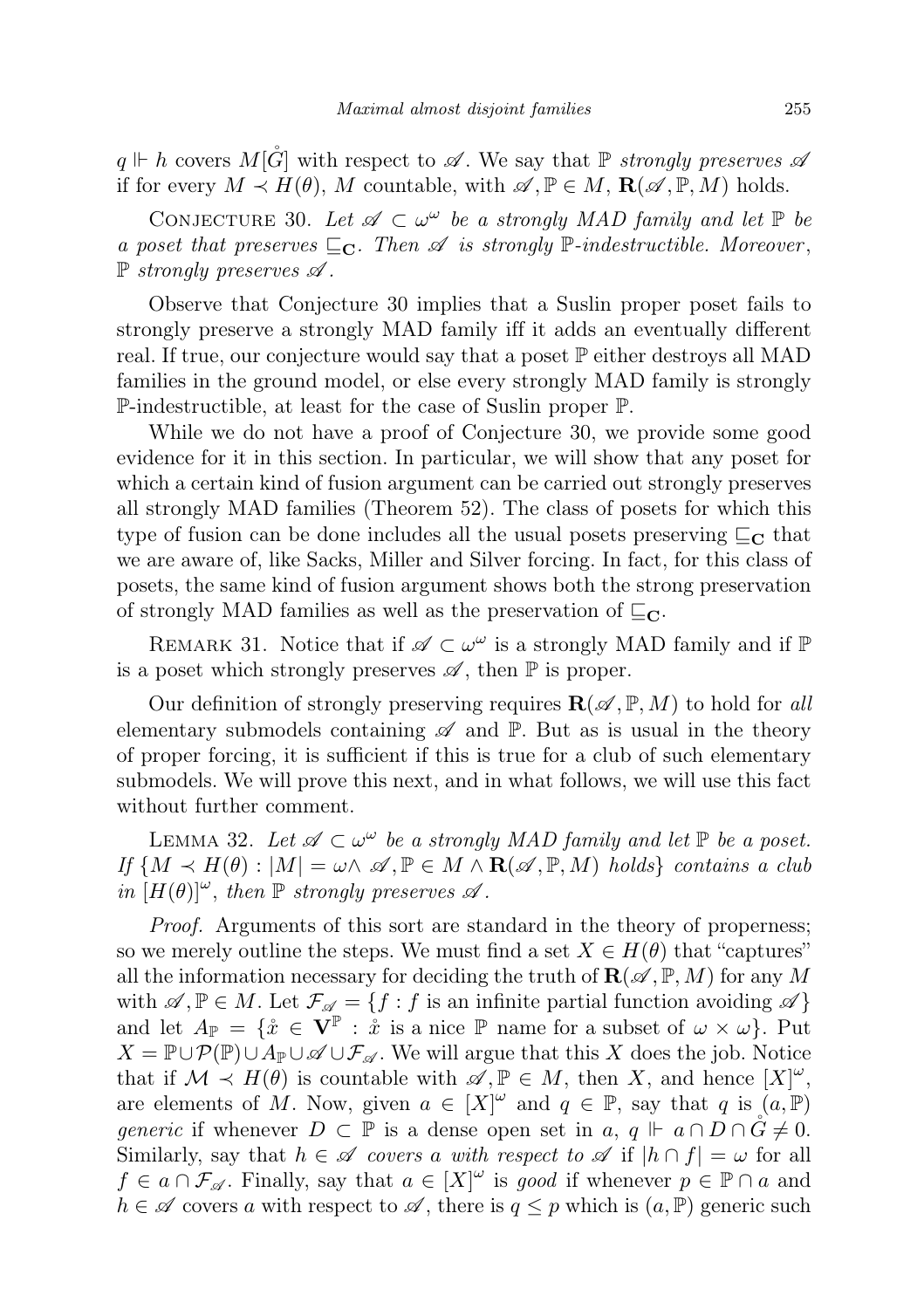that  $q \Vdash h$  covers  $a[\tilde{G}]$  with respect to A. It is easy to see that if  $M \prec H(\theta)$ is countable with  $\mathscr{A}, \mathbb{P} \in M$  and if  $\mathbf{R}(\mathscr{A}, \mathbb{P}, M)$  holds, then  $M \cap X$  is good. Thus our assumption implies that  $C = \{a \in [X]^\omega : a \text{ is good}\}$  contains a club in  $[X]^\omega$ . Now, fix a countable  $M \prec H(\theta)$  with  $\mathscr{A}, \mathbb{P} \in M$ . We must show that  $\mathbf{R}(\mathscr{A}, \mathbb{P}, M)$  holds. Notice that  $C \in M$  and since C contains a club,  $X \cap M \in C$ . Therefore,  $X \cap M$  is good. Now, fix  $p \in \mathbb{P} \cap M$  and let  $h \in \mathscr{A}$ cover M with respect to  $\mathscr A$ . Obviously,  $p \in \mathbb P \cap X \cap M$  and h covers  $X \cap M$ with respect to  $\mathscr A$ . So, we can find  $q \leq p$  which is  $(X \cap M, \mathbb P)$  generic such that  $q \Vdash h$  covers  $(X \cap M)[\tilde{G}]$  with respect to  $\mathscr A$ . It is easily seen that q is in fact  $(M, \mathbb{P})$  generic. We will argue that  $q \Vdash h$  covers  $M[G]$  with respect to  $\mathscr{A}$ . Indeed, let G be a  $(V, \mathbb{P})$  generic filter with  $q \in G$  and suppose  $f \in M[G]$ is an infinite partial function avoiding  $\mathscr A$ . By elementarity of M, there is  $\mathring{x} \in A_{\mathbb{P}} \cap M$  such that  $\mathring{x}[G] = f$ . But then  $\mathring{x} \in X \cap M$ , and so  $f \in (X \cap M)[G]$ . Therefore,  $|h \cap f| = \omega$ , and we are done.

LEMMA 33. Let  $\mathscr{A} \subset \omega^\omega$  be a strongly MAD family and let  $\mathbb{P}$  be a poset that strongly preserves  $\mathscr A$ . Then  $\mathscr A$  is strongly  $\mathbb P$ -indestructible.

*Proof.* Firstly, note that if  $\mathscr A$  is strongly MAD and M is a countable elementary submodel, then, by Lemma 7, there is  $h \in \mathscr{A}$  which covers M with respect to  $\mathscr A$ . Suppose for a contradiction that  $\mathscr A$  is not strongly  $\mathbb P$ indestructible. Fix  $M \prec H(\theta)$  with  $|M| = \omega$  and  $\mathbb{P}, \mathscr{A} \in M$ . Now, by our assumption, we can find a set of  $\mathbb{P}\text{-names } \{\mathring{f}_i : i \in \omega\} \in M$  and  $p \in \mathbb{P} \cap M$ such that:

- (1)  $\forall i \in \omega \ [p \Vdash \mathring{f}_i \in \omega^\omega \wedge \mathring{f}_i \text{ avoids } \mathscr{A}].$
- (2)  $\forall h \in \mathscr{A}$   $[p \Vdash \exists i \in \omega \; [|h \cap \mathring{f}_i| < \omega]$ .

Now, fix  $h \in \mathscr{A}$  which covers M with respect to  $\mathscr{A}$ . Choose  $q \leq p$  such that  $q \Vdash h$  covers  $M[\mathring{G}]$  with respect to  $\mathscr{A}$ . By elementarity,  $\{\mathring{f}_i : i \in \omega\} \subset M$ . So, for each  $i \in \omega$ ,  $q \Vdash \mathring{f}_i \in \omega^\omega \cap M[\mathring{G}] \wedge \mathring{f}_i$  avoids  $\mathscr{A}$ . But then, for each  $i \in \omega, q \Vdash |h \cap \mathring{f}_i| = \omega$ , contradicting (2) above.

Our aim in the rest of this section will be to show that a large class of posets not turning the ground model reals into a meager set strongly preserve all strongly MAD families. As a warm up, we first show that the Cohen poset strongly preserves all strongly MAD families. Kurilić [18] and Hrušák and García Ferreira [9] showed that a strongly MAD family in  $[\omega]^\omega$ (see Definition 70) stays maximal after Cohen forcing. While it is possible to modify their proof to get a proof of Theorem 36, we give a different proof which foreshadows the proof of the more general Theorem 52.

The following lemma will play an important role in all our proofs of strong preservation. It allows us to transfer the property of avoiding  $\mathscr A$  from a  $\mathbb P$ name for a partial function to some partial function in the ground model.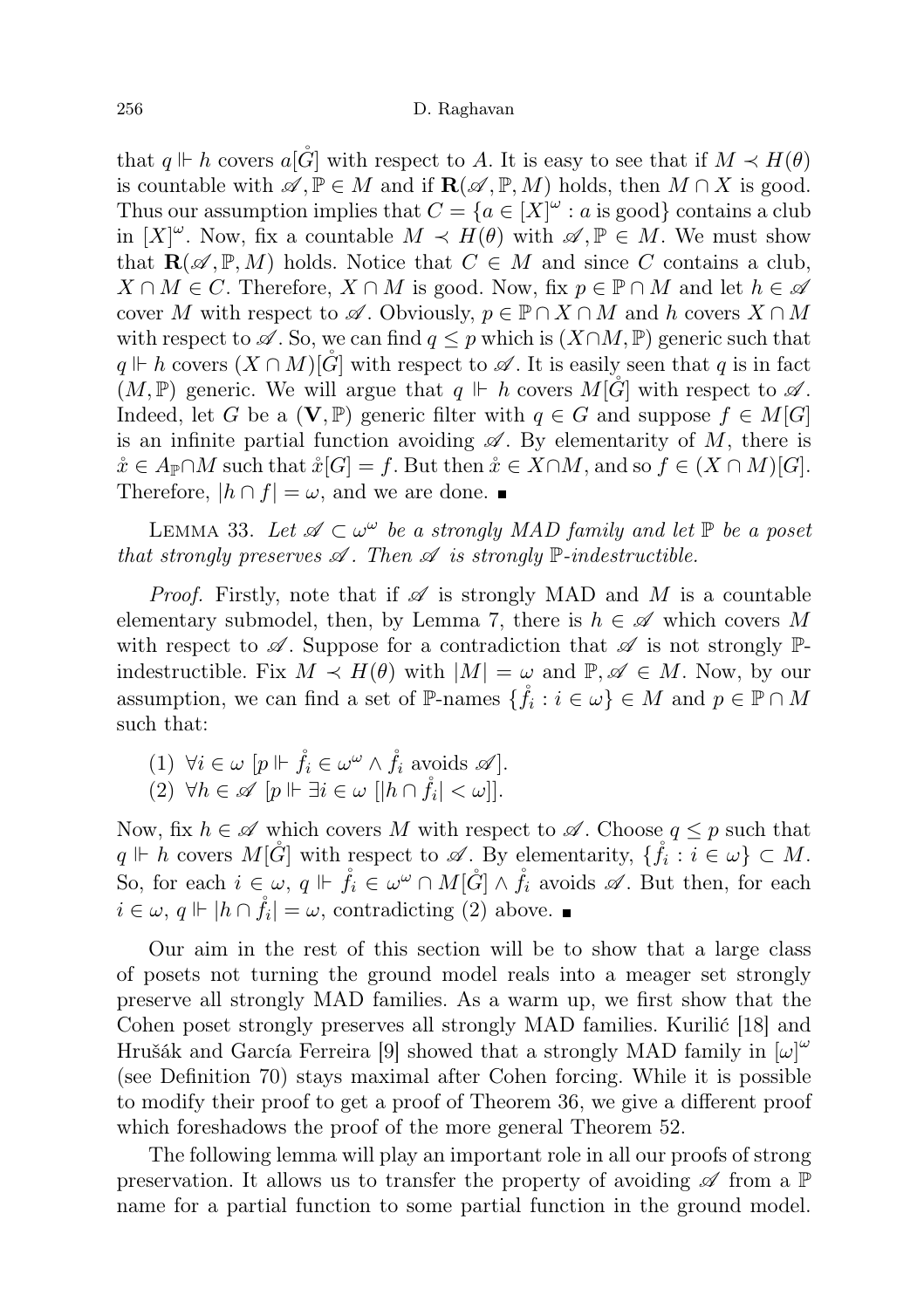We will use clause (2) of the lemma below to ensure that certain partial functions we construct in the ground model from some  $\mathbb P$  names avoid  $\mathscr A$ .

LEMMA 34. Let  $\mathscr{A} \subset \omega^\omega$  be an infinite a.d. family and let  $\mathbb P$  be any poset. Suppose  $\check{f}$  is a  $\mathbb P$  name such that  $\Vdash \check{f}$  is an infinite partial function avoiding  $\mathscr A$ . There is a countable set of  $\mathbb P$  names  $\{\mathring{f}_i : i \in \omega\}$  such that:

- (1)  $\mathbb{F} \dot{f}_i \subset \dot{f}$  is an infinite partial function.
- (2)  $\Vdash \forall g \subset \omega \times \omega \quad [if \ \forall i \in \omega \ [|g \cap \mathring{f}_i| = \omega], then \ g \ avoids \ \mathscr{A}].$

*Proof.* Let G be any  $(V, \mathbb{P})$  generic filter. We will work inside  $V[G]$ . By assumption,  $f[G]$  is an infinite partial function avoiding  $\mathscr A$ . We will find a countable set  $\{f_i : i \in \omega\}$  of infinite partial subfunctions of  $\mathring{f}[G]$  such that any  $q \subset \omega \times \omega$  having infinite intersection with all the  $f_i$  avoids  $\mathscr{A}$ . Consider  $\mathscr{A} \cap \check{f}[G] = \{h \cap \check{f}[G] : h \in \mathscr{A} \land |h \cap \check{f}[G]| = \omega\}.$  This is an a.d. family on  $\check{f}[G]$ . The proof will break into two cases depending on whether  $\mathscr{A} \cap \check{f}[G]$  is finite or infinite.

First, consider the case when  $\mathscr{A} \cap \mathring{f}[G]$  is finite. Since  $\mathring{f}[G]$  avoids  $\mathscr{A}$ , we can find an infinite partial function  $f_0 \subset f[G]$  that is a.d. from  $\mathscr A$ . Now, for each  $i \in \omega$ , we can simply set  $f_i$  equal to  $f_0$ . We will check that this will do. Indeed, suppose  $g \subset \omega \times \omega$  has infinite intersection with  $f_0$ . If g did not avoid  $\mathscr A$ , then since  $f_0$  is a.d. from  $\mathscr A$ ,  $f_0$  would also be a.d. from g. Therefore, g avoids  $\mathscr A$ .

Next, suppose that  $\mathscr{A} \cap \mathring{f}[G]$  is infinite. Choose an infinite set  $\{h_i : i \in \omega\}$  $\subset \mathscr{A}$  such that  $\forall i \in \omega \; |[h_i \cap \check{f}[G]] = \omega$ . Now, for each  $i \in \omega$  set  $f_i$  equal to  $h_i \cap \mathring{f}[G]$ . Thus  $f_i$  is an infinite partial subfunction of  $\mathring{f}[G]$ . Now, suppose  $g \subset \omega \times \omega$  has infinite intersection with all the  $f_i$ . Clearly, then,  $|g \cap h_i| = \omega$ , for all  $i \in \omega$ . Since g has infinite intersection with infinitely many members of  $\mathscr A$ , it avoids  $\mathscr A$ .

Now, back in the ground model V, since G was an arbitrary  $(V, P)$ generic filter, we can use the maximal principle to find a countable set of names  $\{\mathring{f}_i : i \in \omega\}$  which are forced to have the same properties as  ${f_i : i \in \omega}$  defined above.

LEMMA 35. Let  $\mathbb{P} = \text{Fn}(\omega, 2)$ . Let  $\tilde{f}$  be a name and suppose that  $\mathbb{H} \times \tilde{f}$ is an infinite partial function. Suppose that  $\{\mathring{f}_i : i \in \omega\}$  is a set of names so that for each  $i \in \omega$ ,  $\Vdash \mathring{f}_i \subset \mathring{f}$  is an infinite partial function. Let  $p \in \mathbb{P}$ . There is an infinite partial function g such that

- (1)  $\forall i \in \omega \; [p \Vdash | g \cap \mathring{f}_i| = \omega].$
- (2)  $\forall n \in \text{dom}(q) \exists q \leq p \ [q \Vdash n \in \text{dom}(\mathring{f}) \land \mathring{f}(n) = q(n)].$

*Proof.* Let  $\{q_i : j \in \omega\}$  enumerate  $\{q \in \mathbb{P} : q \leq p\}$ . We will build g by induction as the union of an increasing sequence of finite partial functions  $g_i$ . We will build a sequence  $\langle g_i : -1 \leq j < \omega \rangle$  such that: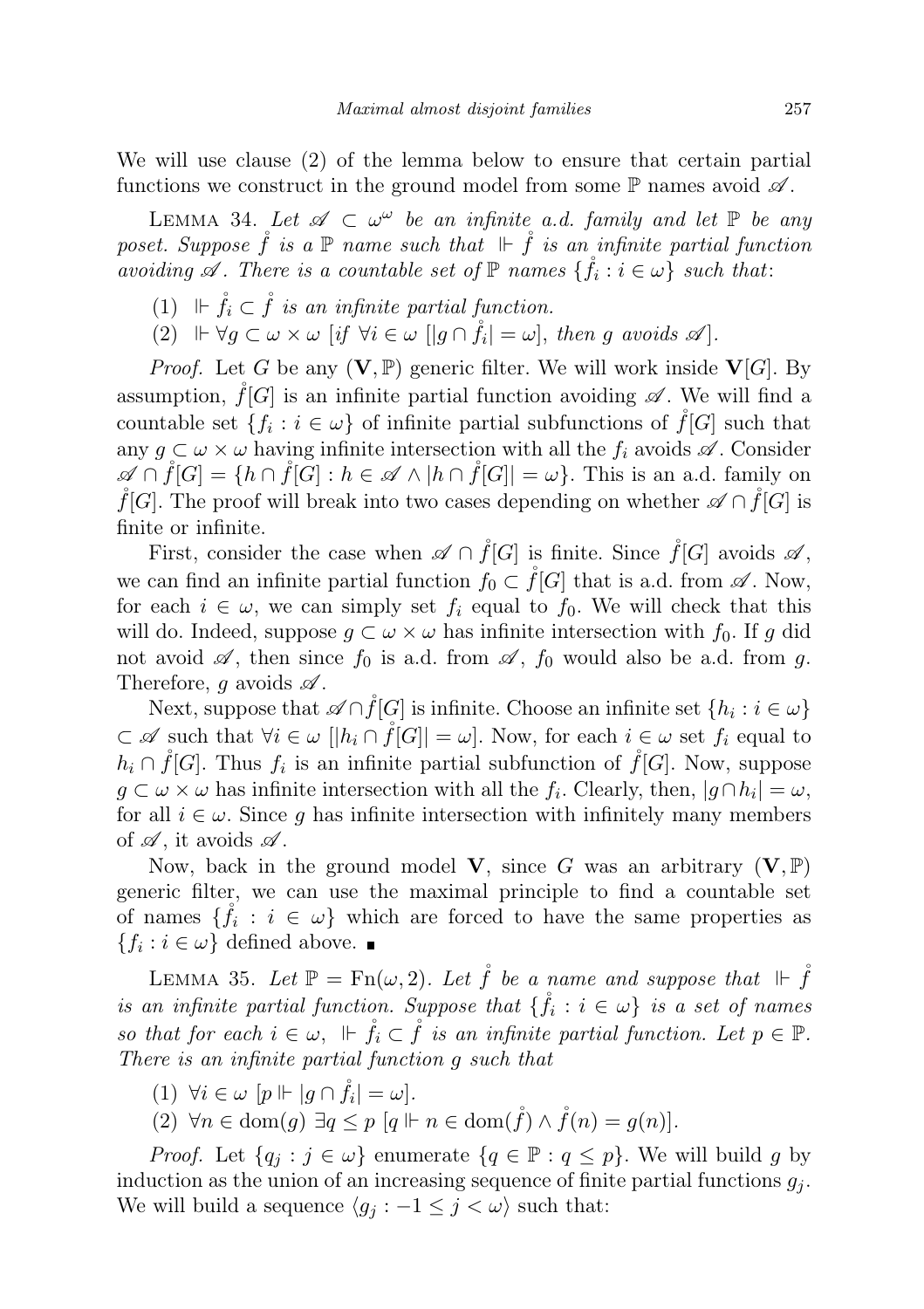- (a)  $g_{-1} = 0$  and  $g_{j-1} \subset g_j$  is a finite partial function.
- (b)  $\exists q \le q_j \ \forall i \le j \ \exists k_j^i > j \ \exists m_j^i \in \omega \ [q \Vdash k_j^i \in \text{dom}(\mathring{f}_i) \wedge \mathring{f}_i(k_j^i) = m_j^i].$
- (c)  $g_j = g_{j-1} \cup \{ \langle k_j^i, m_j^i \rangle : i \leq j \}.$

We will first argue that  $g = \bigcup g_j$  will satisfy requirements (1) and (2) above. To see that (1) holds, suppose for a contradiction that for some  $i \in \omega$ , there is a  $p_0 \leq p$  and  $k \in \omega$  such that  $p_0 \Vdash \forall n > k$   $[n \in \text{dom}(f_i) \cap \text{dom}(g) \Rightarrow$  $\widetilde{f}_i(n) \neq g(n)$ . There are infinitely many conditions below  $p_0$ . So it is possible to find  $j \geq k, i$  such that  $q_i \leq p_0$ . But then by clause (b) and (c), there is a  $q \leq q_j$  and numbers  $k_j^i > j \geq k$  and  $m_j^i \in \omega$  such that  $k_j^i \in \text{dom}(g)$ ,  $g(k_j^i) = m_j^i$ , and  $q \Vdash k_j^i \in \text{dom}(\mathring{f}_i) \wedge \mathring{f}_i(k_j^i) = m_j^i$ , which is a contradiction. Next, to see that (2) holds, suppose that  $n \in \text{dom}(g)$ . By clause (c) above,  $n = k_j^i$  for some  $i \leq j$ , and  $g(n) = m_j^i$ . But then by clause (b), there is a  $q \le q_j \le p$  such that  $q \Vdash n \in \text{dom}(\mathring{f}_i) \land \mathring{f}_i(n) = m_j^i = g(n)$ . Since  $\mathring{f}_i$  is forced to be a subfunction of  $\hat{f}$ , we have  $q \Vdash n \in \text{dom}(\hat{f}) \wedge \hat{f}(n) = q(n)$ , which is as required.

Now, let us build the sequence  $\langle g_i : -1 \leq j < \omega \rangle$ . At stage j, suppose that  $g_{j-1}$  is given to us. As all the  $\check{f}_i$  are forced to be infinite partial functions, we can successively extend  $q_j$  j + 1 times to find a condition  $q \leq q_j$  and numbers max {max  $(\text{dom}(g_{j-1})), j\} < k_j^0 < \cdots < k_j^j$  and  $m_j^0, \ldots, m_j^j \in \omega$ such that  $\forall i \leq j$   $[q \Vdash k_j^i \in \text{dom}(\mathring{f}_i) \land \mathring{f}_i(k_j^i) = m_j^i]$ . Since the  $k_j^i$  are different for different values of i, we can set  $g_j = g_{j-1} \cup \{ \langle k_j^0, m_j^0 \rangle, \dots, \langle k_j^0 \rangle \}$  $j, m_j^j$  $\{j\}\right\}$ . It is clear that  $g_j$  satisfies conditions (a)–(c).

THEOREM 36. Let  $\mathbb{P} = \text{Fn}(\omega, 2)$ . If  $\mathscr{A} \subset \omega^{\omega}$  is a strongly MAD family, then  $\mathbb P$  strongly preserves  $\mathscr A$ .

*Proof.* Let  $\mathscr{A} \subset \omega^{\omega}$  be a strongly MAD family. Fix a countable elementary submodel  $M \prec H(\theta)$  with  $\mathbb{P}, \mathscr{A} \in M$ . Choose  $h \in \mathscr{A}$  which covers M with respect to  $\mathscr{A}$ , and let  $p \in \mathbb{P} \cap M$  be any condition. It is well known that p is always  $(M, \mathbb{P})$  generic. We will argue that  $p \Vdash h$  covers  $M[G]$  with respect to  $\mathscr A$ .

Suppose for a contradiction that there are  $q\leq p, \, \mathring{f}\in M\cap \mathbf{V}^{\mathbb{P}}$  and  $n\in\omega$ such that:

- $(*)$  ⊩  $\dot{f}$  is an infinite partial function avoiding  $\mathscr A$ .
- $(**)$  q  $\Vdash \forall m > n$   $[m \in \text{dom}(\mathring{f}) \Rightarrow \mathring{f}(m) \neq h(m)].$

Since P is countable,  $P \subset M$ . Therefore,  $q \in M$ . Now, we can apply Lemma 34 to  $\mathring{f}$  to find a countable set of names  $\{\mathring{f}_i : i \in \omega\} \in M$  that satisfy clauses (1) and (2) of Lemma 34. Clause (1) of Lemma 34 implies that  $\hat{f}$  and  $\{\hat{f}_i : i \in \omega\}$  satisfy the hypothesis of Lemma 35. Thus we can apply Lemma 35 with the condition  $q$  in place of  $p$  to find an infinite partial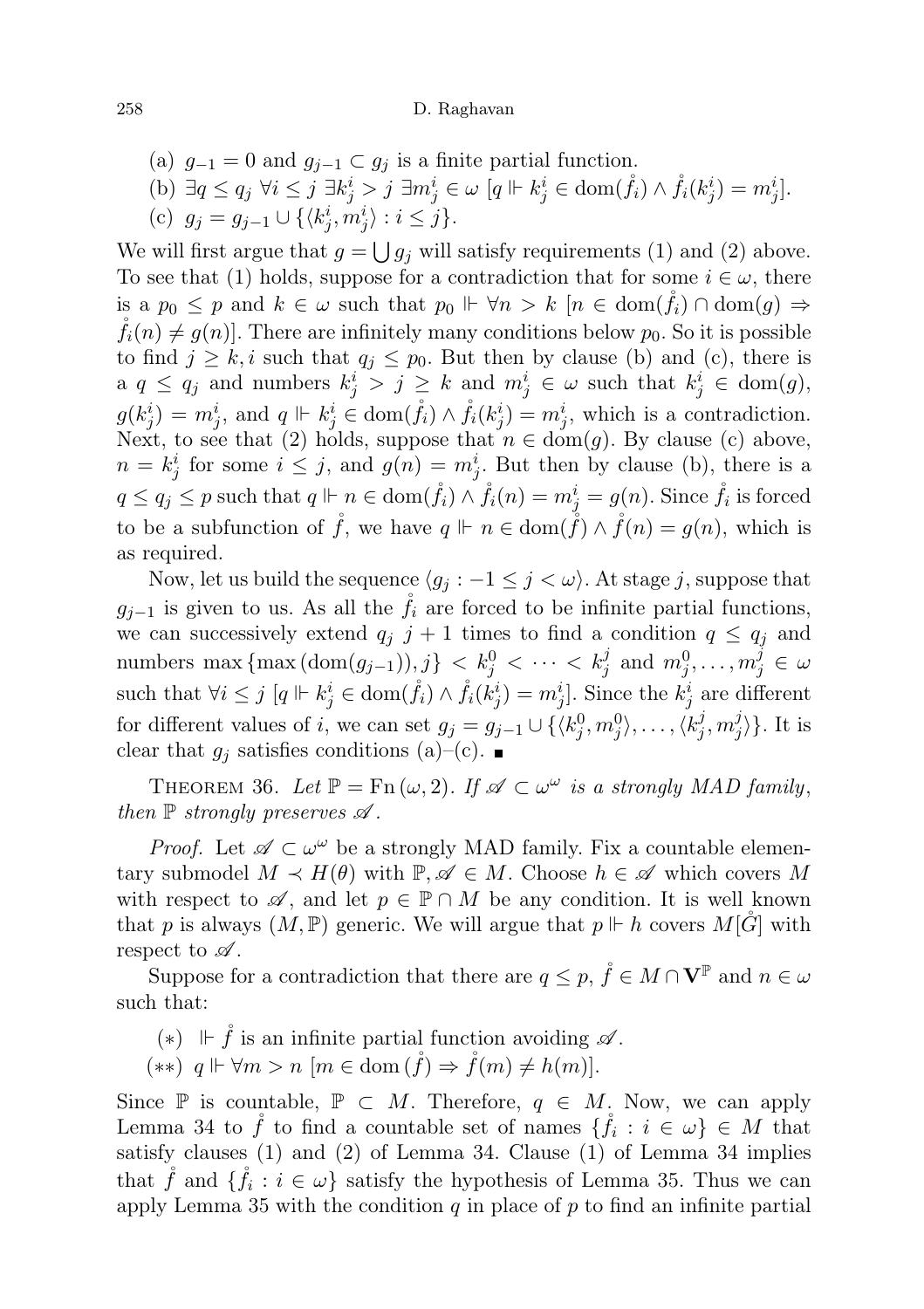function  $g \in M$  which satisfies clauses (1) and (2) of Lemma 35 (with respect to q). Now, clause (2) of Lemma 34 and clause (1) of Lemma 35 together imply that g avoids  $\mathscr A$ . As h covers M with respect to  $\mathscr A$ ,  $|h \cap g| = \omega$ . Choose  $n < m \in \text{dom}(q)$  such that  $q(m) = h(m)$ . But by clause (2) of Lemma 35, there is  $r \leq q$  such that  $r \Vdash m \in \text{dom}(\hat{f}) \wedge \hat{f}(m) = g(m) = h(m)$ , which contradicts (∗∗) above.

COROLLARY 37. Let  $\mathscr{A} \subset \omega^\omega$  be a strongly MAD family. Let  $P = \text{Fn}(\omega, 2)$ . Then  $\mathscr A$  is  $\mathbb P$ -indestructible. In fact,  $\mathscr A$  is strongly  $\mathbb P$ -indestructible.

An immediate consequence of the Cohen-indestructibility of strongly MAD families is a strengthening of a result of Steprans  $[15]$  which says that strongly MAD families cannot be analytic.

COROLLARY 38. If  $\mathscr{A} \subset \omega^\omega$  is strongly MAD, then  $\mathscr A$  does not contain perfect sets.

*Proof.* Suppose for a contradiction that  $T \subset \omega^{\langle \omega \rangle}$  is a perfect tree such that  $[T] \subset \mathscr{A}$ . Let  $P = \text{Fn}(\omega, 2)$  be Cohen forcing and G be a  $(V, \mathbb{P})$  generic filter. Since T is perfect, [T] has a new branch in  $V[G]$ . That is, there is a  $b \in [T] \cap V[G]$ , which is not a member of V. We will argue that b is a.d. from  $\mathscr A$ , contradicting the Cohen-indestructibility of  $\mathscr A$ . First of all, notice that in V, the following statement is true: any two distinct branches through T are a.d. This statement is  $\Pi^1_1$  and hence absolute. So it is still true in  ${\bf V}[G]$ that any two distinct branches through  $T$  are a.d. In particular,  $b$  is a.d. from [T]∩V. Next, suppose that  $f \in \mathscr{A} \setminus ([T] \cap V)$ . Notice that in V, the following statement holds: f is a.d. from every branch through T. This is again  $\Pi_1^1$ , and hence absolute. Thus in  $\mathbf{V}[G]$  every branch through T is a.d. from f. In particular, b is a.d. from f, and we are done.

We now continue with our demonstration that a certain large class of forcings not making the ground model reals meager strongly preserve strongly MAD families. We adopt a general framework and show that all forcings for which a certain type of fusion argument can be carried out (Definition 40) have this property. But before doing this, we will first check that the required type of fusion argument can be done for Sacks and Miller forcing. The conditions in our definition might seem technical, but they are a natural abstraction of the properties of these two forcings. This will be clear from the proof of Theorem 48.

DEFINITION 39. Let  $(\mathbb{P}, \leq)$  be a poset. We say that  $(\mathbb{P}, \leq)$  has fusion if there is a sequence  $\langle \leq_n : n \in \omega \rangle$  of partial orderings on P such that:

- (1)  $\forall p, q \in \mathbb{P}[q \leq_n p \Rightarrow q \leq_{n-1} p]$ , with  $\leq_{-1}$  being  $\leq$ .
- (2) If  $\langle p_n : n \in \omega \rangle$  is a sequence with  $p_{n+1} \leq_n p_n$ , then  $\exists q \in \mathbb{P} \ \forall n \in \omega$  $|q \leq_n p_n|.$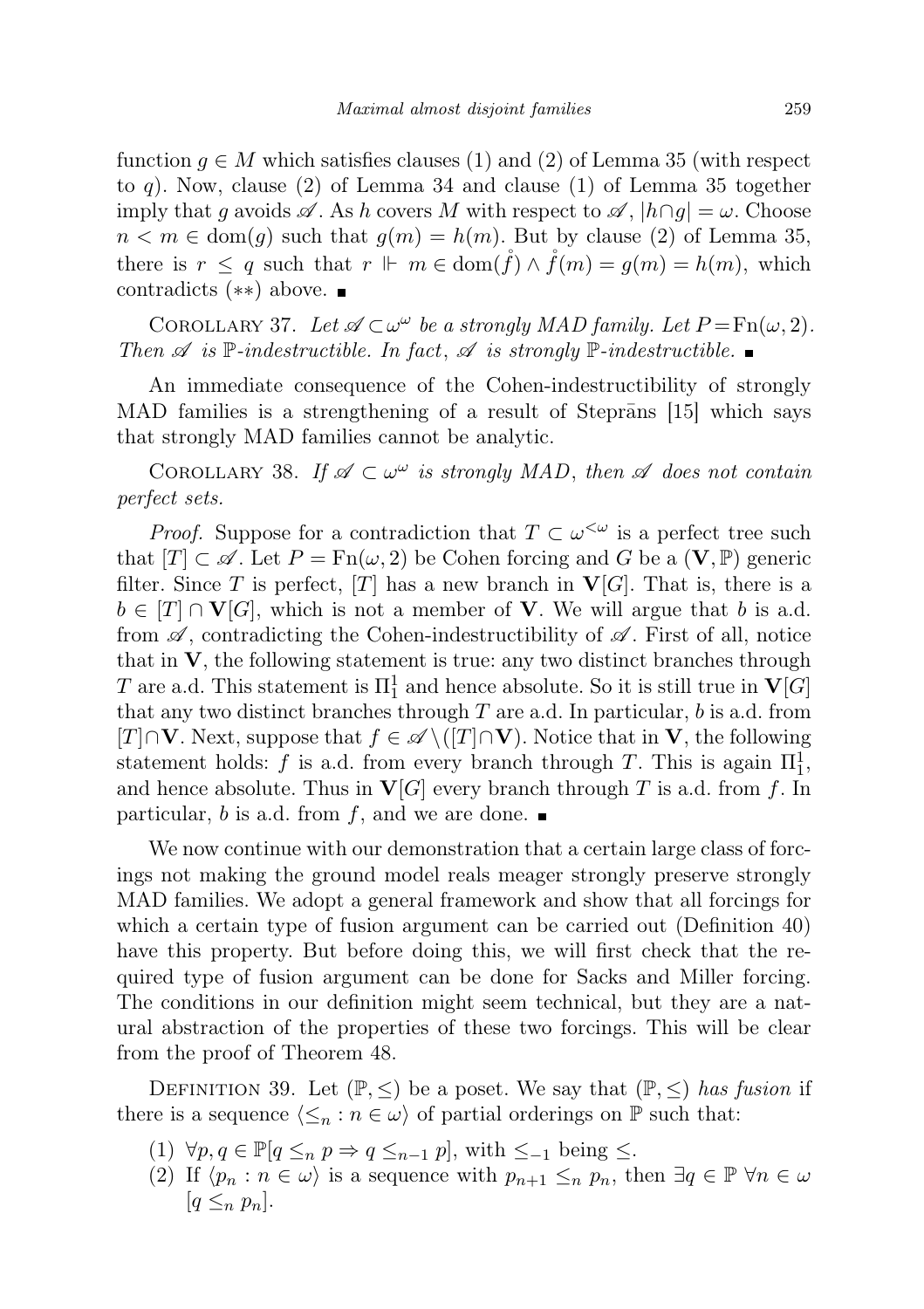DEFINITION 40. Let  $\mathbb P$  be a poset. We say that  $\mathbb P$  has diagonal fusion if there exist a sequence  $\langle \leq_n : n \in \omega \rangle$  of partial orderings on P, a strictly increasing sequence of natural numbers  $\langle i_n : n \in \omega \rangle$  with  $i_0 = 0$ , and for each  $p \in \mathbb{P}$  a sequence  $I_p = \langle p_i : i \in \omega \rangle \in \mathbb{P}^{\omega}$  such that the following hold:

- (1) P has fusion with respect to  $\langle \leq_n : n \in \omega \rangle$ .
- (2)  $\forall i \in \omega[p_i \leq p].$
- (3) If  $q \leq p$ , then  $\exists^{\infty} i \in \omega$   $[q \not\perp p_i]$ .
- (4) If  $q \leq_n p$ , then  $\forall i \leq i_n [q_i \leq p_i]$ , where  $I_q = \langle q_i : i \in \omega \rangle$ .
- (5) If  $\langle r_i : i_n \leq i \langle i_{n+1} \rangle$  is a sequence such that  $\forall i \in [i_n, i_{n+1})$   $[r_i \leq p_i],$ then  $\exists q \leq_n p \forall i \in [i_n, i_{n+1}) [q_i \leq r_i],$  where  $I_q = \langle q_i : i \in \omega \rangle$ .

Our terminology is motivated by analogy with Miller forcing, where the notion of diagonal fusion across a Miller tree occurs. We show in Theorem 48 below that conditions  $(1)$ – $(5)$  are abstractions of what goes on in the case of diagonal fusion through a Miller tree. In the case of Miller forcing,  $I_T$ , as a set, is just the collection of all subtrees of  $T$  that correspond to the successors of its split nodes. Condition (5) corresponds to amalgamating extensions of these into the tree T.

Intuitively, posets with diagonal fusion are those Axiom A posets which allow for fusion arguments involving amalgamating finitely many conditions into a given condition at each step of the fusion. Unlike for Laver or Mathias forcing, where only "pure extensions" can be amalgamated, posets with diagonal fusion allow for arbitrary extensions to be amalgamated. This is what is expressed by condition (5). Of course, Laver and Mathias forcing make the ground model meager, and hence do not preserve any MAD families in  $\omega^{\omega}$ .

REMARK 41. We point out here that all our proofs will go through under the following slight weakening of condition (5) above:

(5') for any  $i \in [i_n, i_{n+1}),$  if  $r_i \leq p_i$ , then there is a  $q \leq_n p$  such that  $q_i \leq r_i$  and  $\forall i_n \leq i' < i$  [ $q_{i'} \leq p_{i'}$ ].

Intuitively,  $(5)$  seems stronger than  $(5')$  because  $(5)$  allows us to "amalgamate" the  $r_i$  into q simultaneously, whereas with  $(5')$ , we must do this successively, one  $i$  at a time. We do not use  $(5')$  in our proofs because it makes the notation more cumbersome, and it does not introduce any new ideas into the proofs. We will leave it to the reader to verify that  $(5')$  is indeed enough for the proofs in this section.

An example of a forcing which, with its usual notion of fusion, satisfies condition  $(5')$  but not condition  $(5)$  is Silver forcing.

Before showing that posets with diagonal fusion strongly preserve strongly MAD families, we show that Miller and Sacks forcings have diagonal fusion. We check the details only for Miller forcing, as it is the more difficult case. The proof for the other case is very similar, but easier.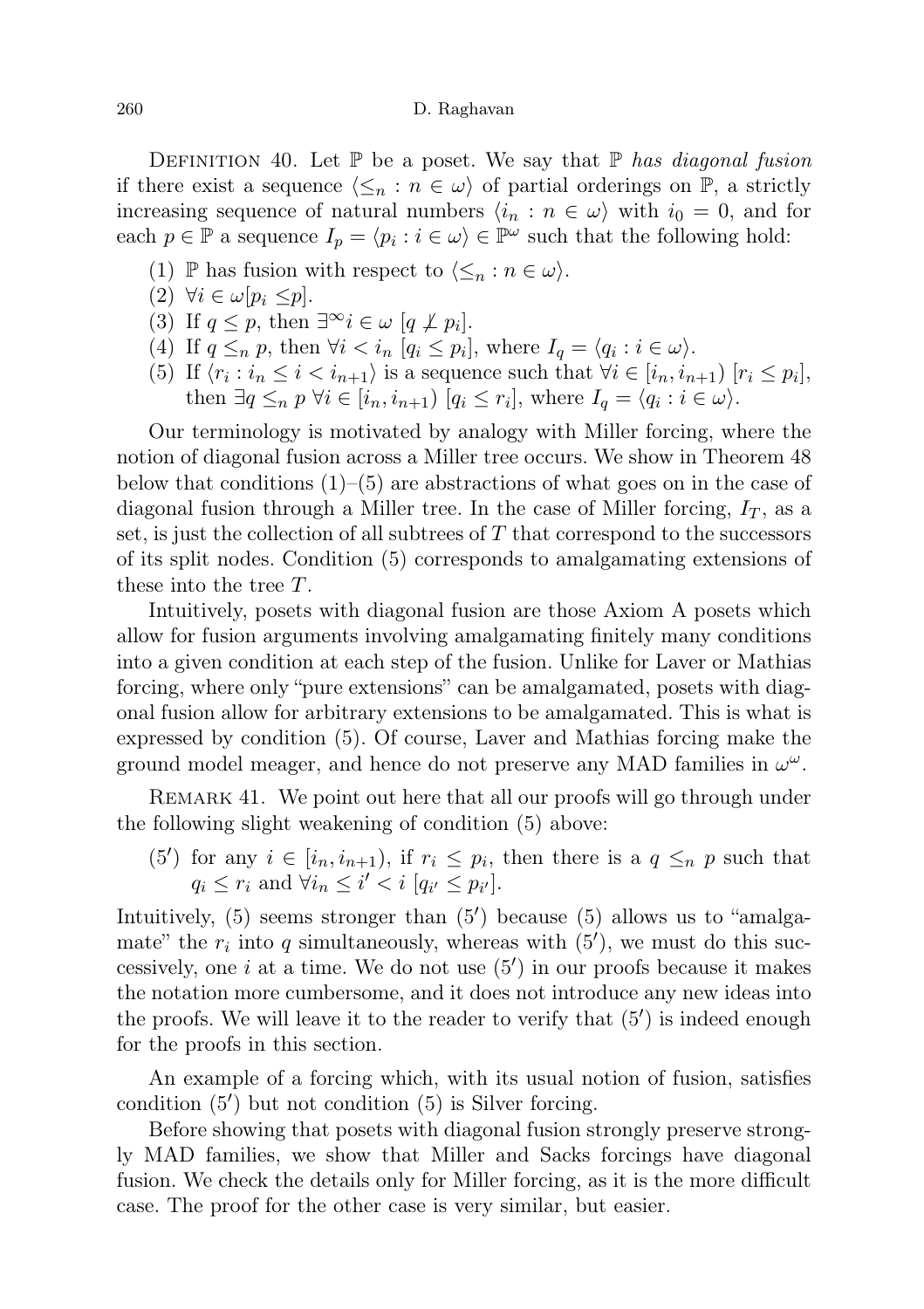DEFINITION 42. Let T be a subtree of either  $\omega^{\langle \omega \rangle}$  or  $2^{\langle \omega \rangle}$ . If  $s \in T$ , we write succ<sub>T</sub>(s) to denote  $\{s^{\frown}\langle n\rangle : s^{\frown}\langle n\rangle \in T\}$ . If  $T \subset 2^{<\omega}$ , then split(T) =  $\{s \in T : |\text{succ}_T(s)| = 2\}$ , while if  $T \subset \omega^{\leq \omega}$ , then  $\text{split}(T) = \{s \in T :$  $|\text{succ}_T(s)| = \omega$ . In both cases,  $\text{split}^+(T) = \bigcup \{ \text{succ}_T(s) : s \in \text{split}(T) \}.$  If  $n \in \omega$ , split $_n(T) = \{s \in \text{split}(T) : |\{t \subsetneq s : t \in \text{split}(T)\}| = n\}.$  Finally,  $split_n^+(T)$  will denote  $\bigcup \{succ_T(s) : s \in \text{split}_n(T) \}.$ 

DEFINITION 43. Let T be a subtree of  $2<sup>{\omega}</sup>$ . We say that T is perfect if  $\forall s \in T \exists t \in \text{split}(T) \; [s \subset t].$  If T is a subtree of  $\omega^{\leq \omega}$ , we say that T is superperfect if for each  $s \in T$  either  $|succ_T(s)| = 1$  or  $|succ_T(s)| = \omega$  and if in addition to this  $\forall s \in T \exists t \in \text{split}(T)$  [ $s \subset t$ ].

DEFINITION 44. M will denote *Miller forcing*, M = { $T \subset \omega^{\leq \omega}$  : T is superperfect}, ordered by inclusion. S will denote Sacks forcing,  $\mathbb{S} = \{T \subset$  $2^{<\omega}$ : T is perfect, ordered by inclusion.

Several distinct notions of fusion can be defined on M. The strongest such notion requires a  $\leq_n$  extension to preserve all nth split nodes. However, this is too strong for proving that M strongly preserves strongly MAD families because in order to ensure that our extensions stay within the elementary submodel  $M$ , we need to be able to get away with preserving only finitely many nodes at a time. So we will use the weaker notion of fusion which is sometimes known as diagonal fusion across the Miller tree T (hence the terminology of Definition 40).

DEFINITION 45. Let  $T \in M$ . As T is superperfect, there is a natural bijection from  $\omega^{\leq \omega}$  onto split(T). If  $s \in \omega^{\leq \omega}$ , we let  $T(s)$  denote the split node of T corresponding to s under this bijection. If  $i \in \omega$ , then  $T(s, i)$ will denote the *i*th element of  $succ_T (T(s))$  under the natural ordering on succ<sub>T</sub> (T(s)). Finally, if  $s \in T$ , we write  $T_s$  to denote  $\{t \in T : s \subset t \vee t \subset s\}.$ 

Given  $T \in \mathbb{M}$ ,  $I_T$  as a set will just be  $\{T_t : t \in \text{split}^+(T)\}$ . But to ensure that the conditions of Definition 40 are satisfied we must enumerate this set in a very particular way.

DEFINITION 46. We define a sequence of finite subsets of  $\omega^{\langle \omega \rangle}$  as follows.  $\Sigma_0 = \{\langle \rangle\}.$  Given  $\Sigma_n$ ,  $\Sigma_{n+1} = \{s^\frown \langle i \rangle : s \in \Sigma_n \land i \leq n\} \cup \{\langle \rangle\}.$  Notice that  $\Sigma_{n+1} \supset \Sigma_n$  and that  $\bigcup \Sigma_n = \omega^{\lt \omega}$ .

DEFINITION 47. Let  $T^1 \leq T^0 \in \mathbb{M}$ . For any  $n \in \omega$ , we will say  $T^1 \leq_n T^0$ if  $\forall s \in \Sigma_n$   $[T^1(s) = T^0(s)].$ 

THEOREM 48. M has diagonal fusion.

*Proof.* We will show that  $\langle \leq_n : n \in \omega \rangle$  as defined above witnesses that M has diagonal fusion. Indeed, it is clear that M has fusion with respect to  $\langle \leq_n : n \in \omega \rangle$ . We will check that the other conditions hold. Fix  $T \in \mathbb{M}$ . We will define  $I_T$  as follows. Set  $i_n = |\Sigma_n| - 1$ . Now, let  $e : \omega \to (\omega^{\leq \omega} \setminus {\{\langle \rangle\}})$  be a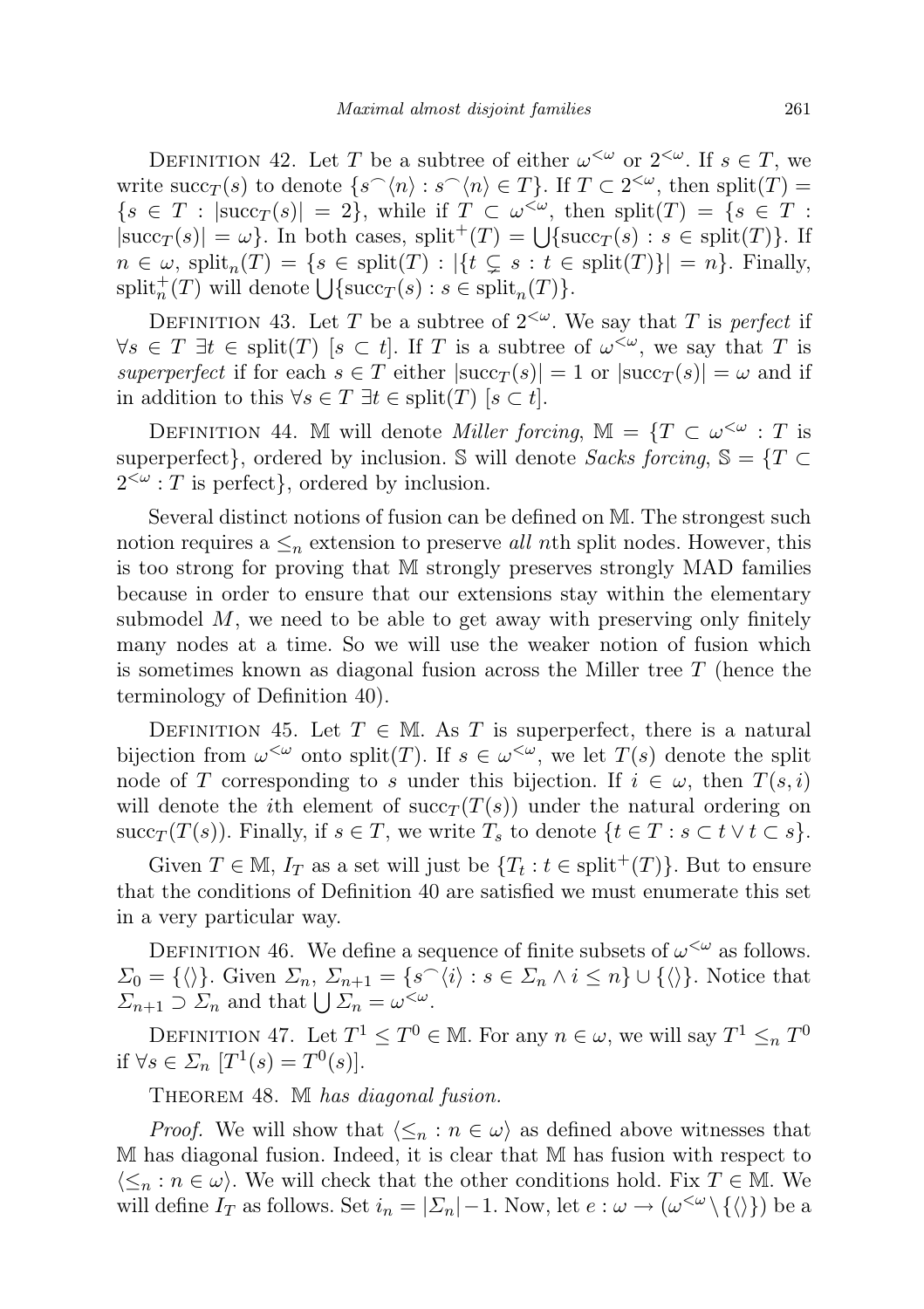one-to-one onto enumeration such that  $e''[0, i_n) = \sum_n \setminus \{\langle\rangle\}.$  If  $i \in [i_n, i_{n+1}),$ then  $e(i) \in \Sigma_{n+1} \setminus \Sigma_n$ . So there is a unique  $s \in \Sigma_n$  and a unique  $j \leq n$  such that  $e(i) = s^{\frown}\langle j \rangle$ . Let  $t_i = T(s, j)$ . We will set  $T_i = T_{t_i}$ . Now, it is clear that  $I_T = \langle T_i : i \in \omega \rangle = \{T_t : t \in \text{split}^+(T)\}.$  Therefore,  $T_i \leq T$ , and if  $T' \leq T$ , then  $\exists^\infty i \in \omega$   $[T' \not\perp T_i]$ .

Now suppose that  $T^1 \leq_n T^0$  and let  $i < i_n$ . We must argue that  $T_i^1 \leq T_i^0$ . Indeed, if  $n = 0$ , there is nothing to be proved. So suppose that  $n > 0$ . As  $e(i) \in \Sigma_n \setminus \{\langle\rangle\},\$ we can find (unique)  $s \in \Sigma_{n-1}$  and  $j \leq n-1$  so that  $e(i) = s^{\frown}\langle j \rangle$ . Notice that  $T_i^1 = T_{t_i^1}^1$  $t_i^1$ , where  $t_i^1 = T^1(s, j)$  and that  $T_i^0 = T^0_{t_i^0}$ where  $t_i^0 = T^0(s, j)$ . Since  $T^1 \leq_n T^0$ , we know that  $T^1(s^-(j)) = T^0(s^-(j))$ . ר $\begin{matrix} 0\ t_i^0 \end{matrix},$ It follows that  $t_i^1 = t_i^0$ . But since  $T^1 \subset T^0$ , it is easy to see that  $T_{t_i^1}^1$  $T^1_{t^1_i} = T^1_{t^0_i}$  $t_i^0$  $\subset T^0_{\rm R}$  $T_i^0$ , whence  $T_i^1 \leq T_i^0$ .

Now it only remains to verify clause (5) of Definition 40. To this end, fix  $n \in \omega$  and  $T^0 \in \mathbb{M}$ . Let  $\langle T'_i : i \in [i_n, i_{n+1}) \rangle$  be a sequence such that  $\forall i \in [i_n, i_{n+1}) \; [T'_i \leq T_i^0]$ . We wish to amalgamate the  $T'_i$  into  $T_0$ . It is clear that any two distinct  $s \neq t \in \Sigma_{n+1} \setminus \Sigma_n$  are incomparable nodes in  $\omega^{\lt \omega}$ . Therefore, if  $s = \tilde{s}^{\frown}\langle j \rangle$  and if  $t = \tilde{t}^{\frown}\langle k \rangle$ , then  $T^0(\tilde{s}, j)$  and  $T^0(\tilde{t}, k)$  are incomparable nodes in the tree  $T^0$ . Thus it follows that if  $i \neq i'$  are distinct elements in  $[i_n, i_{n+1})$ , then  $t_i^0$  and  $t_{i'}^0$  are incomparable nodes in  $T^0$ . But now, we can get  $T^1 \leq_n T^0$  simply by replacing  $T^0_{\mu}$  $T_i^0$  in  $T^0$  with  $T_i'$  for each  $i \in [i_n, i_{n+1})$ . Now,  $T^1$  is as required, and this finishes the proof.

We now show that if  $\mathbb P$  has diagonal fusion, then  $\mathbb P$  strongly preserves all strongly MAD families. The steps are analogous to the steps for Cohen forcing (Theorem 36). We first show that if  $\mathbb P$  has diagonal fusion, then it is Axiom A.

LEMMA 49. If  $\mathbb P$  has diagonal fusion, then  $\mathbb P$  is Axiom A.

*Proof.* By assumption, there is a sequence  $\langle \leq_n : n \in \omega \rangle$  of partial orderings on  $\mathbb P$  witnessing that  $\mathbb P$  has fusion. We will check that this same sequence also witnesses that  $\mathbb P$  is Axiom A. To this end, suppose that  $\mathring{x}$  is a  $\mathbb P$  name such that  $\mathbb{F} \cdot \mathring{x} \in \mathbf{V}$ . Let p be any condition and let  $n \in \omega$ . We build a sequence  $\langle p^m : m \in \omega \rangle$  with  $p^0 = p$  such that  $p^{m+1} \leq_{n+m} p^m$  as follows. Suppose that at stage  $m + 1$  we are given  $p^m$ . Let  $I_{p^m} = \langle p_i^m : i \in \omega \rangle$ . For each  $i \in$  $[i_{n+m}, i_{n+m+1})$  choose  $r_i^m \leq p_i^m$  and  $x_i^m$  such that  $r_i^m \Vdash \mathring{x} = x_i^m$ . Now, we can find a condition  $p^{m+1} \leq_{n+m} p^m$  such that  $\forall i \in [i_{n+m}, i_{n+m+1})$   $[p_i^{m+1} \leq r_i^m]$ , where  $I_{p^{m+1}} = \langle p_i^{m+1} : i \in \omega \rangle$ . Let  $X = \{x_i^m : m \in \omega \land i \in [i_{n+m}, i_{n+m+1})\}$ and let  $q \in \mathbb{P}$  be such that  $\forall m \in \omega \ [q \leq_{n+m} p^m]$ . X is clearly a countable set. We will argue that  $q \Vdash \mathring{x} \in X$ . Put  $I_q = \langle q_i : i \in \omega \rangle$ . Let  $r \leq q$ . Find m and  $i \in [i_{n+m}, i_{n+m+1})$  such that  $r \not\perp q_i$ . Since  $q \leq_{n+m+1} p^{m+1}$ , we have  $q_i \leq p_i^{m+1} \leq r_i^m$ . But then we can choose  $s \in \mathbb{P}$  extending both r and  $r_i^m$ , whence  $s \Vdash \mathring{x} = x_i^m \in X$ .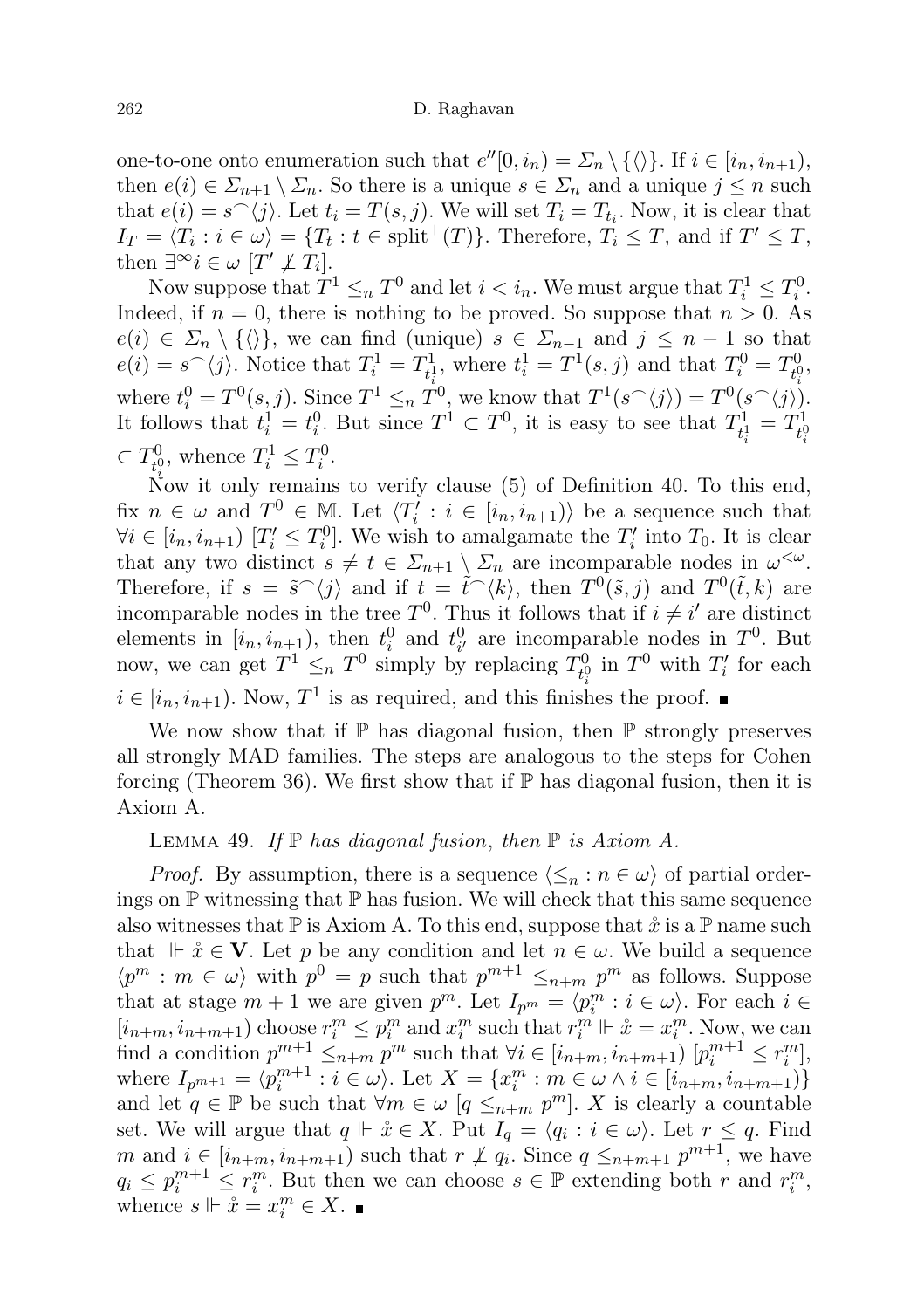LEMMA 50. Let  $\mathbb P$  be a poset with diagonal fusion. Let  $\mathring{f}$  be a  $\mathbb P$  name so that  $\Vdash \mathring{f}$  is an infinite partial function. Let  $\{\mathring{f}_l : l \in \omega\}$  be a set of  $\mathbb P$  names such that  $\forall l \in \omega \; | \mathbb{I} \; \dot{f}$  is an infinite partial function. Let  $p \in \mathbb{P}$  and let  $n \in \omega$ . There is  $q \leq_n p$  and an infinite partial function g such that:

- (1)  $\forall l \in \omega \ [q \Vdash | g \cap \mathring{f}_l | = \omega].$
- (2)  $\forall k \in \text{dom}(g) \exists i \ [q_i \Vdash k \in \text{dom}(\mathring{f}) \land \mathring{f}(k) = g(k)], where I_q = \langle q_i : \mathring{f}(k) = g(k) \rangle$  $i \in \omega$ .

*Proof.* We will build g by induction as the union of an increasing sequence of finite partial functions  $g_j$ . In fact, we will build two sequences  $\langle g_j : -1 \leq \mathcal{E} \rangle$  $j < \omega$  and  $\langle p^j : j \in \omega \rangle \subset \mathbb{P}$  such that:

- (a)  $p^0 = p$  and  $p^{j+1} \leq_{n+j} p^j$ .
- (b)  $g_{-1} = 0$  and  $g_{j-1} \subset g_j$  is a finite partial function.
- (c) For each  $i \in [i_{n+j}, i_{n+j+1})$  and for each  $l \leq j$  there is a  $k(i, j, l) > j$ and an  $m(i, j, l) \in \omega$  such that  $[p_i^{j+1} \Vdash k(i, j, l) \in \text{dom}(\mathring{f}_l) \wedge \mathring{f}_l(k(i, j, l))$  $=[m(i, j, l)],$  where  $I_{p^{j+1}} = \langle p_i^{j+1} \rangle$  $i^{j+1}$  :  $i \in \omega$ .

(d) 
$$
g_j = g_{j-1} \cup \{ \langle k(i,j,l), m(i,j,l) \rangle : i \in [i_{n+j}, i_{n+j+1}) \wedge l \leq j \}.
$$

Let  $q \in \mathbb{P}$  be such that  $q \leq_{n+j} p^j$  and let  $g = \bigcup g_j$ . We will first argue that q and g satisfy clauses (1) and (2). Put  $I_q = \langle q_i : i \in \omega \rangle$ . To verify (1), fix  $l \in \omega$ . Let  $r \leq q$  and  $k \in \omega$  be given. We know  $\exists^{\infty} i \in \omega$  [ $r \not\perp q_i$ ]. Choose  $j \geq k, l$ and  $i \in [i_{n+j}, i_{n+j+1})$  such that  $r \not\perp q_i$ . As  $l \leq j$ , there is a  $k(i, j, l) > j \geq k$ and an  $m(i, j, l) \in \omega$  such that  $k(i, j, l) \in \text{dom}(g)$ ,  $g(k(i, j, l)) = m(i, j, l)$ , and  $p_i^{j+1} \Vdash k(i, j, l) \in \text{dom}(\mathring{f}_l) \wedge \mathring{f}_l(k(i, j, l)) = m(i, j, l)$ . But  $q \leq_{n+j+1} p^{j+1}$ . Therefore,  $q_i \n\t\leq p_i^{j+1}$  $i^{j+1}$ . Hence, we can find an  $s \in \mathbb{P}$  extending both r and  $p_i^{j+1}$  $j_i^{j+1}$ , whence  $s \Vdash k(i, j, l)$  ∈ dom $(\overset{\circ}{f}_l) \wedge \overset{\circ}{f}_l(k(i, j, l)) = m(i, j, l) = g(k(i, j, l)).$ As  $k(i, j, l) > k$ , this verifies (1).

Next, to verify (2), suppose that  $k \in \text{dom}(g)$ . By clause (d),  $k = k(i, j, l)$ and  $g(k) = m(i, j, l)$  for some  $l \leq j$  and  $i \in [i_{n+i}, i_{n+j+1})$ . Clause (c) implies that  $p_i^{j+1} \Vdash k \in \text{dom}(\mathring{f}_l) \wedge \mathring{f}_l(k) = m(i, j, l) = g(k)$ . But since  $\mathring{f}_l$  is forced to be a subfunction of  $\mathring{f}$ ,  $p_i^{j+1} \Vdash k \in \text{dom}(\mathring{f}) \wedge \mathring{f}(k) = g(k)$ . As  $q \leq_{n+j+1} p^{j+1}$ ,  $q_i \leq p_i^{j+1}$  $j_i^{j+1}$ . Therefore,  $q_i \Vdash k \in \text{dom}(\mathring{f}) \land \mathring{f}(k) = g(k)$ , which is as required.

Now, we describe the construction of  $\langle g_j : -1 \leq j < \omega \rangle$  and  $\langle p^j : j \in \omega \rangle$ . We set  $g_{-1} = 0$  and  $p^0 = p$ . At stage  $j \geq 0$  suppose we are given  $g_{j-1}$ and  $p^j$ . Put  $I_{p^j} = \langle p^j_i \rangle$  $i_i^j : i \in \omega$ . Since  $g_{j-1}$  is a finite partial function, we can set  $k = \max(\text{dom}(g_{j-1}))$ . As each  $\mathring{f}_l$  is forced to be an infinite partial function, we can find a sequence of conditions  $\langle r_i^j \rangle$  $i_i^j : i \in [i_{n+j}, i_{n+j+1})\rangle$  and two sequences of numbers  $\langle k(i, j, l) : i \in [i_{n+j}, i_{n+j+1}) \wedge l \leq j \rangle$  and  $\langle m(i, j, l) : j \in [i_{n+j}, i_{n+j+1}] \rangle$  $i \in [i_{n+j}, i_{n+j+1}) \wedge l \leq j$  satisfying:

(i) 
$$
r_i^j \le p_i^j
$$
 and  $r_i^j \Vdash k(i, j, l) \in \text{dom}(\mathring{f}_l) \wedge \mathring{f}_l(k(i, j, l)) = m(i, j, l).$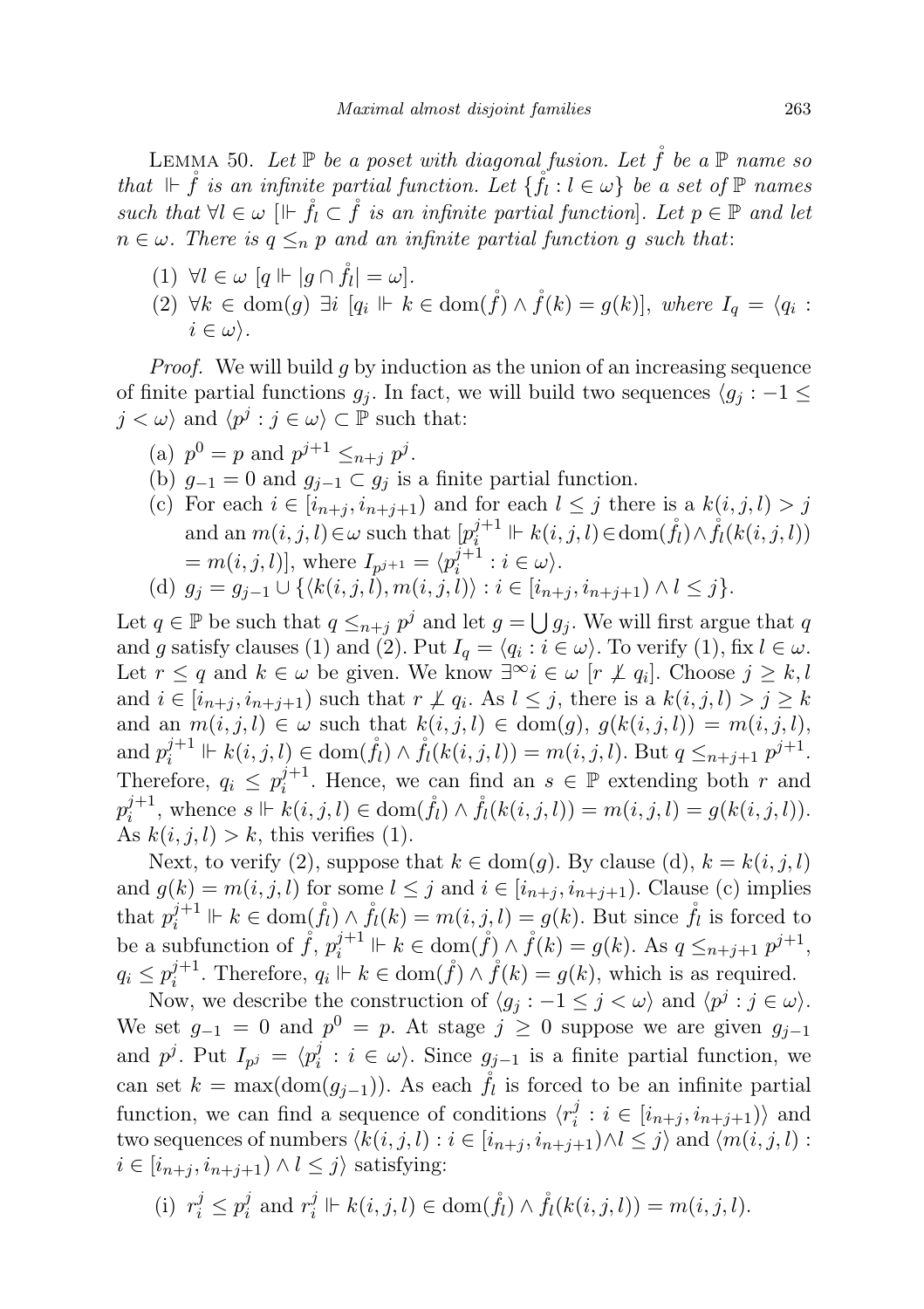#### 264 D. Raghavan

(ii)  $k(i, j, l) > \max({k, j})$  and  $k(i, j, l) < k(i', j, l')$  whenever  $(i, l)$  $(i', l')$  lexicographically.

By clause (5) of Definition 40, we can find  $p^{j+1} \leq_{n+j} p^j$  such that for each  $i \in [i_{n+j}, i_{n+j+1}), p_i^{j+1} \leq r_i^j$ <sup>*i*</sup>. Since the  $k(i, j, l)$  are distinct for distinct pairs  $(i, l)$ , we can set  $g_j = g_{j-1} \cup \{ \langle k(i, j, l), m(i, j, l) \rangle : i \in [i_{n+j}, i_{n+j+l}) \wedge l \leq j \}.$ It is clear that  $g_j$  and  $p^{j+1}$  are as required.

LEMMA 51. Let  $\mathscr{A} \subset \omega^{\omega}$  be a strongly MAD family and let  $\mathbb{P}$  be a poset with diagonal fusion. Let  $M \prec H(\theta)$  be countable with  $\mathscr{A}, \mathbb{P} \in M$ . Suppose  $\mathring{f} \in M$  is a  $\mathbb P$  name such that  $\mathbb F \dot{f}$  is an infinite partial function avoiding  $\mathscr A$ . Suppose  $h \in \mathscr{A}$  covers M with respect to  $\mathscr{A}$ . Let  $p \in M$  be a condition and let  $j \in \omega$ . There is a  $r \leq p$  such that  $r \in M$  and  $\exists k > j$   $[r \Vdash k \in \text{dom}(\check{f}) \wedge \check{f}(k)]$  $= h(k)$ .

*Proof.* We can apply Lemma 34 to  $\mathring{f}$  to find a set of names  $\{\mathring{f}_l : l \in \omega\}$  $\in M$  that satisfy clauses (1) and (2) of Lemma 34. Notice that the hypotheses of Lemma 50 are satisfied by  $\mathbb{P}, \mathring{f}, \{\mathring{f}_l : l \in \omega\}$ , and p. So we can find  $q \leq p$ with  $q \in M$  and an infinite partial function  $q \in M$  which satisfy clauses (1) and (2) of Lemma 50. Put  $I_q = \langle q_i : i \in \omega \rangle$ . Notice that since  $q \in M$ ,  $I_q \in M$ , and by elementarity,  $I_q \subset M$ . Now, observe that clause (2) of Lemma 34 and clause (1) of Lemma 50 together imply that g avoids  $\mathscr A$ . Therefore,  $|h \cap g|$  $=\omega$ . Choose  $k > j$  such that  $k \in \text{dom}(g)$  and  $h(k) = g(k)$ . By clause (2) of Lemma 50, there is  $i \in \omega$  such that  $q_i \Vdash k \in \text{dom}(f) \wedge f(k) = g(k)$  $= h(k)$ . As  $q_i \in M$  and  $q_i \leq q$ , we can set  $r = q_i$ . Clearly, r and k are as required.

THEOREM 52. Let  $\mathscr{A} \subset \omega^{\omega}$  be a strongly MAD family. Let  $\mathbb{P}$  be a poset with diagonal fusion. Then  $\mathbb P$  strongly preserves  $\mathscr A$ .

*Proof.* Fix a countable elementary submodel  $M \prec H(\theta)$  with  $\mathscr{A}, \mathbb{P} \in M$ . Let  $h \in \mathscr{A}$  cover M with respect to  $\mathscr{A}$  and let  $p \in M$  be a condition. We must find a  $q \leq p$  which is  $(M, \mathbb{P})$  generic such that  $q \Vdash h$  covers  $M[G]$ with respect to  $\mathscr A$ . We will use Lemma 49 to ensure that q is  $(M, \mathbb{P})$  generic and use Lemma 51 to ensure that  $q \Vdash h$  covers  $M[\check{G}]$  with respect to  $\mathscr{A}$ . Let  $\langle \alpha_n : n \in \omega \rangle$  enumerate all  $\alpha \in M \cap V^{\mathbb{P}}$  such that  $\|\cdot\|$   $\alpha$  is an ordinal. Let  $\langle \mathring{f}_j : j \in \omega \rangle$  enumerate all  $\mathring{f} \in M \cap V^{\mathbb{P}}$  such that  $\|\vdash \mathring{f}$  is an infinite partial function avoiding  $\mathscr A$ . We will build a sequence  $\langle p^n : n \in \omega \rangle \subset \mathbb P \cap M$  such that the following hold:

- (a)  $p^0 = p$  and  $p^{n+1} \leq_n p^n$ .
- (b)  $p^{n+1} \Vdash \overset{\circ}{\alpha}_n \in M$ .
- (c) For each  $i \in [i_n, i_{n+1})$  and for each  $j \leq n$  there is a  $k(i, n, j) > n$ such that  $p_i^{n+1} \Vdash k(i, n, j) \in \text{dom}(\mathring{f}_j) \land \mathring{f}_j(k(i, n, j)) = h(k(i, n, j)).$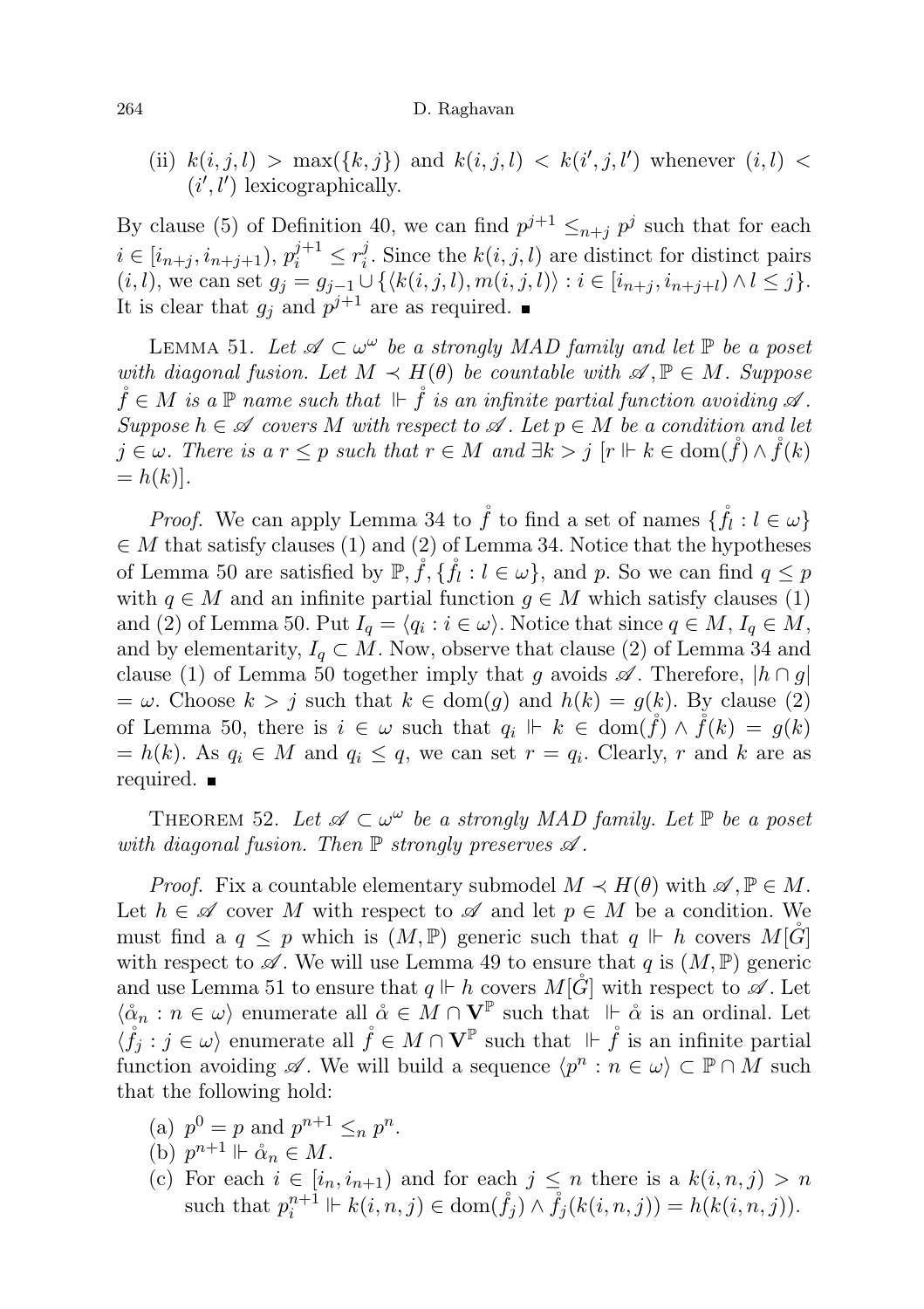Let  $q \in \mathbb{P}$  be a condition such that  $q \leq_n p^n$  for all  $n \in \omega$ . We will first argue that  $q$  is as required. Indeed, it is clear from (b) above that q is  $(M, \mathbb{P})$  generic. We will argue that  $q \Vdash h$  covers  $M[G]$  with respect to  $\mathscr A$ . Let G be a  $(V, \mathbb P)$  generic filter with  $q \in G$  and let  $f \in M[G]$ be an infinite partial function avoiding  $\mathscr A$ . By elementarity of M, there is  $\check{f} \in M$  with  $\check{f}[G] = f$  such that  $\Vdash \check{f}$  is an infinite partial function avoiding  $\mathscr A$ . Therefore,  $\check f = \check f_j$  for some  $j \in \omega$ . It is enough to show that  $q \Vdash |h \cap \mathring{f}_j| = \omega$ . Fix  $r \leq q$  and  $k \in \omega$ . Put  $I_q = \{q_i : i \in \omega\}$ . We know that  $\exists^{\infty} i \in \omega$  [ $r \not\perp q_i$ ]. So we can choose  $n \geq \max\{j,k\}$  and  $i \in [i_n, i_{n+1})$  such that  $r \not\perp q_i$ . Since  $j \leq n$ , by (c) above, there is  $k(i, n, j) >$ n such that  $p_i^{n+1} \Vdash k(i, n, j) \in \text{dom}(\mathring{f}_j) \wedge \mathring{f}_j(k(i, n, j)) = h(k(i, n, j)).$  But since  $q \leq_{n+1} p^{n+1}$ ,  $q_i \leq p_i^{n+1}$ . So we may choose  $s \leq r$  with the property that  $s \Vdash k(i, n, j) \in \text{dom}(\mathring{f}_j) \wedge \mathring{f}_j(k(i, n, j)) = h(k(i, n, j)).$  This is as required because  $k(i, n, j) > k$ .

We now describe how to construct  $\langle p^n : n \in \omega \rangle$ . Set  $p^0 = p$  and suppose that at stage  $n, p^n \in M$  is given to us. We first apply Lemma 49 to  $p^n$  and  $\alpha_n$  within M to find  $\tilde{p}^n \leq_n p^n$  with  $\tilde{p}^n \in M$  such that  $\tilde{p}^n \Vdash$  $\alpha_n \in M$ . Put  $I_{\tilde{p}^n} = \langle \tilde{p}^n_i : i \in \omega \rangle$ . Note that  $I_{\tilde{p}^n} \subset M$ . Fix any  $i \in$  $[i_n, i_{n+1})$ . Notice that  $\tilde{p}_i^n \in M$ . As  $\langle \dot{f}_j : j \leq n \rangle \subset M$ , we can apply Lemma 51 to  $\tilde{p}_i^n$   $n+1$  times to find  $r_i^n \leq \tilde{p}_i^n$  with  $r_i^n \in M$  and numbers  $k(i, n, 0), \ldots, k(i, n, n) \in \omega$ , all of them greater than n, such that  $\forall j \leq n \ [r_i^n \Vdash k(i, n, j) \in \text{dom}(\mathring{f}_j) \land \mathring{f}_j(k(i, n, j)) = h(k(i, n, j))].$  Now,  $\langle r_i^n :$  $i \in [i_n, i_{n+1})$  is a finite sequence of things in M. Therefore  $\langle r_i^n : i \in$  $(i_n, i_{n+1})\rangle \in M$ . Hence, we can apply (5) of Definition 40 to  $\tilde{p}^n$  to find  $p^{n+1} \leq_n \tilde{p}^n$  with  $p^{n+1} \in M$  such that  $\forall i \in [i_n, i_{n+1})$   $[p_i^{n+1} \leq r_i^n]$ . It is clear that  $p^{n+1}$  is as needed.

Putting Theorems 48 and 52 together, we get

COROLLARY 53. If  $\mathscr{A} \subset \omega^\omega$  is a strongly MAD family, then M and S strongly preserve  $\mathscr A$ .

6. Some preservation theorems for countable support iterations. Our main goal in this section is to prove that the property of strongly preserving a strongly MAD family is preserved by the countable support (CS) iteration of proper posets. By the results of the last section, this will imply that the countable support iterations of Sacks and Miller forcings strongly preserve strongly MAD families.

We assume that the reader is familiar with the basic theory of iterated forcing, including some preservation theorems, such as the preservation of properness. The reader may consult [1], [7], [22] or [23] for a good introduction. Our presentation will generally follow that of Abraham [1].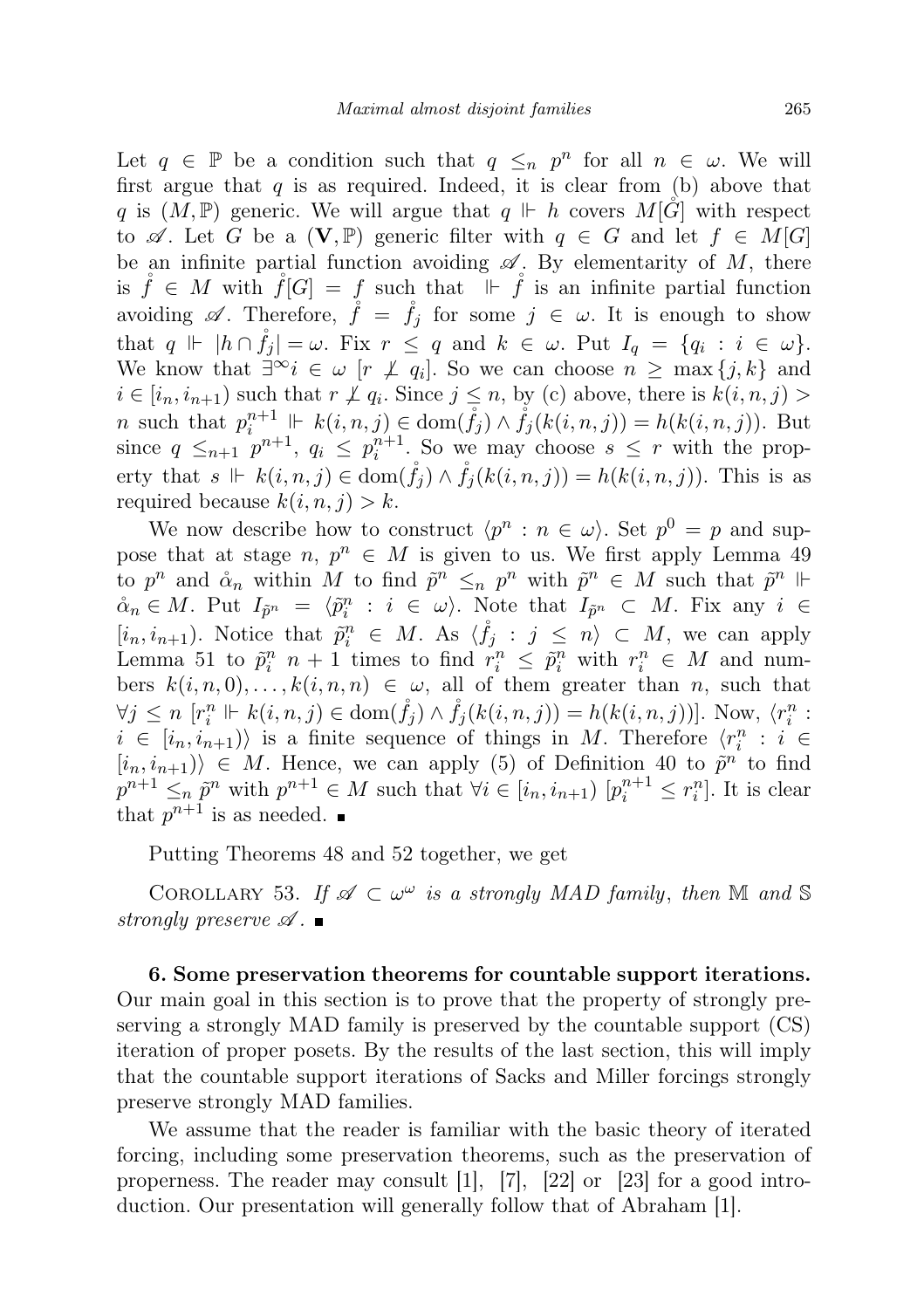En route to proving our main theorem, we answer a question of Kellner and Shelah [16] by proving the following. Suppose  $\gamma$  is a limit ordinal and that  $\langle \mathbb{P}_{\alpha}, \mathbb{Q}_{\alpha} : \alpha \leq \gamma \rangle$  is a countable support iteration of proper posets. If for all  $\alpha < \gamma$ ,  $\mathbb{P}_{\alpha}$  does not add an eventually different real, then  $\mathbb{P}_{\gamma}$  does not add an eventually different real either. Since not adding an eventually different real is known to be equivalent to not making  $V \cap \omega^{\omega}$  meager (see [3]), our result shows that a CS iteration of proper posets of limit length does not make  $\mathbf{V} \cap \omega^{\omega}$  meager if no initial segment does. A partial result towards our theorem was obtained by Kellner and Shelah [16], who proved it for the case of Suslin forcings as well as some nep forcings. Shelah, Judah and Goldstern (see [22]) have shown that the countable support iteration of posets which preserve  $\subseteq_{\mathbf{C}}$  itself preserves  $\subseteq_{\mathbf{C}}$  (Definition 27). The property of preserving  $\sqsubseteq_{\mathbf{C}}$  is stronger than that of not adding eventually different reals (though they are known to be equivalent for Suslin proper posets). On the other hand, our result puts a condition on initial segments of the iteration, and not on the iterands.

Before giving the proofs of our results, we collect together some basic facts about countable support iterations which we will use.

LEMMA 54 (see the proof of Lemma 2.8 in [1]). Let  $\gamma$  be a limit ordinal and let  $\langle \mathbb{P}_{\alpha}, \mathbb{Q}_{\alpha} : \alpha \leq \gamma \rangle$  be a CS iteration. Let  $M \prec H(\theta)$  be countable and suppose that  $\langle \mathbb{P}_{\alpha}, \mathbb{Q}_{\alpha} : \alpha \leq \gamma \rangle \in M$ . Put  $\gamma' = \sup(\gamma \cap M)$  and let  $\langle \gamma_n : n \in \omega \rangle \subset \gamma \cap M$  be an increasing sequence that is cofinal in  $\gamma'$ . Suppose that  $\langle q_n : n \in \omega \rangle$  and  $\langle \hat{p}_n : n \in \omega \rangle$  are two sequences such that the following hold:

- (1)  $q_n \in \mathbb{P}_{\gamma_n}$  and  $q_{n+1} \upharpoonright_{\gamma_n} = q_n$ .
- (2)  $\mathring{p}_n \in V^{\mathbb{P}_{\gamma_n}}$  and  $q_n \Vdash_{\gamma_n} \mathring{p}_n \in M \cap \mathbb{P}_{\gamma} \wedge \mathring{p}_n \upharpoonright_{\gamma_n} \in \mathring{G}_{\gamma_n}$ .
- (3)  $q_{n+1} \Vdash_{\gamma_{n+1}} \hat{p}_{n+1} \leq \hat{p}_n$ .

If  $q = (\bigcup q_n)^\frown \mathring{\mathbb{1}} \in \mathbb{P}_\gamma$ , then  $\forall n \in \omega$   $[q \Vdash_\gamma \mathring{p}_n \in \mathring{G}_\gamma].$ 

LEMMA 55 (see Lemma 2.8 of [1]). Let  $\langle \mathbb{P}_{\alpha}, \check{\mathbb{Q}}_{\alpha} : \alpha \leq \gamma \rangle$  be a CS iteration such that  $\forall \alpha < \gamma$  [ $\Vdash_{\alpha} \mathbb{Q}_{\alpha}$  is proper]. Let  $M \prec H(\theta)$  be countable and suppose that  $\langle \mathbb{P}_{\alpha}, \mathbb{Q}_{\alpha} : \alpha \leq \gamma \rangle \in M$ . Let  $\gamma_0 \in \gamma \cap M$  and suppose that  $q_0 \in \mathbb{P}_{\gamma_0}$  is an  $(M, \mathbb{P}_{\gamma_0})$  generic condition. Suppose  $\mathring{p}_0 \in V^{\mathbb{P}_{\gamma_0}}$  and  $q_0 \Vdash_{\gamma_0} \mathring{p}_0 \in \mathbb{P}_\gamma \cap M \wedge \mathring{p}_0$   $\uparrow \gamma_0 \in \mathring{G}_{\gamma_0}$ . There is an  $(M, \mathbb{P}_\gamma)$  generic condition  $q \in \mathbb{P}_{\gamma}$  such that  $q \upharpoonright_{\gamma} q_0 = q_0$  and  $q \Vdash_{\gamma} \overset{\circ}{p}_0 \in \overset{\circ}{G}_{\gamma}$ .

DEFINITION 56. Let P and Q be posets and suppose that  $\pi : \mathbb{Q} \to \mathbb{P}$  is an onto map. We say that  $\pi$  is a *projection* if the following hold:

- (1)  $\pi$  is order preserving. That is, if  $q_1 \leq q_0$ , then  $\pi(q_1) \leq \pi(q_0)$ .
- (2) For every  $q_0 \in \mathbb{Q}$  if  $p \leq \pi(q_0)$ , then  $\exists q_1 \leq q_0 \; [\pi(q_1) = p]$ .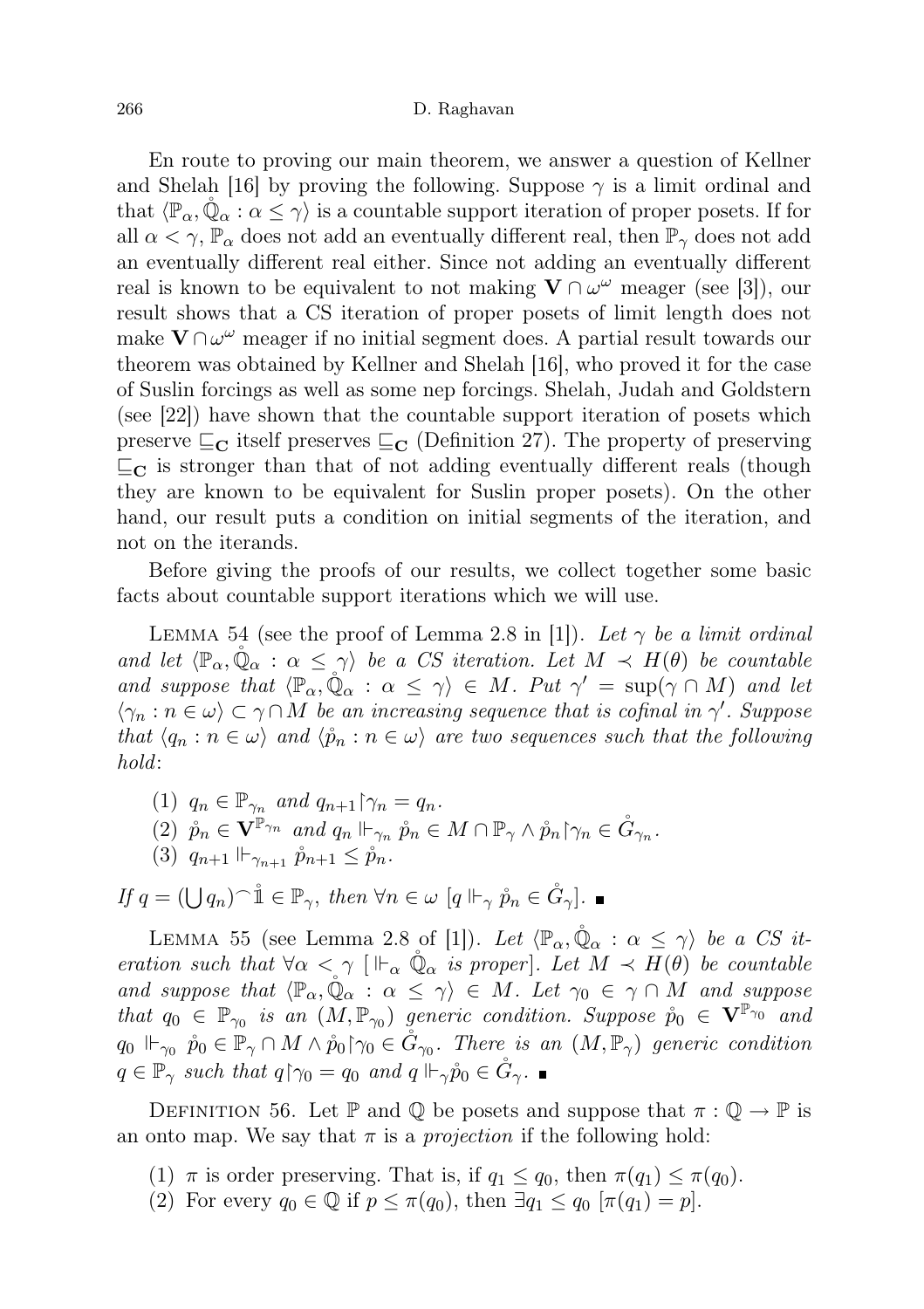DEFINITION 57. Let  $(\mathbb{P}, \leq_{\mathbb{P}})$  and  $(\mathbb{Q}, \leq_{\mathbb{Q}})$  be posets and let  $\pi : \mathbb{Q} \to \mathbb{P}$ be a projection. If  $G \subset \mathbb{P}$  is a  $(\mathbf{V}, \mathbb{P})$  generic filter, then in  $\mathbf{V}[G]$  we define the poset  $\mathbb{Q}/G = \{q \in \mathbb{Q} : \pi(q) \in G\}$  ordered by  $\leq_{\mathbb{Q}}$ . In **V**, we let  $\mathbb{Q}/G$  be a full  $\mathbb P$  name for  $\mathbb Q/G$ .

LEMMA 58 (see Section 4 of [7]). Let  $\mathbb P$  and  $\mathbb Q$  be posets and let  $\pi : \mathbb Q \to \mathbb P$ be a projection. There is a dense embedding  $i : \mathbb{Q} \to \mathbb{P} * \mathbb{Q}/\tilde{G}$  given by  $i(q) = \langle \pi(q), q \rangle$ . Moreover, if  $\langle \mathbb{P}_{\alpha}, \mathbb{Q}_{\alpha} : \alpha \leq \gamma \rangle$  is an iteration, then for each  $\alpha \leq \gamma$  the map  $\pi_{\gamma\alpha} : \mathbb{P}_{\gamma} \to \mathbb{P}_{\alpha}$  given by  $\pi_{\gamma\alpha}(p) = p\upharpoonright \alpha$  is a projection. Therefore, if  $\alpha \leq \gamma$  and if  $G_{\gamma} \subset \mathbb{P}_{\gamma}$  is a  $(\mathbf{V}, \mathbb{P}_{\gamma})$  generic filter, then there is a  $(\mathbf{V}[G_{\alpha}], \mathbb{P}_{\gamma}/G_{\alpha})$  generic filter H such that in  $\mathbf{V}[G_{\gamma}], G_{\gamma} = G_{\alpha} * H$  holds. In fact, this H is equal to  $G_{\gamma}$ .

DEFINITION 59. Suppose  $\langle \mathbb{P}_{\alpha}, \mathbb{Q}_{\alpha} : \alpha \leq \gamma \rangle$  is an iteration and let  $\alpha \leq \gamma$ . By Lemma 58,  $\mathbb{P}_{\gamma}$  densely embeds into  $\mathbb{P}_{\alpha} * \mathbb{P}_{\gamma}/\tilde{G}_{\alpha}$ . Thus we may think of any  $\mathbb{P}_{\gamma}$  name as a  $\mathbb{P}_{\alpha}$  name for a  $\mathbb{P}_{\gamma}/\tilde{G}_{\alpha}$  name. Thus, given a  $\mathbb{P}_{\gamma}$  name  $\tilde{x}$ , we use  $\mathring{x}[\check{G}_{\alpha}]$  to denote a canonical  $\mathbb{P}_{\alpha}$  name for a  $\mathbb{P}_{\gamma}/\check{G}_{\alpha}$  name representing  $\mathring{x}$ . If  $G_{\alpha}$  is a  $(\mathbf{V}, \mathbb{P}_{\alpha})$  generic filter, we will write  $\mathring{x}[G_{\alpha}]$  to denote the evaluation of  $\mathring{x}[\check{G}_{\alpha}]$  by  $G_{\alpha}$ . Therefore, if  $G_{\gamma}$  is a  $(\mathbf{V}, \mathbb{P}_{\gamma})$  generic filter, then in  $\mathbf{V}[G_{\gamma}],$  $\hat{x}[G_{\gamma}] = \hat{x}[G_{\alpha}][H]$  holds, where H is a  $(\mathbf{V}[G_{\alpha}], \mathbb{P}_{\gamma}/G_{\alpha})$  generic filter such that  $G_{\gamma} = G_{\alpha} * H$ . By Lemma 58,  $H = G_{\gamma}$ .

We are now ready to prove our main results. We will begin by showing that a CS iteration of proper forcings of limit length does not add an eventually different real if no initial segment does.

LEMMA 60. Let  $\mathbf{V}_0 \subset \mathbf{V}_1$  be transitive universes satisfying ZFC and suppose that for every  $f \in \omega^{\omega} \cap V_1$  there is a slalom  $S \in V_0$  such that  $\exists^{\infty} n \in \omega \; [f(n) \in S(n)]$ . No  $f \in \omega^{\omega} \cap V_1$  is eventually different from  $\omega^{\omega} \cap V_0$ .

*Proof.* Working in  $\mathbf{V}_0$  partition  $\omega$  into a sequence of intervals  $\langle I_n : n \in \omega \rangle$  $\in V_0$  such that  $\forall n \in \omega$  [| $I_n$ | = 2<sup>n</sup>]. Put  $X = \bigcup \omega^{I_n}$ . Notice that for each  $n \in \omega, \, \omega^{I_n} \cap \mathbf{V}_1 = \omega^{I_n} \cap \mathbf{V}_0$ . Let  $f \in \omega^\omega \cap \mathbf{V}_1$ . Working in  $\mathbf{V}_1$  define a function  $F: \omega \to X$  by stipulating that  $F(n) = f|I_n \in \omega^{I_n}$ . By hypothesis, we can find  $S \in V_0$  such that:

(1)  $S: \omega \to [X]^{<\omega}$ . (2)  $\forall n \in \omega \; | |S(n)| \leq 2^n$ . (3)  $\exists^{\infty} n \in \omega$   $[F(n) \in S(n)]$ .

We may assume that for all  $n \in \omega$ ,  $S(n) \subset \omega^{I_n}$  and that  $|S(n)| = 2^n$  because we may modify  $S$  to make both of these things true without affecting the truth of (3) above. Put  $S(n) = \{\sigma_0^n, \ldots, \sigma_{2^n-1}^n\}$  and  $I_n = \{i_0^n, \ldots, i_{2^n-1}^n\}$ . For each  $n \in \omega$  and for each  $0 \leq j < 2^n$  define  $g(i_j^n) = \sigma_j^n(i_j^n)$ . This definition makes sense because by assumption,  $\sigma_j^n \in \omega^{I_n}$ , and so  $\sigma_j^n$  is defined at  $i_j^n$ . Clearly,  $g \in \omega^{\omega} \cap \mathbf{V}_0$ . We will argue in  $\mathbf{V}_1$  that  $\exists^{\infty} n \in \omega$   $[f(n) = g(n)]$ .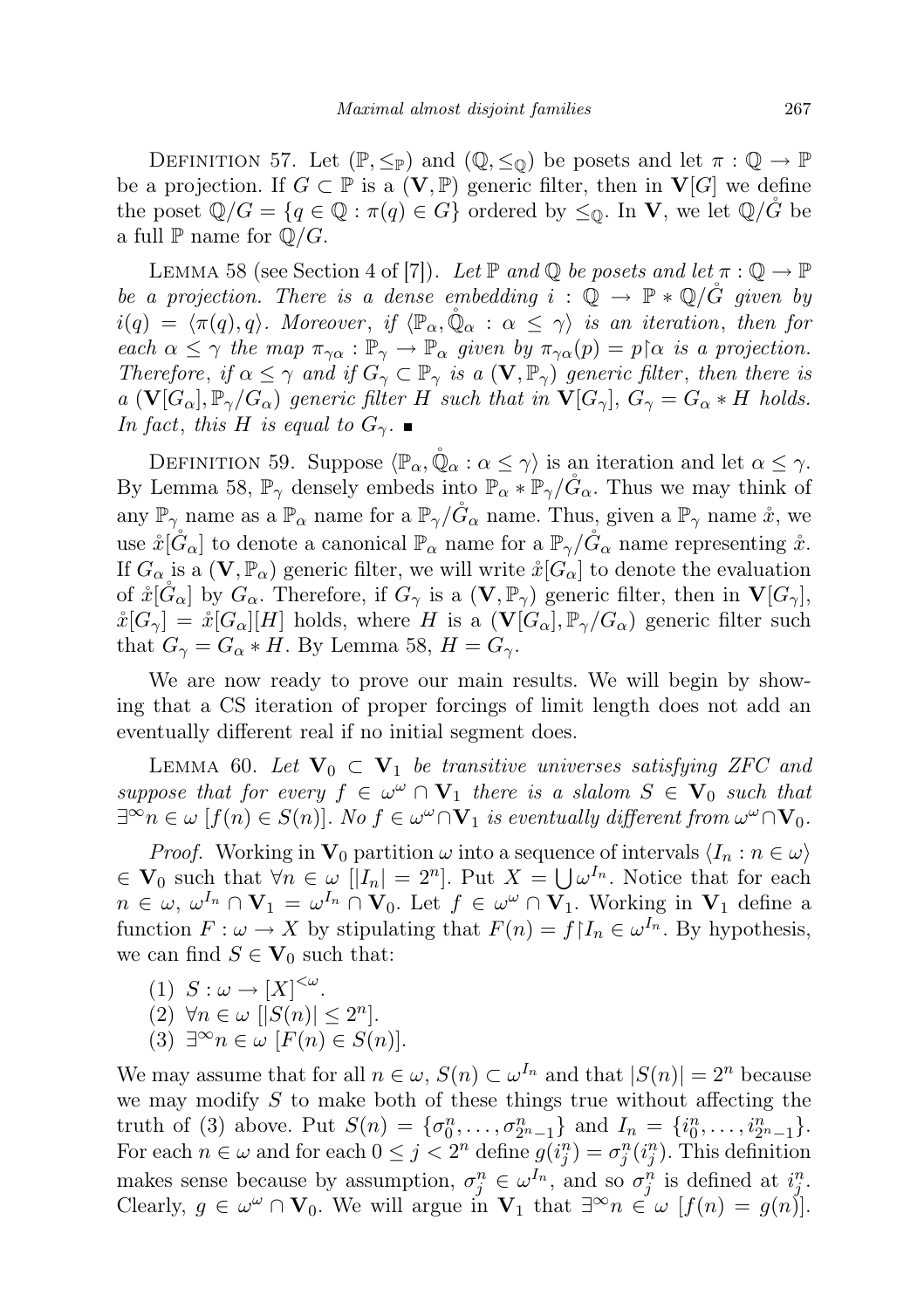We know that  $A = \{n \in \omega : F(n) \in S(n)\}\$ is infinite. For each  $n \in A$ , there is a  $0 \leq j_n < 2^n$  such that  $f|_{n} = \sigma_{j_n}^n$ . Therefore, for each  $n \in A$ ,  $g(i_{j_n}^n) = \sigma_{j_n}^n(i_{j_n}^n) = f(i_{j_n}^n)$ . Since the  $I_n$  are disjoint, the set  $\{i_{j_n}^n : n \in A\}$  is infinite, and we are done.

THEOREM 61. Let  $\gamma$  be a limit ordinal and let  $\langle \mathbb{P}_{\alpha}, \mathbb{Q}_{\alpha} : \alpha \leq \gamma \rangle$  be a CS *iteration such that*  $\forall \alpha < \gamma$   $\|\vdash_{\alpha} \mathbb{Q}_{\alpha}$  *is proper* ]. Suppose that for all  $\alpha < \gamma$ ,  $\mathbb{P}_{\alpha}$ does not add an eventually different real. Then  $\mathbb{P}_{\gamma}$  does not add an eventually different real either.

*Proof.* Let  $\mathring{f}$  be a  $\mathbb{P}_{\gamma}$  name such that  $\mathbb{H}_{\gamma} \mathring{f} \in \omega^{\omega}$ , and let  $p_0 \in \mathbb{P}_{\gamma}$  be a condition. Fix a countable  $M \prec H(\theta)$  with  $\langle \mathbb{P}_{\alpha}, \hat{\mathbb{Q}}_{\alpha} : \alpha \leq \gamma \rangle$ ,  $\mathring{f}, p_0 \in M$ . Let  $S: \omega \to [\omega]^{<\omega}$  be a slalom such that for all  $f \in \omega^{\omega} \cap M$ ,  $\forall^{\infty} n \in \omega$  $[f(n) \in S(n)]$ . We will find  $q \in \mathbb{P}_{\gamma}$  such that  $q \Vdash_{\gamma} p_0 \in \tilde{G}_{\gamma}$  and  $q \Vdash_{\gamma} \exists^{\infty} n \in \omega$  $[\hat{f}(n) \in S(n)]$ . By Lemma 60, this is sufficient. Put  $\gamma' = \sup(M \cap \gamma)$  and let  $\langle \gamma_n : n \in \omega \rangle \subset M \cap \gamma$  be an increasing sequence that is cofinal in  $\gamma'$ . We will build two sequences  $\langle q_n : n \in \omega \rangle$  and  $\langle \hat{p}_n : n \in \omega \rangle$  such that the following hold:

- (1)  $q_n \in \mathbb{P}_{\gamma_n}$ ,  $q_n$  is  $(M, \mathbb{P}_{\gamma_n})$  generic, and  $q_{n+1} \upharpoonright_{\gamma_n} = q_n$ .
- (2)  $\mathring{p}_0 = p_0, \, \mathring{p}_n \in \mathbf{V}^{\mathbb{P}_{\gamma_n}},$  and  $q_n \Vdash_{\gamma_n} \mathring{p}_n \in M \cap \mathbb{P}_{\gamma} \wedge \mathring{p}_n \upharpoonright_{\gamma_n} \in \mathring{G}_{\gamma_n}.$
- (3)  $q_{n+1} \Vdash_{\gamma_{n+1}} \hat{p}_{n+1} \leq \hat{p}_n$ .
- (4)  $q_{n+1} \Vdash_{\gamma_{n+1}} \mathring{p}_{n+1} \Vdash_{\mathbb{P}_\gamma/\mathring{G}_{\gamma_{n+1}}} \exists k \ge n \; [\mathring{f}(\mathring{G}_{\gamma_{n+1}}](k) \in S(k)].$

Before showing how to build such a sequence, we will argue that it is sufficient to do so. Let  $q = (\bigcup q_n)^\frown \mathbb{1} \in \mathbb{P}_\gamma$ . By Lemma 54,  $\forall n \in \omega$   $[q \Vdash_\gamma \mathring{p}_n \in \mathring{G}_\gamma]$ . In particular,  $q \Vdash_{\gamma} p_0 \in \check{G}_{\gamma}$ . We will argue that  $q \Vdash_{\gamma} \exists^{\infty} n \in \omega \; [\check{f}(n) \in S(n)]$ . Indeed, let  $r \leq q$  and let  $n \in \omega$ . Fix a  $(\mathbf{V}, \mathbb{P}_{\gamma})$  generic filter  $G_{\gamma}$ , with  $r \in G_{\gamma}$ . By Lemma 58, we know that  $G_{\gamma}$  is  $(\mathbf{V}[G_{\gamma_{n+1}}], \mathbb{P}_{\gamma}/G_{\gamma_{n+1}})$  generic and that in  $\mathbf{V}[G_{\gamma}], G_{\gamma} = G_{\gamma_{n+1}} * G_{\gamma}$  holds. Notice that  $q \in G_{\gamma}$  and therefore  $q_{n+1} \in$  $G_{\gamma_{n+1}}$ . Also, since  $\mathring{p}_{n+1}$  is a  $\mathbb{P}_{\gamma_{n+1}}$  name,  $\mathring{p}_{n+1}[G_{\gamma}] = \mathring{p}_{n+1}[G_{\gamma_{n+1}}]$ . It follows from clauses (2) and (4) that  $\mathring{p}_{n+1}[G_{\gamma}] \in M \cap \mathbb{P}_{\gamma}$ , that  $\mathring{p}_{n+1}[G_{\gamma}] \upharpoonright_{\gamma_{n+1}} \in$  $G_{\gamma_{n+1}}$ , and that in  $\mathbf{V}[G_{\gamma_{n+1}}]$ ,  $\mathring{p}_{n+1}[G_{\gamma}] \Vdash_{\mathbb{P}_{\gamma}/G_{\gamma_{n+1}}} \exists k \geq n \; [\mathring{f}[G_{\gamma_{n+1}}](k) \in$  $S(k)$ . However, as observed above, Lemma 54 implies that  $\mathring{p}_{n+1}[G_{\gamma}] \in G_{\gamma}$ . Therefore in  $\mathbf{V}[G_{\gamma}],$  there is a  $k \geq n$  such that  $\check{f}[G_{\gamma_{n+1}}][G_{\gamma}](k) \in S(k)$ . But  $\check{f}[G_{\gamma_{n+1}}][G_{\gamma}] = \check{f}[G_{\gamma}].$  So  $\check{f}[G_{\gamma}](k) \in S(k)$ . Since  $r \in G_{\gamma}$ , we may find  $s \leq r$ such that  $s \Vdash_{\gamma} \check{f}(k) \in S(k)$ . As  $k \geq n$ , this finishes the proof.

We will now describe how to construct  $\langle q_n : n \in \omega \rangle$  and  $\langle \mathring{p}_n : n \in \omega \rangle$ .  $\hat{p}_0$  is just  $p_0$ , the given condition. Since  $p_0 \in M \cap \mathbb{P}_{\gamma}$  and since  $\gamma_0 \in M$ ,  $p_0 \upharpoonright \gamma_0 \in M \cap \mathbb{P}_{\gamma_0}$ . As  $\mathbb{P}_{\gamma_0}$  is proper, we may find an  $(M, \mathbb{P}_{\gamma_0})$  generic condition  $q_0 \leq p_0 \upharpoonright_{\gamma_0}$ . Because  $q_0 \leq p_0 \upharpoonright_{\gamma_0} q_0 \Vdash_{\gamma_0} p_0 \upharpoonright_{\gamma_0} \in \mathring{G}_{\gamma_0}$ . Now suppose that  $q_n$ and  $\mathring{p}_n$  are given to us. By clause  $(1)$ ,  $q_n$  is  $(M, \mathbb{P}_{\gamma_n})$  generic, and by clause  $(2)$ ,  $q_n \Vdash_{\gamma_n} \hat{p}_n \in M \cap \mathbb{P}_\gamma \wedge \hat{p}_n \upharpoonright_{\gamma_n} \in \mathring{G}_{\gamma_n}$ . Now this means that the hypothesis of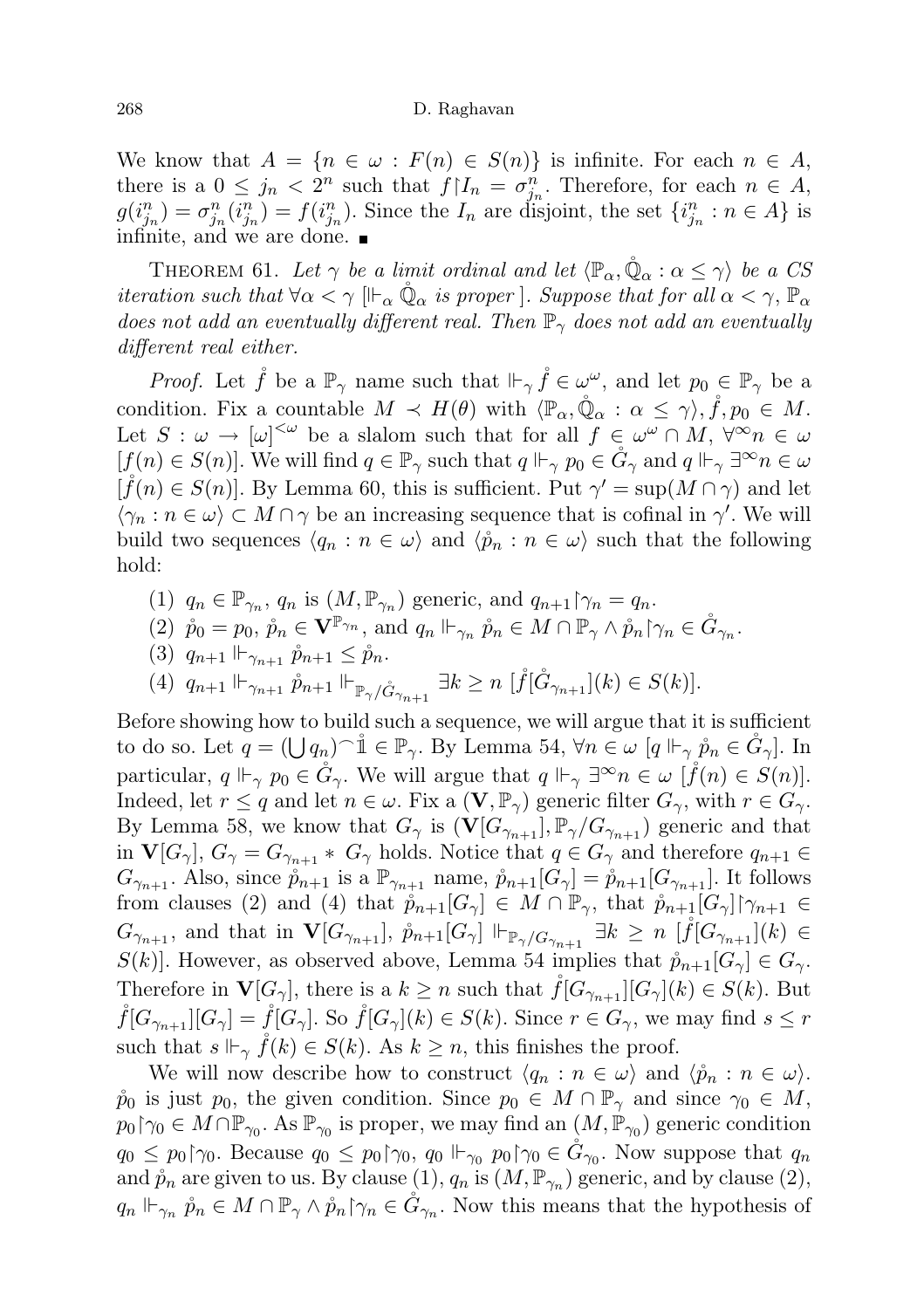Lemma 55 are satisfied by the iteration  $\langle \mathbb{P}_{\alpha}, Q_{\alpha} : \alpha \leq \gamma_{n+1} \rangle$ , the elementary submodel M, the ordinal  $\gamma_n$ , the condition  $q_n$  and by a  $\mathbb{P}_{\gamma_n}$  name forced by  $q_n$  to equal  $\hat{p}_n \upharpoonright_{\gamma_{n+1}}$ . So by Lemma 55, we can find an  $(M, \mathbb{P}_{\gamma_{n+1}})$  generic condition  $q_{n+1}$  such that:

(a) 
$$
q_{n+1} \upharpoonright \gamma_n = q_n
$$
.

(b)  $q_{n+1}$   $\Vdash_{\gamma_{n+1}} \hat{p}_n \upharpoonright_{\gamma_{n+1}} \in \mathring{G}_{\gamma_{n+1}}.$ 

To find  $\mathring{p}_{n+1}$ , we proceed as follows. Choose a  $(\mathbf{V}, \mathbb{P}_{\gamma_{n+1}})$  filter  $G_{\gamma_{n+1}}$  with  $q_{n+1} \in G_{\gamma_{n+1}}$ . Since  $\mathring{p}_n$  is a  $\mathbb{P}_{\gamma_n}$  name,  $\mathring{p}_n[G_{\gamma_{n+1}}] = \mathring{p}_n[G_{\gamma_n}]$ . Therefore  $\hat{p}_n[G_{\gamma_{n+1}}] \in M \cap \mathbb{P}_{\gamma}$  and by (b) above,  $\hat{p}_n[G_{\gamma_{n+1}}] \cap \gamma_{n+1} \in G_{\gamma_{n+1}}$ . Now, notice that  $M[G_{\gamma_{n+1}}] \prec H(\theta)[G_{\gamma_{n+1}}]$ , and that  $H(\theta)[G_{\gamma_{n+1}}]$  is the same as  $H(\theta)$  as computed within the universe  $\mathbf{V}[G_{\gamma_{n+1}}]$ . Observe also that both  $\mathbb{P}_{\gamma}/G_{\gamma_{n+1}}$ and  $\check{f}[G_{\gamma_{n+1}}]$  are elements of  $M[G_{\gamma_{n+1}}]$ . Thus we conclude that  $\mathring{p}_n[G_{\gamma_{n+1}}] \in$  $\mathbb{P}_{\gamma}/G_{\gamma_{n+1}} \cap M[G_{\gamma_{n+1}}]$ . Moreover, we see that  $\Vdash_{\mathbb{P}_{\gamma}/G_{\gamma_{n+1}}} \mathring{f}[G_{\gamma_{n+1}}] \in \omega^{\omega}$ . Thus by elementarity, we can find a sequence of conditions  $\langle p^i : i \in \omega \rangle \in M[G_{\gamma_{n+1}}]$ and a function  $f \in \omega^{\omega} \cap M[G_{\gamma_{n+1}}]$  such that the following hold:

(i) 
$$
p^0 = \mathring{p}_n[G_{\gamma_{n+1}}]
$$
 and  $\forall i \in \omega$   $[p^i \in \mathbb{P}_{\gamma}/G_{\gamma_{n+1}}]$ .  
\n(ii)  $p^{i+1} \leq p^i$ .  
\n(iii)  $\forall i \in \omega$   $[p^i \Vdash_{\mathbb{P}_{\gamma}/G_{\gamma_{n+1}}}\mathring{f}[G_{\gamma_{n+1}}](i) = f(i)].$ 

Recall that  $q_{n+1}$  is an  $(M, \mathbb{P}_{\gamma_{n+1}})$  generic condition. Therefore,  $M[G_{\gamma_{n+1}}] \cap$  $\mathbb{P}_{\gamma} = M \cap \mathbb{P}_{\gamma}$ . It follows that  $\langle p^i : i \in \omega \rangle \subset M$  (even though it is not an element of M). Now, since  $\mathbb{P}_{\gamma_{n+1}}$  does not add eventually different reals, we can find  $g \in \omega^{\omega} \cap M$  such that  $|f \cap g| = \omega$ . But we chose S so that  $\forall^{\infty} i \in \omega$  $[g(i) \in S(i)]$ . Therefore, we can find  $k \geq n$  such that  $f(k) \in S(k)$ . Now by (i)–(iii) above,  $p^k$  has the following properties in  $\mathbf{V}[G_{\gamma_{n+1}}]$ :

$$
\begin{aligned} (+) \quad & p^k \in M \cap \mathbb{P}_\gamma \text{ and } p^k \upharpoonright_{\gamma_{n+1}} \in G_{\gamma_{n+1}}. \\ (++) \quad & p^k \le \mathring{p}_n[G_{\gamma_{n+1}}]. \\ (+++) \quad & p^k \Vdash_{\mathbb{P}_\gamma/G_{\gamma_{n+1}}} \exists k \ge n \; [\mathring{f}[G_{\gamma_{n+1}}](k) \in S(k)]. \end{aligned}
$$

Since  $G_{\gamma_{n+1}}$  was an arbitrary  $(V, \mathbb{P}_{\gamma_{n+1}})$  generic filter containing  $q_{n+1}$ , we can use the maximal principle in **V** to end the proof by finding a  $\mathbb{P}_{\gamma_{n+1}}$  name  $\check{p}_{n+1}$  so that

$$
(*)\ q_{n+1} \Vdash_{\gamma_{n+1}} \mathring{p}_{n+1} \in M \cap \mathbb{P}_{\gamma} \land \mathring{p}_{n+1} \upharpoonright_{\gamma_{n+1}} \in \mathring{G}_{\gamma_{n+1}}.
$$
  
\n
$$
(**)\ q_{n+1} \Vdash_{\gamma_{n+1}} \mathring{p}_{n+1} \leq \mathring{p}_n.
$$
  
\n
$$
(***)\ q_{n+1} \Vdash_{\gamma_{n+1}} \mathring{p}_{n+1} \Vdash_{\mathbb{P}_{\gamma}/\mathring{G}_{\gamma_{n+1}}} \exists k \geq n \; [\mathring{f}[\mathring{G}_{\gamma_{n+1}}](k) \in S(k)].
$$
 ■

We will use Theorem 61 to show that the property of strongly preserving a strongly MAD family is preserved. Our proof of this will proceed by induction. However, just as in the case of the proof of the preservation of properness, we will have to make an inductive assumption that is stronger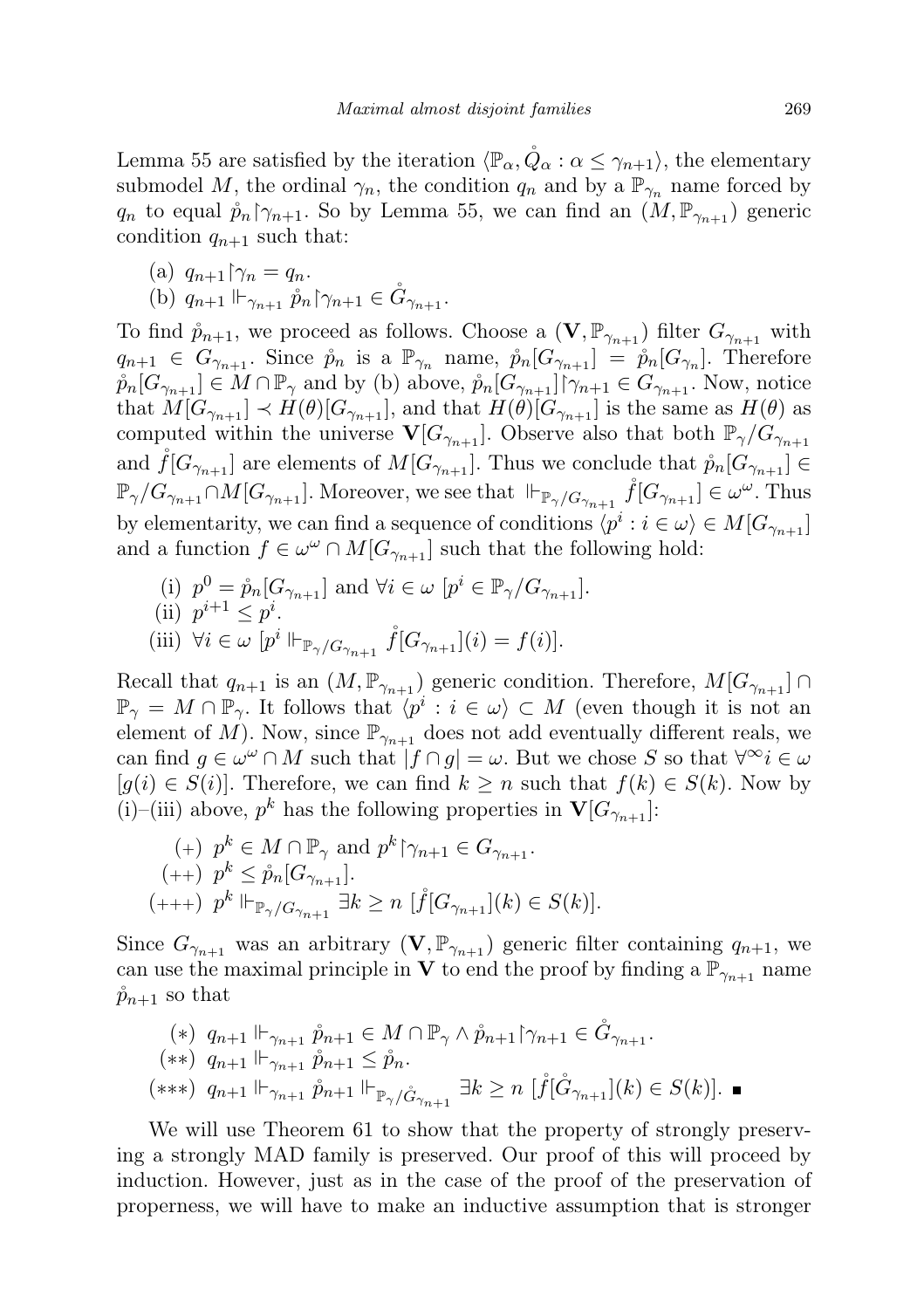than simply the thing we want to prove. We state it below for the case of a two-step iteration.

Convention 62. In the context of the next lemma, in order to avoid unnecessary repetitions, we adopt the convention that for any poset  $\mathbb{P}, G_{\mathbb{P}}$ is the canonical  $\mathbb P$  name for a  $\mathbb P$  generic filter.

LEMMA 63. Let  $\mathscr A \subset \omega^\omega$  be a strongly MAD family. Let  $\mathbb P$  be a poset which strongly preserves  $\mathscr A$  and let  $\mathbb Q$  be a  $\mathbb P$  name for a poset such that  $\Vdash_{\mathbb P} \mathbb Q$ strongly preserves  $\mathscr A$ . Suppose  $M \prec H(\theta)$  is countable with  $\mathscr A, \mathbb P, \mathbb Q \in M$ .  $Fix h \in \mathscr{A}$  that covers M with respect to  $\mathscr{A}$ . Let  $p \in \mathbb{P}$  and let  $\mathring{r}$  be a  $\mathbb{P}$  name such that:

- (1) p is  $(M, \mathbb{P})$  generic.
- (2)  $p \Vdash_{\mathbb{P}} h$  covers  $M[\tilde{G}_{\mathbb{P}}]$  with respect to  $\mathscr A$ .
- (3)  $p \Vdash_{\mathbb{P}} \mathring{r} \in \mathbb{P} \ast \mathbb{Q} \cap M \wedge \mathring{r}(0) \in \check{G}_{\mathbb{P}}$ .

In this case, there is a  $\mathring{q} \in \text{dom}(\mathring{Q})$  such that:

 $(1^+)$   $\langle p, \mathring{q} \rangle$  is  $(M, \mathbb{P} * \mathring{\mathbb{Q}})$  generic.  $(2^+)$   $\langle p,\tilde{q} \rangle \Vdash_{\mathbb{P} * \mathbb{Q}} h$  covers  $M[\mathring{G}_{\mathbb{P} * \mathbb{Q}}]$  with respect to  $\mathscr{A}$ .  $(3^+) \langle p,\mathring{q}\rangle \Vdash_{\mathbb{P} * \mathring{\mathbb{Q}}} \mathring{r} \in \mathring{G}_{\mathbb{P} * \mathring{\mathbb{Q}}}.$ 

*Proof.* Let  $G_{\mathbb{P}}$  be a  $(\mathbf{V}, \mathbb{P})$  generic filter with  $p \in G_{\mathbb{P}}$ . Within  $\mathbf{V}[G_P]$ , form  $M[G_{\mathbb{P}}]$  and notice that  $M[G_{\mathbb{P}}] \prec H(\theta)[G_{\mathbb{P}}]$  and that  $H(\theta)[G_{\mathbb{P}}]$  is the same as  $H(\theta)$  as computed within  $\mathbf{V}[G_{\mathbb{P}}]$ . Now, by assumption, h covers  $M[G_{\mathbb{P}}]$  with respect to  $\mathscr A$ . Also,  $\mathscr A$ ,  $\mathbb Q[G_{\mathbb P}] \in M[G_{\mathbb P}]$ , and  $\mathbb Q[G_{\mathbb P}]$  strongly preserves  $\mathscr A$ . Next, by assumption,  $\mathring{r}[G_{\mathbb{P}}] \in \mathbb{P} * \mathring{\mathbb{Q}} \cap M$ . So there are  $p' \in \mathbb{P} \cap M$  and  $\mathring{q}' \in \text{dom}(\mathring{Q}) \cap M$  such that  $\mathring{r}[G_{\mathbb{P}}](0) = p'$  and  $\mathring{r}[G_{\mathbb{P}}](1) = \mathring{q}'$ . Moreover,  $p' \in G_{\mathbb{P}}$ . It follows that  $\hat{q}'[G_{\mathbb{P}}] \in \mathbb{Q}[G_{\mathbb{P}}] \cap M[G_{\mathbb{P}}]$ . Thus, we may find a  $q \leq \frac{\partial}{\partial} |G_{\mathbb{P}}|$  such that in  $\mathbf{V}[G_{\mathbb{P}}]$ :

- (a)  $q \in \mathbb{Q}[G_{\mathbb{P}}]$  is  $(M[G_{\mathbb{P}}], \mathbb{Q}[G_{\mathbb{P}}])$  generic.
- (b)  $q \Vdash_{\hat{\mathbb{Q}}[G_{\mathbb{P}}]} h$  covers  $M[G_{\mathbb{P}}][\hat{G}_{\hat{\mathbb{Q}}[G_{\mathbb{P}}]}]$  with respect to  $\mathscr{A}$ .
- (c)  $q \leq \r{r}[G_{\mathbb{P}}](1)[G_{\mathbb{P}}].$

Therefore, since  $G_{\mathbb{P}}$  was an arbitrary  $(V, \mathbb{P})$  generic filter containing p, we may use the maximal principle in V to find  $\hat{q} \in \text{dom}(\mathbb{Q})$  such that:

(a')  $p \Vdash_{\mathbb{P}} \mathring{q} \in \mathring{\mathbb{Q}}$  is  $(M[\mathring{G}_{\mathbb{P}}], \mathring{\mathbb{Q}})$  generic. (b')  $p \Vdash_{\mathbb{P}} \mathring{q} \Vdash_{\mathring{\mathbb{O}}} h$  covers  $M[\mathring{G}_{\mathbb{P}}][\mathring{G}_{\mathring{\mathbb{O}}}]\$  with respect to  $\mathscr{A}$ . (c')  $p \Vdash_{\mathbb{P}} \hat{q} \leq \hat{r}(1)[\hat{G}_{\mathbb{P}}].$ 

We will argue that  $\hat{q}$  is as needed. Indeed, by  $(a')$  above and by the fact that p is  $(M, \mathbb{P})$  generic, it easily follows that  $\langle p, \mathring{q} \rangle$  is  $(M, \mathbb{P} * \mathbb{Q})$  generic.

Next, we will argue that  $\langle p, \mathring{q} \rangle \Vdash_{\mathbb{P} * \mathring{\mathbb{Q}}} h$  covers  $M[\mathring{G}_{\mathbb{P} * \mathring{\mathbb{Q}}}]$  with respect to  $\mathscr{A}$ . Let  $G_{\mathbb{P} * \hat{\mathbb{Q}}}$  be a  $(V, \mathbb{P} * \hat{\mathbb{Q}})$  generic filter with  $\langle p, \hat{q} \rangle \in G_{\mathbb{P} * \hat{\mathbb{Q}}}$ . Notice that there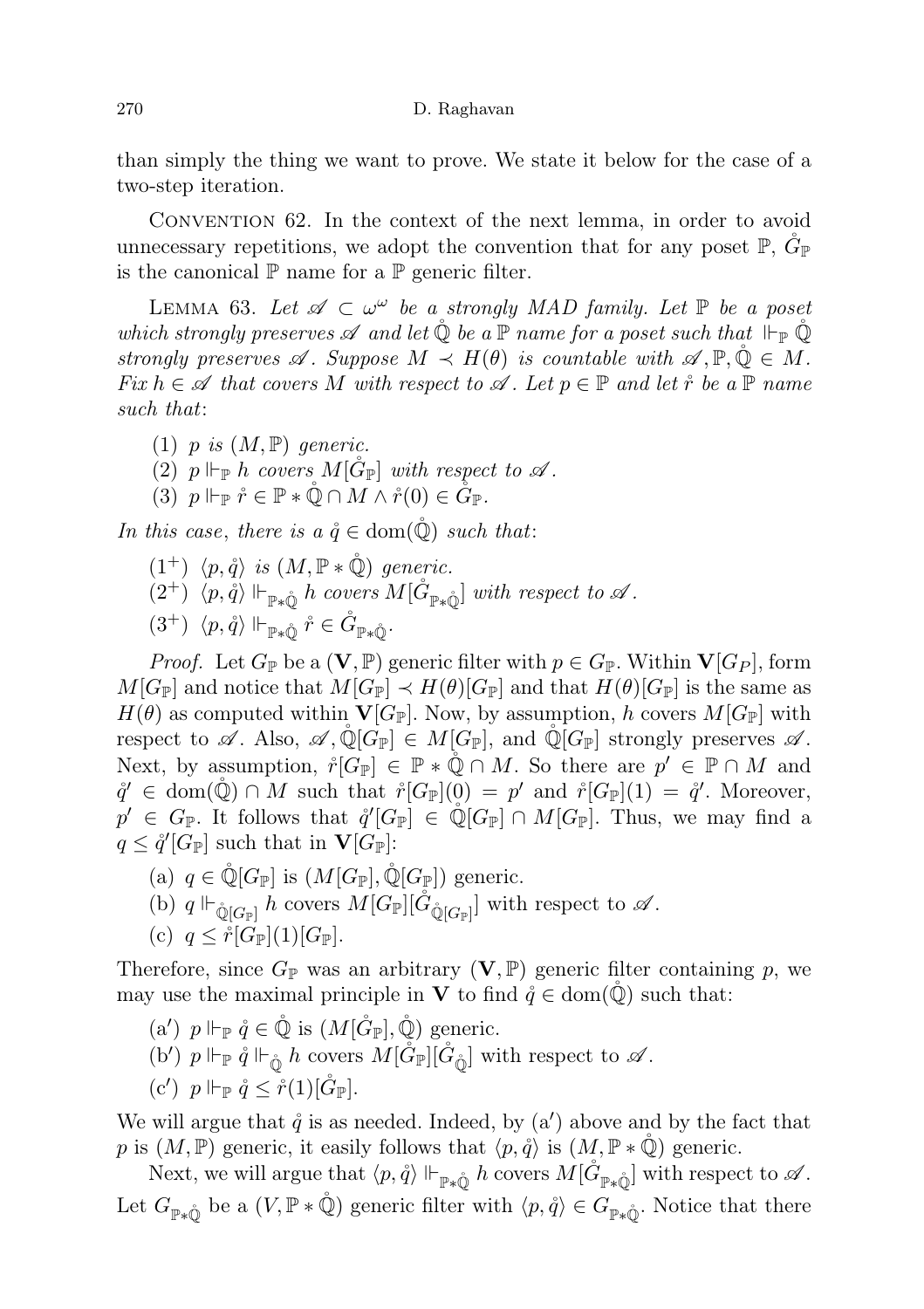is a  $(\mathbf V, \mathbb P)$  generic filter  $G_{\mathbb P}$  and a  $(\mathbf V[G_{\mathbb P}], \mathbb Q[G_{\mathbb P}])$  generic filter  $G_{\mathbb Q[G_{\mathbb P}]}$  such that in  $\mathbf{V}[G_{\mathbb{P}\ast\hat{\mathbb{Q}}}], G_{\mathbb{P}\ast\hat{\mathbb{Q}}} = G_{\mathbb{P}} * G_{\hat{\mathbb{Q}}[G_{\mathbb{P}}]}$ . Moreover,  $p \in G_{\mathbb{P}}$  and  $\hat{q}[G_{\mathbb{P}}] \in G_{\hat{\mathbb{Q}}[G_{\mathbb{P}}]}$ . Therefore in  $\mathbf{V}[G_{\mathbb{P}*\dot{\mathbb{Q}}}]$ , h covers  $M[G_{\mathbb{P}}]$   $[G_{\dot{\mathbb{Q}}[G_{\mathbb{P}}]}]$  with respect to  $\mathscr{A}$ . Now, let  $f \in M[G_{\mathbb{P} * \mathbb{Q}}]$  be an infinite partial function avoiding  $\mathscr{A}$ . We can find  $a \nightharpoonup \ast \mathring{\mathbb{Q}}$  name  $\mathring{f} \in M$  with  $\mathring{f}[G_{\mathbb{P}*\mathring{\mathbb{Q}}}] = f$ . But we can think of  $\mathring{f}$  as a  $\mathbb{P}$ name for a  $\mathbb{Q}$  name. So there is a P name  $\mathring{f}[\mathring{G}_{\mathbb{P}}] \in M$  such that  $\mathring{f}[G_{\mathbb{P}}]$  $[G_{\hat{Q}[G_{\mathbb{P}}]}] = \hat{f}[G_{\mathbb{P} * \hat{Q}}] = f$ . Thus  $\hat{f}[G_{\mathbb{P}}]$  is a  $\hat{Q}[G_{\mathbb{P}}]$  name in  $M[G_{\mathbb{P}}]$  and so  $f \in M[G_{\mathbb{P}}]$  [ $G_{\mathbb{Q}[G_{\mathbb{P}}]}$ ]. Therefore,  $|h \cap f| = \omega$ , as needed.

Finally, we must argue that  $\langle p, \hat{q} \rangle \Vdash_{\mathbb{P} * \hat{\mathbb{Q}}} \hat{r} \in \mathring{G}_{\mathbb{P} * \hat{\mathbb{Q}}}.$  Let  $G_{\mathbb{P} * \hat{\mathbb{Q}}}, G_{\mathbb{P}}$  and  $G_{\mathbb{Q}[G_{\mathbb{P}}]}$  be as in the last paragraph. Once again, notice that since  $\langle p,\mathring{q} \rangle \in$  $G_{\mathbb{P} * \hat{\mathbb{Q}}}^{\mathbb{P}^*}$  we have  $p \in G_{\mathbb{P}}$  and  $\mathring{q}[G_{\mathbb{P}}] \in G_{\hat{\mathbb{Q}}[G_{\mathbb{P}}]}$ . Notice also that since  $\mathring{r}$  is a  $\mathbb{P}$ name,  $\mathring{r}[G_{\mathbb{P} * \hat{\mathbb{Q}}}] = \mathring{r}[G_{\mathbb{P}}]$ . Within  $\mathbf{V}[G_{\mathbb{P}}]$ , we have  $\mathring{r}[G_{\mathbb{P}}] = \langle p', \mathring{q}' \rangle \in \mathbb{P} * \hat{\mathbb{Q}}$ , where  $p' \in \mathbb{P}$  and  $\mathring{q}' \in \text{dom}(\mathring{\mathbb{Q}})$ . Also by (3) above,  $p' \in G_{\mathbb{P}}$ , and so  $\mathring{q}'[G_{\mathbb{P}}] \in \mathring{\mathbb{Q}}[G_{\mathbb{P}}]$ . Moreover, by (c') above,  $\mathring{q}[G_{\mathbb{P}}] \leq \mathring{q}'[G_{\mathbb{P}}]$ . Since  $\mathring{q}[G_{\mathbb{P}}] \in G_{\hat{Q}[G_{\mathbb{P}}]}$ ,  $\mathring{q}'[G_{\mathbb{P}}] \in$  $G_{\mathbb{Q}[G_{\mathbb{P}}]}$  as well. Therefore, in  $\mathbf{V}[G_{\mathbb{P}\ast\mathbb{Q}}]$ , it follows that  $\langle p', \dot{q}' \rangle = \dot{r}[G_{\mathbb{P}\ast\mathbb{Q}}] \in$  $G_{\mathbb{P} * \hat{\mathbb{Q}}},$  as required.

We will now prove the same for iterations of arbitrary length. We will make use of Theorem 61 in conjunction with the following, which is similar to Lemma 34.

LEMMA 64. Let  $\mathscr{A} \subset \omega^{\omega}$  be an infinite a.d. family and let  $\mathbb{P}$  be a poset that does not add any eventually different reals. Suppose f is a  $\mathbb P$  name such that  $\Vdash \check{f}$  is an infinite partial function avoiding  $\mathscr{A}$ . For each  $p \in \mathbb{P}$ , there is  $q \leq p$  and an infinite partial function f avoiding  $\mathscr A$  such that for each  $n \in \text{dom}(f)$  there exists  $r \leq q$  such that  $r \Vdash n \in \text{dom}(\check{f}) \wedge \check{f}(n)$  $= f(n).$ 

Proof. We will use the well known fact that a poset which does not add eventually different reals does not make  $V \cap \omega^{\omega}$  meager (see proof of Lemma 2.4.8 in [3]). By Lemma 34, there is a countable set  $\{\mathring{f}_i : i \in \omega\}$  of  $\mathbb P$ names such that:

- (1)  $\mathbb{F} \dot{f}_i \subset \dot{f}$  is an infinite partial function.
- (2)  $\Vdash \forall g \subset \omega \times \omega$  [if  $\forall i \in \omega$  [ $|g \cap \mathring{f}_i| = \omega$ ], then g avoids  $\mathscr{A}$ ].

Fix a condition  $p \in \mathbb{P}$ . As  $\mathbb{P}$  does not make  $\mathbf{V} \cap \omega^{\omega}$  meager, there are  $q \leq p$ and  $h \in \omega^{\omega}$  such that for each  $i \in \omega$ ,  $q \Vdash |h \cap \mathring{f}_i| = \omega$ . Now, set  $X =$  ${n \in \omega : \exists r \leq q \ [r \Vdash n \in \text{dom}(\mathring{f}) \wedge h(n) = \mathring{f}(n)}$  and set  $f = h \upharpoonright X$ . To finish the proof, by (2) above, it is enough to check that for each  $i \in \omega$ ,  $q \Vdash |f \cap \mathring{f}_i| = \omega$ . Indeed, suppose  $r \leq q$  and  $k \in \omega$ . Since  $q \Vdash |h \cap \mathring{f}_i| = \omega$ , there are  $s \leq r$  and  $n > k$  such that  $s \Vdash n \in \text{dom}(\hat{f}_i) \wedge h(n) = \hat{f}_i(n)$ . But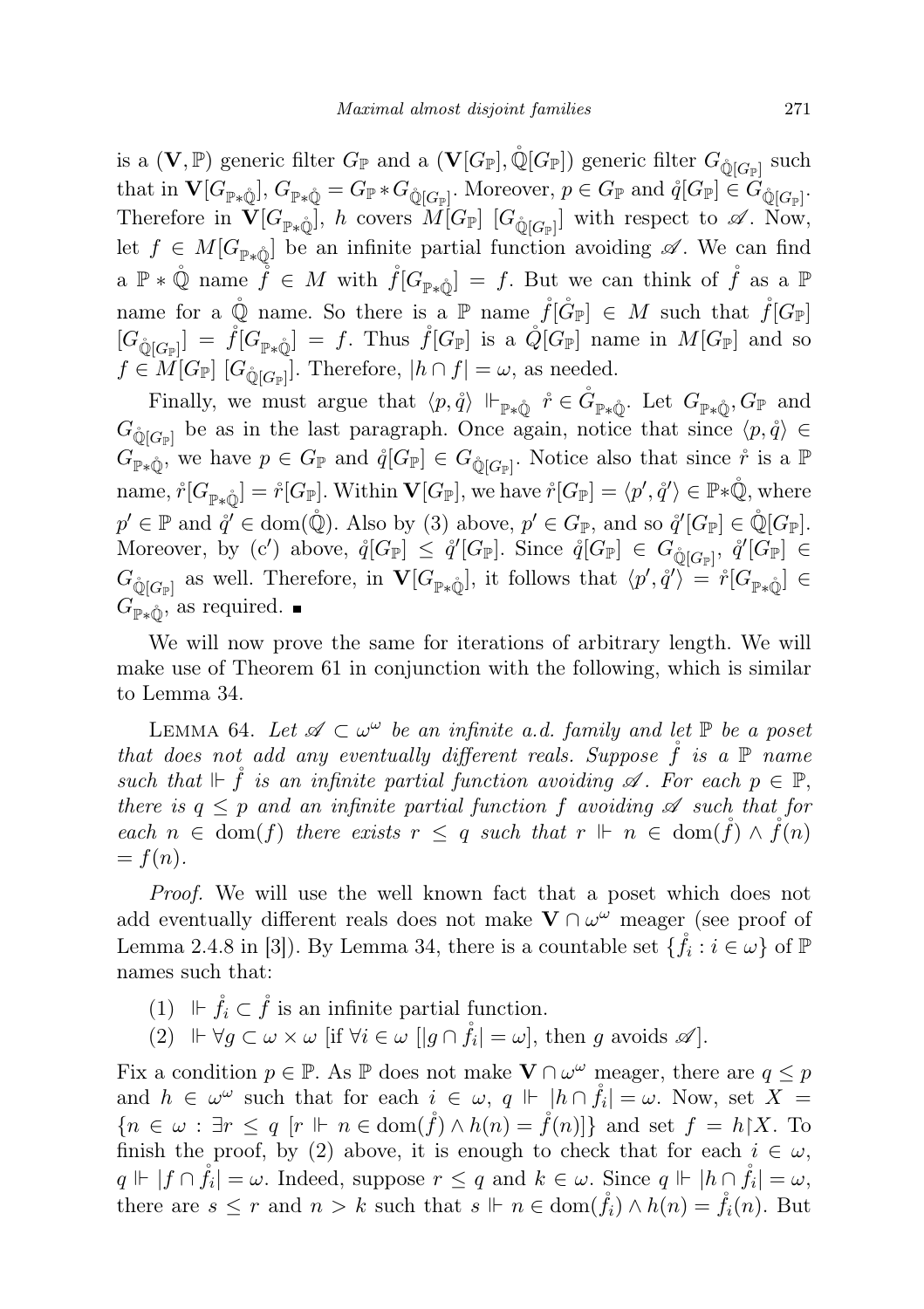since  $\mathbb{F} \dot{f}_i \subset \dot{f}$ , it follows that  $s \Vdash n \in \text{dom}(\dot{f}) \wedge h(n) = \dot{f}(n)$ , which means that  $n \in \text{dom}(f)$ .

THEOREM 65. Let  $\mathscr{A} \subset \omega^\omega$  be a strongly MAD family. Let  $\langle \mathbb{P}_\alpha, \mathring{\mathbb{Q}}_\alpha \rangle$ :  $\alpha \leq \gamma$ ) be a CS iteration such that  $\forall \alpha < \gamma$   $\vert \Vdash_{\alpha} \mathbb{Q}_{\alpha}$  strongly preserves  $\mathscr{A}$ . Let  $M \prec H(\theta)$  be countable with  $\langle \mathbb{P}_{\alpha}, \mathbb{Q}_{\alpha} : \alpha \leq \gamma \rangle$ ,  $\mathscr{A} \in M$ . Let  $h \in \mathscr{A}$ cover M with respect to  $\mathscr A$ . Suppose  $\gamma_0 \in \gamma \cap M$  and let  $q_0 \in \mathbb P_{\gamma_0}$  be an  $(M, \mathbb{P}_{\gamma_0})$  generic condition such that  $q_0 \Vdash_{\gamma_0} h$  covers  $M[\mathring{G}_{\gamma_0}]$  with respect to  $\mathscr A$ . Let  $\mathring{p}_0$  be a  $\mathbb{P}_{\gamma_0}$  name such that  $q_0 \Vdash_{\gamma_0} \mathring{p}_0 \in \mathbb{P}_{\gamma} \cap M \wedge \mathring{p}_0$   $\gamma_0 \in \mathring{G}_{\gamma_0}$ . There is a  $q \in \mathbb{P}_{\gamma}$  with  $q \mid \gamma_0 = q_0$ , which is  $(M, \mathbb{P}_{\gamma})$  generic, such that  $q \Vdash_{\gamma} h$ covers  $M[\tilde{G}_{\gamma}]$  with respect to  $\mathscr A$  and  $q \Vdash_{\gamma} \hat{p}_0 \in \tilde{G}_{\gamma}$ . In particular,  $\mathbb P_{\gamma}$  strongly preserves A .

Proof. Before proving the main claim of the theorem, we remark that the last sentence of the theorem easily follows from the main claim. To see this, suppose  $p_0 \in \mathbb{P}_\gamma \cap M$  is a condition. Now, apply the main claim of the theorem with  $\gamma_0 = 0$ , the trivial condition as  $q_0$ , and  $\mathring{p}_0 = p_0$ .

The proof of the main claim is by induction on  $\gamma$ . Let us assume that the theorem holds for all  $\alpha < \gamma$ . The case when  $\gamma$  is a successor has already been dealt with in Lemma 63. So we assume that  $\gamma$  is a limit ordinal. We observe that it follows from our inductive hypothesis that no  $\mathbb{P}_{\alpha}$  adds eventually different reals, for  $\alpha < \gamma$ . As  $\gamma$  is a limit ordinal, it follows from Theorem 61 that  $\mathbb{P}_{\gamma}$  does not add an eventually different real. We will make use of this observation in what follows.

Put  $\gamma' = \sup(\gamma \cap M)$  and let  $\langle \gamma_n : n \in \omega \rangle \subset M \cap \gamma$  be an increasing sequence that is cofinal in  $\gamma'$ . Let  $\langle D_n : n \in \omega \rangle$  enumerate all the dense open subsets of  $\mathbb{P}_{\gamma}$  that are elements of M. Also, we let  $\langle \mathring{f}_i : i \in \omega \rangle$  enumerate all  $\mathbb{P}_{\gamma}$  names in M such that  $\mathbb{H}_{\gamma}$   $\mathring{f}_i$  is an infinite partial function avoiding  $\mathscr{A}$ . We will build two sequences  $\langle q_n : n \in \omega \rangle$  and  $\langle \hat{p}_n : n \in \omega \rangle$  such that the following hold:

- (1)  $q_0$  is given,  $q_n \in \mathbb{P}_{\gamma_n}$ ,  $q_n$  is  $(M, \mathbb{P}_{\gamma_n})$  generic, and  $q_{n+1} \upharpoonright_{\gamma_n} = q_n$ .
- (2)  $q_n \Vdash_{\gamma_n} h$  covers  $M[\hat{G}_{\gamma_n}]$  with respect to  $\mathscr{A}$ .
- (3)  $\mathring{p}_0 = p_0, \, \mathring{p}_n \in \mathbf{V}^{\mathbb{P}_{\gamma_n}},$  and  $q_n \Vdash_{\gamma_n} \mathring{p}_n \in M \cap \mathbb{P}_{\gamma} \wedge \mathring{p}_n \upharpoonright_{\gamma_n} \in \mathring{G}_{\gamma_n}.$
- (4)  $q_{n+1} \Vdash_{\gamma_{n+1}} \hat{p}_{n+1} \in D_n \wedge \hat{p}_{n+1} \leq \hat{p}_n.$
- (5)  $\forall i \leq n \left[ q_{n+1} \right] \vdash_{\gamma_{n+1}} \Phi_i$ , where  $\Phi_i$  is this formula in  $\mathbb{P}_{\gamma_{n+1}}$  forcing language:  $\mathring{p}_{n+1} \Vdash_{\mathbb{P}_\gamma/\mathring{G}_{\gamma_{n+1}}} \exists k_i^n \geq n \; [k_i^n \in \text{dom}(\mathring{f}_i[\mathring{G}_{\gamma_{n+1}}]) \wedge \mathring{f}_i[\mathring{G}_{\gamma_{n+1}}](k_i^n)$  $= h(k_i^n)$ .

Before describing how to construct such sequences, we will argue that it is enough to do so. Put  $q = (\bigcup q_n)$ <sup>n</sup>  $\in \mathbb{P}_{\gamma}$ . By Lemma 54,  $\forall n \in \omega$  $[q \Vdash_{\gamma} \hat{p}_n \in \check{G}_\gamma]$ . We will first argue that q is  $(M, \mathbb{P}_{\gamma})$  generic. It suffices to show that for each  $n \in \omega$ ,  $q \Vdash_{\gamma} D_n \cap M \cap \check{G}_{\gamma} \neq 0$ . But by clauses (3) and (4)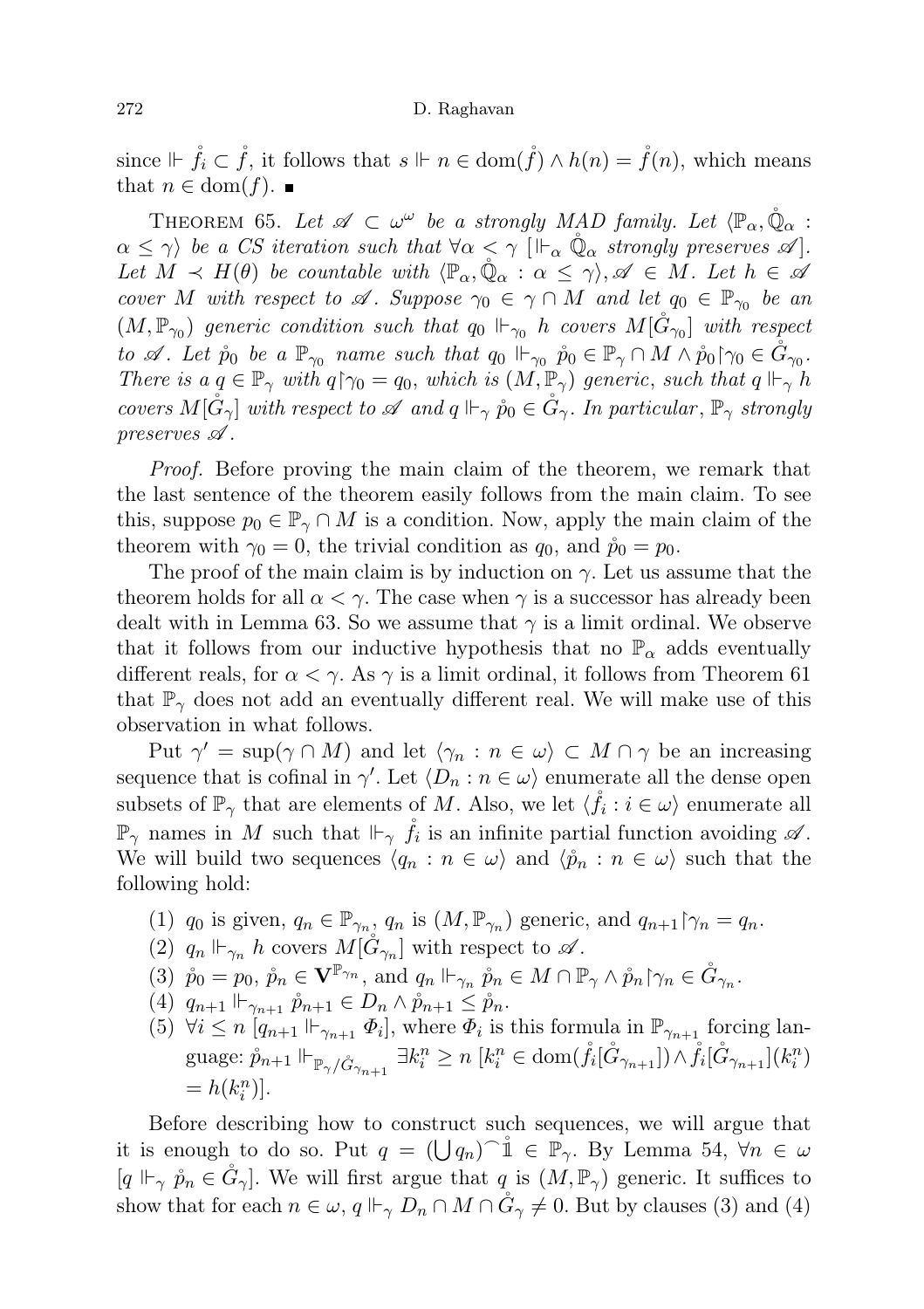and by Lemma 54, it is clear that  $q \Vdash_{\gamma} \hat{p}_{n+1} \in D_n \cap M \cap \tilde{G}_{\gamma}$ . That  $q \Vdash_{\gamma} h$ covers  $M[\tilde{G}_{\gamma}]$  with respect to  $\mathscr A$  will be verified next.

We will first argue that it is sufficient to show that  $\forall i \in \omega \; [q \Vdash_{\gamma} |h \cap \mathring{f}_i|$  $= \omega$ . Assume this and let  $G_{\gamma}$  be a  $(V, \mathbb{P}_{\gamma})$  generic filter with  $q \in G_{\gamma}$ . Let  $f \in M[G_{\gamma}]$  be an infinite partial function avoiding  $\mathscr{A}$ . There is a  $\mathbb{P}_{\gamma}$  name  $\mathring{f} \in M$  such that  $\mathring{f}[G_{\gamma}] = f$ . But by elementarity of M, we can find such an  $\hat{f}$  with the additional property that  $\mathbb{H}_{\gamma}$   $\hat{f}$  is an infinite partial function avoiding  $\mathscr A$ . Thus,  $f = \r{f}_i[G_\gamma]$ , for some  $i \in \omega$ , and so  $|h \cap f| = \omega$ .

We will now check that  $\forall i \in \omega \; [q \Vdash_{\gamma} |h \cap \mathring{f}_i| = \omega]$ . Fix  $i \in \omega$ . Let  $r \leq q$ and let  $m \in \omega$ . Choose a  $(V, \mathbb{P}_{\gamma})$  generic filter with  $r \in G_{\gamma}$ . Choose  $n \in \omega$ with  $m, i \leq n$ . By Lemma 58, we know that  $G_{\gamma}$  is  $(\mathbf{V}[G_{\gamma_{n+1}}], \mathbb{P}_{\gamma}/G_{\gamma_{n+1}})$ generic and that in  $\mathbf{V}[G_{\gamma}], G_{\gamma} = G_{\gamma_{n+1}} * G_{\gamma}$  holds. Notice that  $q \in G_{\gamma}$ , and therefore  $q_{n+1} \in G_{\gamma_{n+1}}$ . Also, since  $\mathring{p}_{n+1}$  is a  $\mathbb{P}_{\gamma_{n+1}}$  name,  $\mathring{p}_{n+1}[G_{\gamma}] =$  $\hat{p}_{n+1}[G_{\gamma_{n+1}}]$ . It follows from clauses (3) and (5) that  $\hat{p}_{n+1}[G_{\gamma}] \in M \cap \mathbb{P}_{\gamma}$ , that  $\mathring{p}_{n+1}[G_{\gamma}] \gamma_{n+1} \in G_{\gamma_{n+1}}$ , and that in  $\mathbf{V}[G_{\gamma_{n+1}}]$ ,  $\mathring{p}_{n+1}[G_{\gamma}] \Vdash_{\mathbb{P}_{\gamma}/G_{\gamma_{n+1}}}$  $\exists k_i^n \geq n \; [k_i^n \in \text{dom}(\mathring{f}_i[G_{\gamma_{n+1}}]) \wedge \mathring{f}_i[G_{\gamma_{n+1}}](k_i^n) = h(k_i^n)].$  On the other hand, we know from Lemma 54 that  $\mathring{p}_{n+1}[G_{\gamma}] \in G_{\gamma}$ . Therefore, in  $\mathbf{V}[G_{\gamma}]$ , we are able to find a  $k_i^n \geq n \geq m$  such that  $k_i^n \in \text{dom}(\mathring{f}_i[G_{\gamma_{n+1}}][G_{\gamma}])$  and  $\mathring{f}_i[G_{\gamma_{n+1}}][G_{\gamma}](k_i^n) = h(k_i^n)$ . However,  $\mathring{f}_i[G_{\gamma_{n+1}}][G_{\gamma}] = \mathring{f}_i[G_{\gamma}]$ . As  $r \in G_{\gamma}$ , there is  $s \leq r$  such that  $s \Vdash_{\gamma} k_i^n \in \text{dom}(\mathring{f}_i) \wedge \mathring{f}_i(k_i^n) = h(k_i^n)$ . As  $k_i^n \geq m$ , this is as needed.

Next we describe how to construct  $\langle q_n : n \in \omega \rangle$  and  $\langle \overset{\circ}{p}_n : n \in \omega \rangle$ .  $q_0$  and  $\hat{p}_0$  are both given to us. Now assume that  $q_n$  and  $\hat{p}_n$  are given. We can apply the inductive hypothesis to the iteration  $\langle \mathbb{P}_{\alpha}, Q_{\alpha} : \alpha \leq \gamma_{n+1} \rangle$ , the elementary submodel M, the ordinal  $\gamma_n$ , the condition  $q_n$  and a  $\mathbb{P}_{\gamma_n}$  name forced by  $q_n$  to equal  $\hat{p}_n \upharpoonright_{\gamma_{n+1}}$  to find an  $(M, \mathbb{P}_{\gamma_{n+1}})$  generic condition  $q_{n+1}$ such that:

- (a)  $q_{n+1} \upharpoonright \gamma_n = q_n$ .
- (b)  $q_{n+1} \Vdash_{\gamma_{n+1}} h$  covers  $M[\hat{G}_{\gamma_{n+1}}]$  with respect to  $\mathscr{A}$ .
- (c)  $q_{n+1} \Vdash_{\gamma_{n+1}} \mathring{p}_n \upharpoonright_{\gamma_{n+1}} \in \tilde{G}_{\gamma_{n+1}}.$

To find  $\hat{p}_{n+1}$  we proceed as follows. Let  $G_{\gamma_{n+1}}$  be a  $(\mathbf{V}, \mathbb{P}_{\gamma_{n+1}})$  generic filter with  $q_{n+1} \in G_{\gamma_{n+1}}$ . We begin with some general observations. Note that  $\mathring{p}_n[G_{\gamma_{n+1}}] \in \mathbb{P}_{\gamma} \cap M$ . Also,  $\mathring{p}_n[G_{\gamma_{n+1}}] \cap \gamma_{n+1} \in G_{\gamma_{n+1}}$ . Thus we conclude that  $\hat{p}_n[G_{\gamma_{n+1}}]$  is a condition in  $\mathbb{P}_{\gamma}/G_{\gamma_{n+1}} \cap M[G_{\gamma_{n+1}}]$ . Moreover,  $\mathbb{P}_{\gamma}/G_{\gamma_{n+1}} \in$  $M[G_{\gamma_{n+1}}].$ 

Now, we will describe how to take care of the dense open set  $D_n$ . We make use of the fact that if  $\pi : \mathbb{Q} \to \mathbb{P}$  is a projection and  $D \subset \mathbb{Q}$  is dense, and if  $G \subset \mathbb{P}$  is a  $(V, \mathbb{P})$  generic filter, then in  $V[G], D/G = D \cap$  $\mathbb{Q}/G$  is dense in  $\mathbb{Q}/G$ . Applying this to  $\mathbb{P}_{\gamma}$ ,  $\mathbb{P}_{\gamma_{n+1}}$  and  $D_n$ , we conclude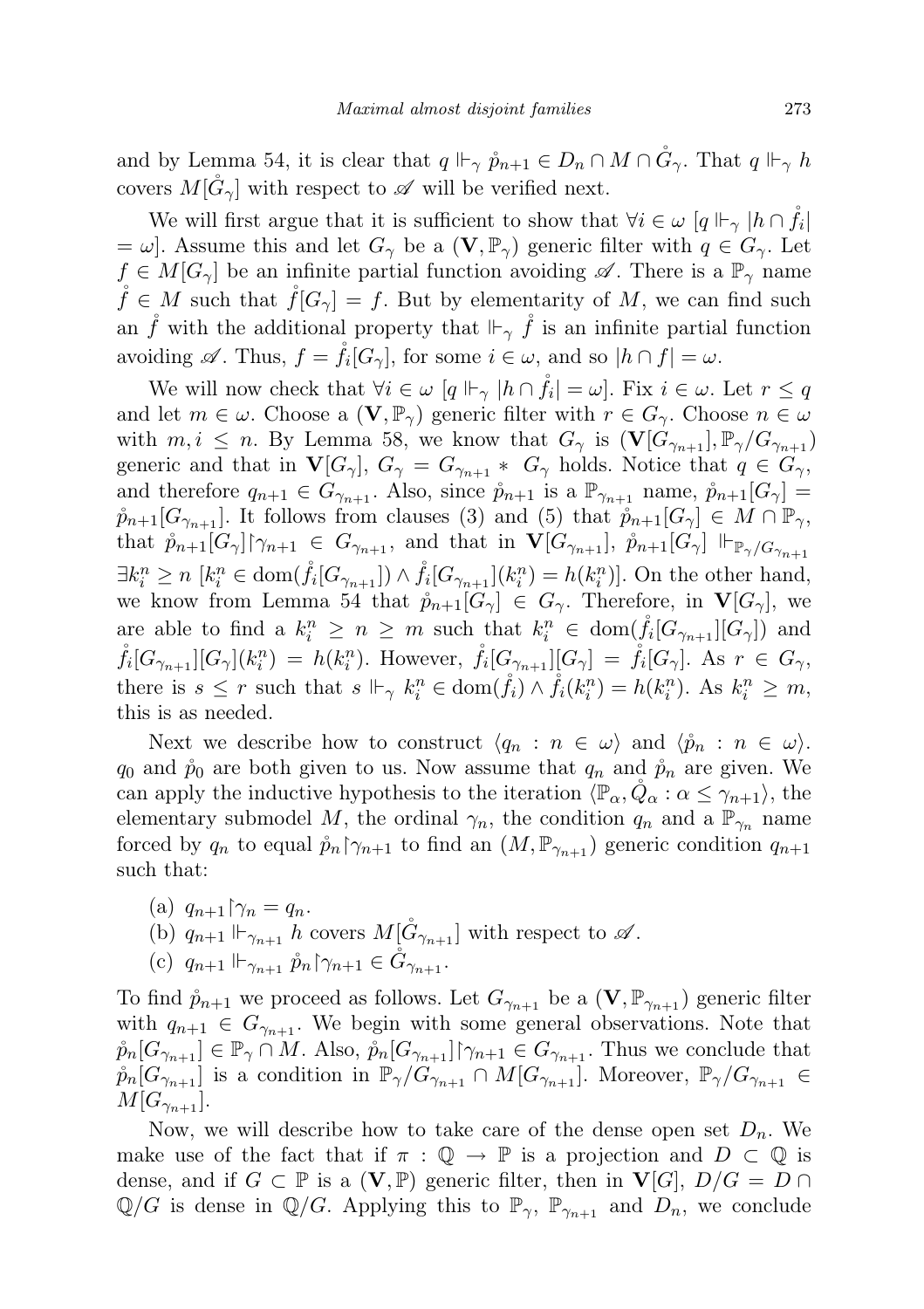# 274 D. Raghavan

that  $D_n \cap \mathbb{P}_{\gamma}/G_{\gamma_{n+1}}$  is dense in  $\mathbb{P}_{\gamma}/G_{\gamma_{n+1}}$ . Since  $D_n, \mathring{p}_n[G_{\gamma_{n+1}}] \in M[G_{\gamma_{n+1}}]$ , we can find a  $p^0 \in D_n \cap \mathbb{P}_\gamma/G_{\gamma_{n+1}} \cap M[G_{\gamma_{n+1}}]$  such that  $p^0 \leq \mathring{p}_n[G_{\gamma_{n+1}}]$ . We note here that since  $D_n$  is open, any further extension of  $p^0$  will stay within  $D_n$ .

Next, we describe how to deal with  $\tilde{f}_0[G_{\gamma_{n+1}}]$ . First of all, since in the ground model  $V$ ,  $\Vdash_{\gamma} \check{f}_0$  is an infinite partial function avoiding  $\mathscr{A}$ , we see that in  $\mathbf{V}[G_{\gamma_{n+1}}], \Vdash_{\mathbb{P}_\gamma/G_{\gamma_{n+1}}} \hat{f}_0[G_{\gamma_{n+1}}]$  is an infinite partial function avoiding  $\mathscr A$ . Moreover, we have observed above that  $\mathbb{P}_{\gamma}$  does not add eventually different reals. As  $\mathbb{P}_{\gamma}$  is forcing equivalent to  $\mathbb{P}_{\gamma_{n+1}} * \mathbb{P}_{\gamma}/\tilde{G}_{\gamma_{n+1}}$ , it follows that  $\mathbb{P}_{\gamma}/G_{\gamma_{n+1}}$  does not add eventually different reals over  $\mathbf{V}[G_{\gamma_{n+1}}]$ . As  $\mathring{f}_0[G_{\gamma_{n+1}}] \in M[G_{\gamma_{n+1}}]$ , we can apply Lemma 64 to  $\mathbb{P}_{\gamma}/G_{\gamma_{n+1}}$  to find a  $\tilde{p}^0 \in \mathbb{P}_\gamma/G_{\gamma_{n+1}} \cap M[G_{\gamma_{n+1}}]$  with  $\tilde{p}^0 \leq p^0$  and an infinite partial function  $f \in M[G_{\gamma_{n+1}}]$  as in the lemma which avoids  $\mathscr A$ . But by (b) above, h covers  $M[G_{\gamma_{n+1}}]$  with respect to  $\mathscr A$ . Therefore,  $|h \cap f| = \omega$ .

Choose  $k_0^n \ge n$  such that  $k_0^n \in \text{dom}(f)$  and  $h(n) = f(n)$ . By the lemma, there is a  $p^1 \leq \tilde{p}^0$  in  $\mathbb{P}_{\gamma}/G_{\gamma_{n+1}} \cap M[G_{\gamma_{n+1}}]$  such that  $p^1 \Vdash_{\mathbb{P}_{\gamma}/G_{\gamma_{n+1}}} k_0^n \in$  $\text{dom}(\mathring{f}_0[G_{\gamma_{n+1}}]) \wedge \mathring{f}_0[G_{\gamma_{n+1}}](k_0^n) = f(k_0^n) = h(k_0^n)$ . Repeating this argument another *n* times we get  $p^{n+1} \in \mathbb{P}_{\gamma}/G_{\gamma_{n+1}} \cap M[G_{\gamma_{n+1}}]$  with  $p^{n+1} \leq p_n[G_{\gamma_{n+1}}]$ as well as numbers  $k_i^n \geq n$  for each  $i \leq n$  so that for each such i, we have  $p^{n+1} \Vdash_{\mathbb{P}_\gamma/G_{\gamma_{n+1}}} k_i^n \in \text{dom}(\mathring{f}_i[G_{\gamma_{n+1}}]) \wedge \mathring{f}_i[G_{\gamma_{n+1}}](k_i^n) = h(k_i^n)$ . Now, we note that since  $q_{n+1}$  is an  $(M, \mathbb{P}_{\gamma_{n+1}})$  generic condition and  $q_{n+1} \in G_{\gamma_{n+1}}$ ,  $M[\mathbb{P}_{\gamma_{n+1}}] \cap \mathbb{P}_{\gamma} = M \cap \mathbb{P}_{\gamma}$ . Therefore,  $p^{n+1}$  is in fact in M.

Thus we have found a condition  $p^{n+1}$  with the following properties:

- (i)  $p^{n+1} \in \mathbb{P}_{\gamma} \cap M$  and  $p^{n+1} \upharpoonright_{\gamma_{n+1}} \in G_{\gamma_{n+1}}$ .
- (ii)  $p^{n+1} \leq \overset{\circ}{p}_n[G_{\gamma_{n+1}}]$  and  $p^{n+1} \in D_n$ .
- (iii)  $\forall i \leq n \ [p^{n+1} \Vdash_{\mathbb{P}_\gamma/G_{\gamma_{n+1}}} \Phi_i],$  where  $\Phi_i$  is the formula

$$
\exists k_i^n \ge n \ [k_i^n \in \text{dom}(\mathring{f}_i[G_{\gamma_{n+1}}]) \wedge \mathring{f}_i[G_{\gamma_{n+1}}](k_i^n) = h(k_i^n)].
$$

Since  $G_{\gamma_{n+1}}$  was an arbitrary  $(V, \mathbb{P}_{\gamma_{n+1}})$  generic filter containing  $q_{n+1}$  we can use the maximal principle in **V** to find a  $\mathbb{P}_{\gamma_{n+1}}$  name  $\hat{p}_{n+1}$  such that:

- (i')  $q_{n+1} \Vdash_{\gamma_{n+1}} \mathring{p}_{n+1} \in \mathbb{P}_{\gamma} \cap M \wedge \mathring{p}_{n+1} \upharpoonright_{\gamma_{n+1}} \in \mathring{G}_{\gamma_{n+1}}.$
- (ii)  $q_{n+1} \Vdash_{\gamma_{n+1}} \mathring{p}_{n+1} \leq \mathring{p}_n \wedge \mathring{p}_{n+1} \in D_n.$
- (iii')  $\forall i \leq n \overline{q_{n+1}} \Vdash_{\gamma_{n+1}} \Phi_i$ , where  $\Phi_i$  is the formula

$$
\mathring{p}_{n+1} \Vdash_{\mathbb{P}_{\gamma}/\mathring{G}_{\gamma_{n+1}}} \exists k_i^n \ge n \ [k_i^n \in \text{dom}(\mathring{f}_i[\mathring{G}_{\gamma_{n+1}}]) \wedge \mathring{f}_i[\mathring{G}_{\gamma_{n+1}}](k_i^n) = h(k_i^n)].
$$

COROLLARY 66. Let  $\mathscr{A} \subset \omega^\omega$  be a strongly MAD family. If  $\langle \mathbb{P}_\alpha, \mathring{\mathbb{Q}}_\alpha$ :  $\alpha \leq \gamma$  is a CS iteration such that  $\forall \alpha < \gamma$   $\vert \Vdash_{\alpha} \mathbb{Q}_{\alpha}$  has diagonal fusion, then  $\mathbb{P}_{\gamma}$  strongly preserves  $\mathscr{A}$ . In particular, if  $\forall \alpha < \gamma \, | \, \mathbb{H}_{\alpha} \mathbb{Q}_{\alpha} = \mathbb{M} \vee \mathbb{Q}_{\alpha} = \mathbb{S}$ , then  $\mathbb{P}_{\gamma}$  strongly preserves  $\mathscr{A}. \blacksquare$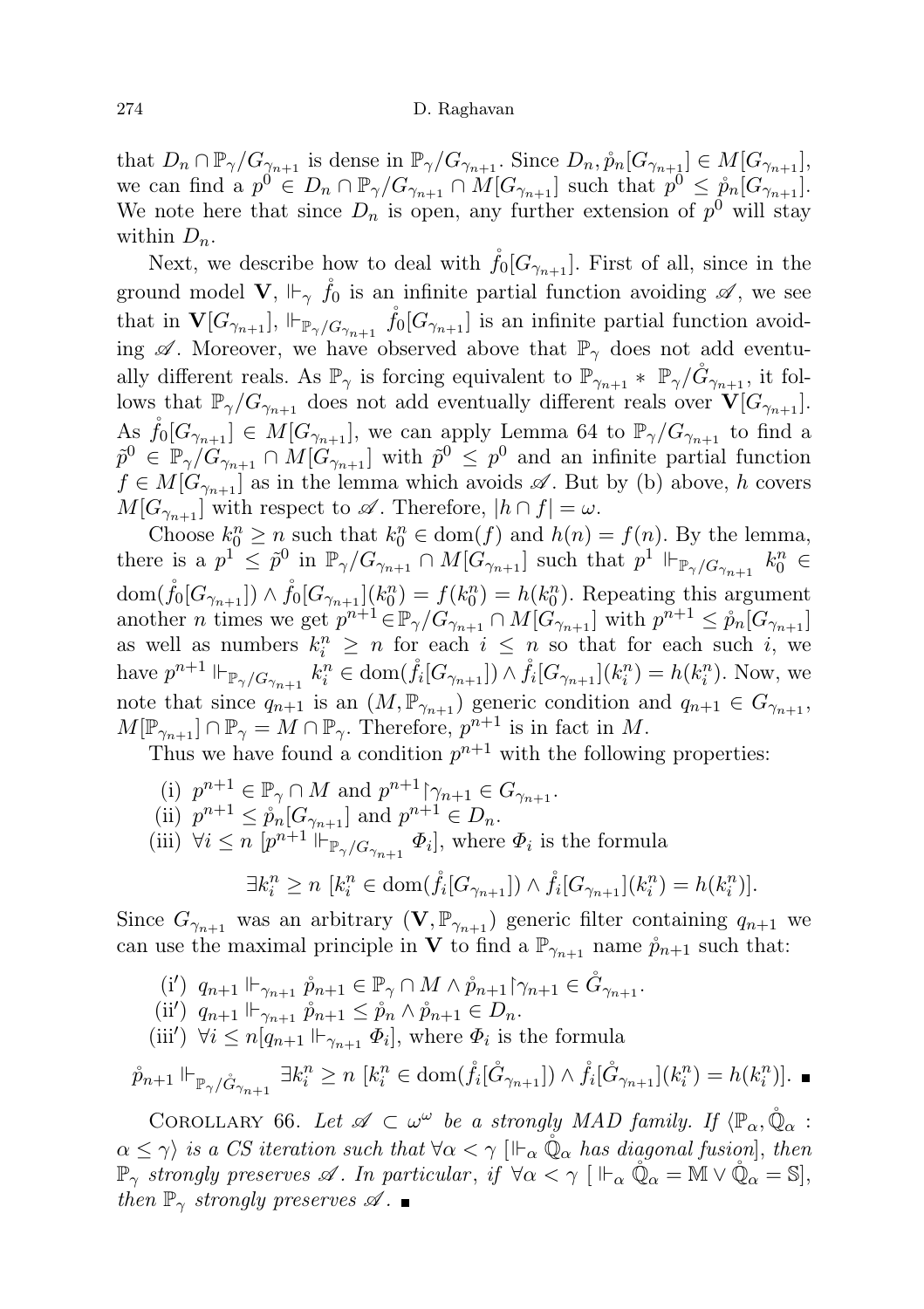7. It is consistent that there are no strongly MAD families of size c. In this section we will show that it is consistent that there are no strongly MAD families of size continuum. In fact, we will prove something more general. In Section 5 we showed that strongly MAD families are Cohen-indestructible. It is possible to combine this fact with an elementary submodel argument to show that there are no strongly MAD families of size continuum in the Cohen model. Here by the Cohen model we mean the model one gets by adding  $\aleph_2$  Cohen reals to a ground model satisfying CH. Arguments like this are well known in the literature. For example, Kunen used an argument of this sort to show that there are no well ordered chains of length  $\omega_2$  in  $\mathcal{P}(\omega)/\text{Fin}$  in the Cohen model (see Proposition 7.1 of [5]). To apply such an argument to strongly MAD families, we proceed by contradiction. We fix  $\mathscr{A}$ , a nice  $Fn(\omega_2, 2)$  name for a strongly MAD family of size  $\aleph_2$ , and we take a countably closed elementary submodel M in the ground model of size  $\aleph_1$  with  $\mathscr{A} \in M$ . Now, if  $\delta = M \cap \omega_2$ , then  $M \cap \mathscr{A}$  is a nice  $Fn(\delta, 2)$  name for a strongly MAD family of size  $\aleph_1$ . Since strongly MAD families are Cohen-indestructible,  $M \cap \mathscr{A}$  still names a MAD family in the final model, a contradiction.

Juhász and others (for example, see [12], [11], [10], [6]) have introduced a set of axioms that attempt to capture the combinatorics of  $\mathcal{P}(\omega)$  and  $\omega^{\omega}$  in the Cohen model. These axioms fall into two categories. There are axioms of the elementary submodel kind, which say that there are elementary submodels of size  $\aleph_1$  that "capture"  $\mathcal{P}(\omega)$ . The other kind are homogeneity axioms, which say that given any sequence  $\langle r_{\alpha} : \alpha < \omega_2 \rangle$  of reals, there are  $\aleph_2$ of them that "look alike". It is of interest to see whether any of these axioms imply the above mentioned result about strongly MAD families. It is natural to try to do this from one of the elementary submodel axioms. We show in this section that the weak Freese–Nation property of  $\mathcal{P}(\omega)$  (wFN( $\mathcal{P}(\omega)$ )) implies that all strongly MAD families have size at most  $\aleph_1$ . It is shown in [6] that  $wFN(\mathcal{P}(\omega))$  holds in any model gotten by adding fewer than  $\aleph_{\omega}$  Cohen reals to a ground model satisfying CH. The usual definition of  $wFN(\mathcal{P}(\omega))$  is in terms of weak Freese–Nation maps. It is shown in [6] that the definition we adopt below is equivalent to this usual definition.

DEFINITION 67. Given  $B \subset \mathcal{P}(\omega)$ , we write  $B \leq_{\sigma} \mathcal{P}(\omega)$  to mean that for all  $a \in \mathcal{P}(\omega)$ , there is a countable set  $C \subset B \cap \mathcal{P}(a)$  such that  $\forall b \in B \cap \mathcal{P}(a)$  $\exists c \in C \; [b \subset c \subset a].$ 

DEFINITION 68. wFN( $\mathcal{P}(\omega)$ ) is the following statement: Whenever  $\theta$  is a sufficiently large regular cardinal, and  $N \prec H(\theta)$  with  $\omega_1 \subset N$ , then  $N \cap \mathcal{P}(\omega) \leq_{\sigma} \mathcal{P}(\omega).$ 

While it is possible to prove our result by arguing only with strongly MAD families of functions, the proof is a bit smoother if we argue instead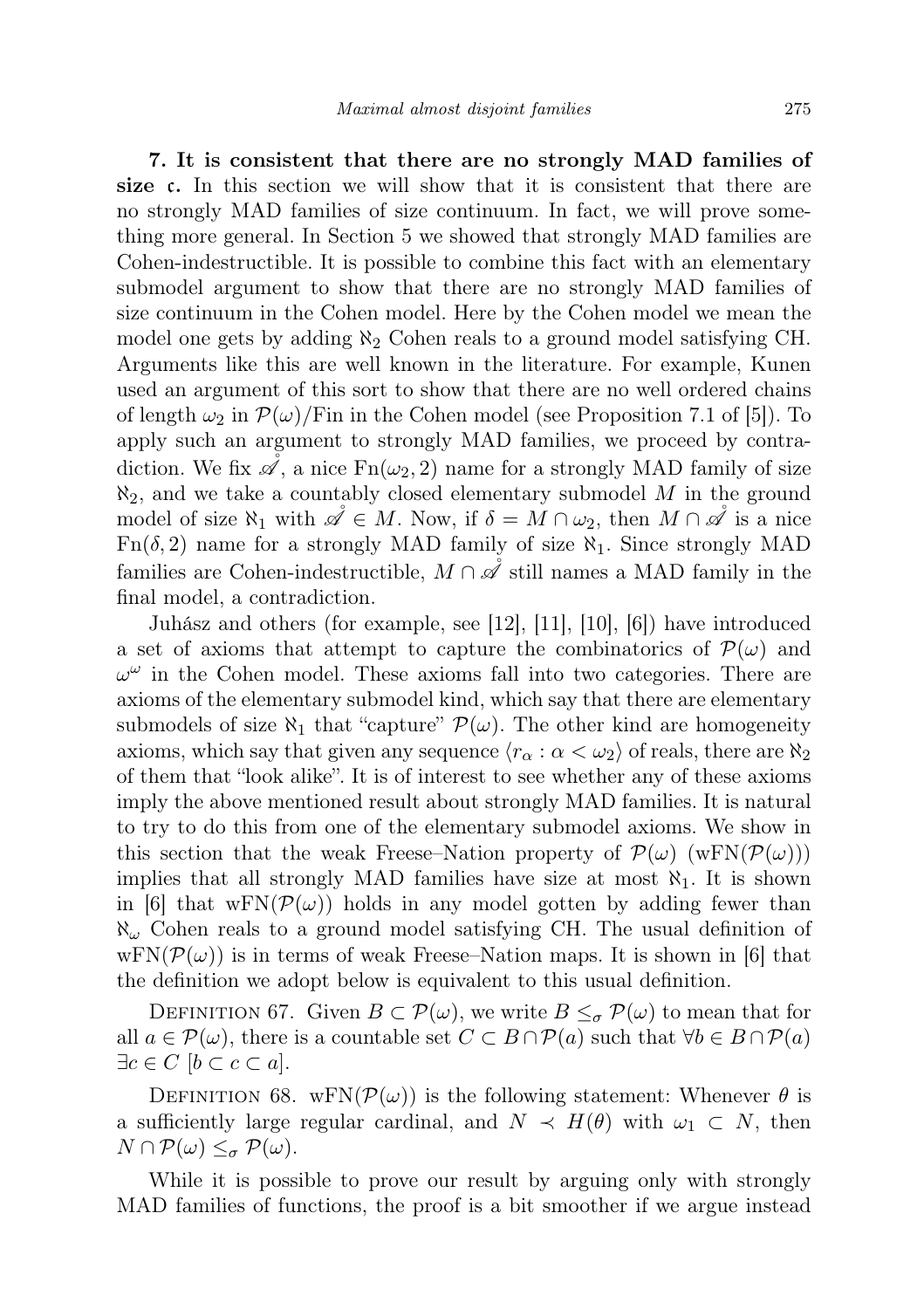with strongly MAD families of sets. The notion of a strongly MAD family of subsets of  $\omega$  was introduced in Malykhin [19]. It has been further studied by Kurilić [18] and Hrušák and García Ferreira [9]. The definition of this concept is identical to our Definition 2, but with  $\omega^{\omega}$  replaced everywhere by  $[\omega]^{\omega}$ , and with the additional requirement that the family be infinite.

DEFINITION 69. Let X be a countable set. Two sets  $a, b \in [X]^{\omega}$  are a.d. if  $a \cap b$  is finite. A family  $\mathscr{A} \subset [X]^{\omega}$  is a.d. if its members are pairwise a.d. An a.d. family  $\mathscr{A} \subset [X]^{\omega}$  is  $MAD$  if for every  $b \in [X]^{\omega}$  there is some  $a \in \mathscr{A}$ such that  $|a \cap b| = \omega$ . Note that we are allowing finite families to be MAD.

DEFINITION 70. Let X be a countable set, and let  $\mathscr{A} \subset [X]^{\omega}$  be an a.d. family. We say  $b \in [X]^{\omega}$  avoids  $\mathscr A$  if for every finite set  $\{a_0, \ldots, a_k\} \subset \mathscr A$ ,  $|b \setminus (a_0 \cup \cdots \cup a_k)| = \omega$ . We say that  $\mathscr A$  is strongly MAD in  $[X]^\omega$  if  $\mathscr A$  is an infinite family and if for any countable family  $\{b_i : i \in \omega\} \subset [X]^\omega$  of sets avoiding  $\mathscr{A}$ , there is  $a \in \mathscr{A}$  such that  $\forall i \in \omega \; |[a \cap b_i] = \omega]$ .

A connection between strongly MAD families of functions in  $\omega^{\omega}$  and strongly MAD families of sets is given by the following.

LEMMA 71. If there is a strongly MAD family in  $\omega^{\omega}$ , then there is a strongly MAD family in  $[\omega]^\omega$  which is of the same size.

*Proof.* Let  $\mathscr{A} \subset \omega^{\omega}$  be strongly MAD. For each  $n \in \omega$ , let  $C_n$  be the *n*th vertical column of  $\omega \times \omega$ . That is,  $C_n = \{ \langle n, m \rangle : m \in \omega \}.$  It is clear that each  $C_n$  is a.d. from  $\mathscr A$ . Thus  $\mathscr A \cup \{C_n : n \in \omega\}$  is an infinite a.d. family in  $[\omega \times \omega]^{\omega}$  and it has the same cardinality as  $\mathscr{A}$ . We will argue that it is strongly MAD in  $[\omega \times \omega]^{\omega}$ . Let  $\{A_n : n \in \omega\} \subset [\omega \times \omega]^{\omega}$  be a countable family avoiding  $\mathscr{A} \cup \{C_n : n \in \omega\}$ . We will find infinite partial functions  $f_n \subset A_n$  avoiding  $\mathscr A$ . The argument is similar to the proof of Lemma 21.

We will first argue that  $A_n$  has infinite intersection with infinitely many members of  $\mathscr A$ . Suppose this is false. Fix  $\{h_0, \ldots, h_k\} \subset \mathscr A$  such that for any  $h \in \mathscr{A}$ , if  $|h \cap A_n| = \omega$ , then  $h = h_i$  for some  $0 \le i \le k$ . Put  $B =$  $A_n \setminus (h_0 \cup \cdots \cup h_k)$ . Our assumption implies that B is a.d. from  $\mathscr{A}$ . Therefore, since strongly MAD families are van Douwen MAD, it follows that there is no infinite partial function  $p \subset B$ . Thus for all but finitely many  $n \in \omega$ ,  $C_n \cap B = 0$ . But then there is  $n \in \omega$  such that  $B \subset C_0 \cup \cdots \cup C_n$ , whence  $A_n \subset h_0 \cup \cdots \cup h_k \cup C_0 \cup \cdots \cup C_n$ , contradicting our assumption that  $A_n$ avoids  $\mathscr{A} \cup \{C_n : n \in \omega\}.$ 

Hence we can fix an infinite set  $\{h_i : i \in \omega\} \subset \mathscr{A}$  such that  $\forall i \in \omega$  $[h_i \cap A_n] = \omega$ . Now, put  $p_i = h_i \cap A_n$ . This is an infinite partial function. It is possible to choose infinite partial functions  $g_i \subset p_i$  such that  $\forall i < j < \omega$  $[\text{dom}(g_i) \cap \text{dom}(g_j) = 0]$ . Put  $f_n = \bigcup g_i$ . This is an infinite partial function and clearly  $f_n \subset A_n$ . Moreover,  $f_n$  has infinite intersection with infinitely many members of  $\mathscr A$ . So  $f_n$  avoids  $\mathscr A$ . Thus  $\{f_n : n \in \omega\}$  is a countable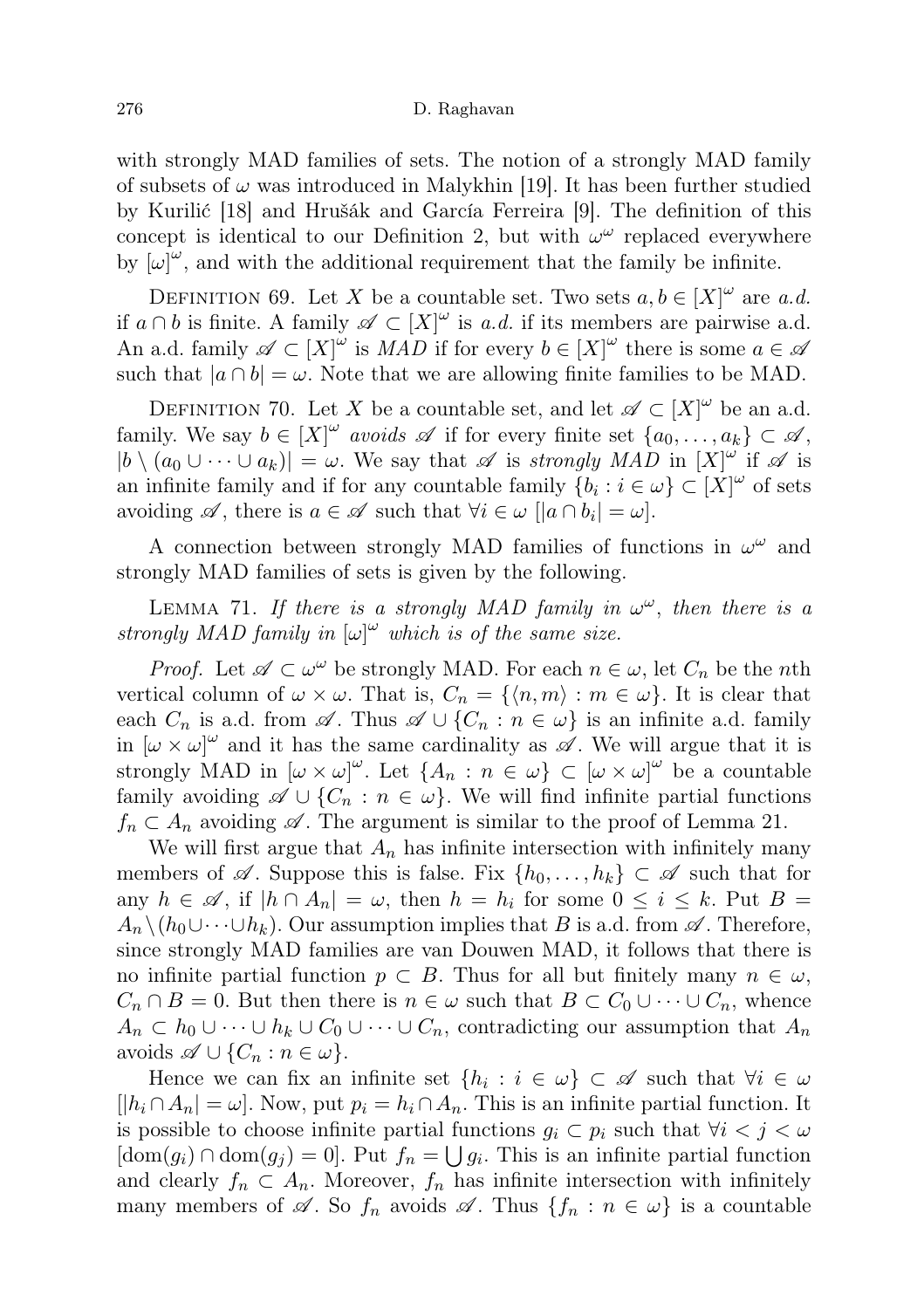family of infinite partial functions avoiding  $\mathscr A$ . So by Lemma 7 we can find  $h \in \mathscr{A}$  such that  $\forall n \in \omega \; | |h \cap f_n| = \omega$ . But since  $f_n \subset A_n$ , we conclude that  $\forall n \in \omega \; [|h \cap A_n| = \omega].$ 

We do not know if the converse is true:

QUESTION 72. Suppose that there is a strongly MAD family in  $[\omega]^\omega$ . Is there a strongly MAD family in  $\omega^{\omega}$ ?

Lemma 71 tells us that every strongly MAD family of functions in  $\omega^{\omega}$ gives rise to a strongly MAD family of the same size in  $[\omega]^\omega$ . Thus if we show that wFN( $\mathcal{P}(\omega)$ ) implies that every strongly MAD family in  $[\omega]^{\omega}$  has size at most  $\aleph_1$ , then the same will hold for strongly MAD families of functions as well.

Given a strongly MAD family  $\mathscr{A} \subset [\omega]^\omega$ , we will apply  $wFN(\mathcal{P}(\omega))$  to an elementary submodel  $N \prec H(\theta)$  which is " $\mathscr{A}$ -covering" in the following sense.

DEFINITION 73. Let  $\mathscr{A} \subset [\omega]^{\omega}$  be a strongly MAD family, and let  $N \prec$  $H(\theta)$  be an elementary submodel with  $\mathscr{A} \in N$ . We will say that N is  $\mathscr{A}$ covering if for every countable collection  $\{b_i : i \in \omega\} \subset N \cap [\omega]^\omega$  of sets avoiding  $\mathscr A$ , there is  $a \in N \cap \mathscr A$  such that  $\forall i \in \omega \; [|a \cap b_i| = \omega]$ .

LEMMA 74. Let  $\mathscr{A} \subset [\omega]^{\omega}$  be a strongly MAD family. There is  $N \prec H(\theta)$ with  $\mathscr{A} \in N$  such that:

- (1)  $|N| = \omega_1$  and  $\omega_1 \subset N$ .
- (2) N is  $\mathscr A$ -covering.

*Proof.* We build N as the union of an elementary chain of length  $\omega_1$  of countable elementary submodels of  $H(\theta)$ . Thus we construct a chain  $N_0 \prec$  $N_1 \prec \cdots \prec N_\alpha \prec \cdots \prec N_{\omega_1} = N \prec H(\theta)$ , where  $|N_\alpha| = \omega$ , for all  $\alpha < \omega_1$ . To start with, we ensure  $\mathscr{A} \in N_0$ . Given  $N_\alpha$ , we ensure that  $\alpha \in N_{\alpha+1}$ and that there is  $a \in \mathscr{A} \cap N_{\alpha+1}$  such that  $|a \cap b| = \omega$  for all  $b \in [\omega]^{\omega} \cap N_{\alpha}$ avoiding  $\mathscr A$ . It is possible to do this because  $\mathscr A$  is strongly MAD and because  $|N_{\alpha}| = \omega$ . Finally, if  $\alpha$  is a limit, we set  $N_{\alpha} = \bigcup_{\beta < \alpha} N_{\beta}$ . Now, it is clear that  $N = \bigcup_{\alpha < \omega_1} N_{\alpha}$  is as required.

THEOREM 75. wFN( $\mathcal{P}(\omega)$ ) implies that all strongly MAD families in  $[\omega]^{\omega}$ (and hence  $\omega^{\omega}$ ) have size at most  $\aleph_1$ . In particular, in the Cohen model, all strongly MAD families in both  $[\omega]^\omega$  and  $\omega^\omega$  have size at most  $\aleph_1$ .

*Proof.* Let  $\mathscr{A} \subset [\omega]^{\omega}$  be a strongly MAD family. Let  $N \prec H(\theta)$  be  $\mathscr{A}$ covering with  $\omega_1 \subset N$  and  $|N| = \aleph_1$ . We claim that  $N \cap \mathscr{A} = \mathscr{A}$ . Suppose for a contradiction that there is  $a \in \mathscr{A}$  with  $a \notin N$ . Put  $\bar{a} = \omega \setminus a$ . Since  $N \cap \mathcal{P}(\omega) \leq_{\sigma} \mathcal{P}(\omega)$ , there is a countable set  $C \subset N \cap \mathcal{P}(\bar{a})$  such that for all  $b \in N \cap \mathcal{P}(\bar{a})$ , there is  $c \in C$  with  $b \subset c \subset \bar{a}$ . Notice that since  $\mathscr A$  is an a.d.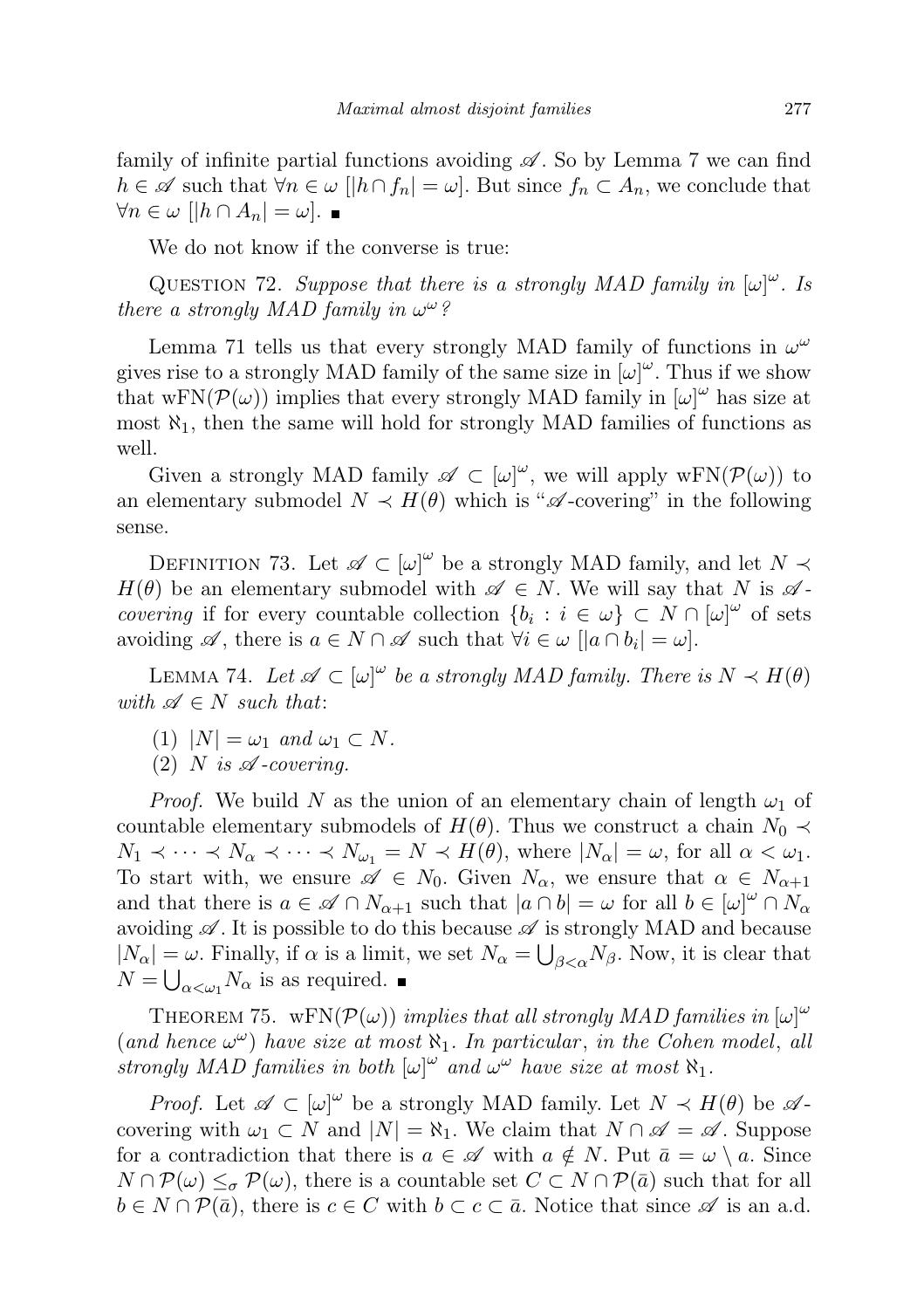family, every  $b \in N \cap \mathscr{A}$  is almost contained in  $\bar{a}$ . It follows that for every  $b \in N \cap \mathscr{A}$ , there is  $c \in C$  such that  $b \subset^* c$ .

Now, we claim that for each  $c \in C$ ,  $\omega \setminus c$  avoids  $\mathscr A$ . Indeed, suppose not. Since  $c \in N$ , there is a finite set  $\{a_0, \ldots, a_k\} \subset N \cap \mathscr{A}$  such that  $\omega \setminus c \subset^* a_0 \cup \cdots \cup a_k$ . But  $c \subset \bar{a}$ , and so  $a \subset \omega \setminus c \subset^* a_0 \cup \cdots \cup a_k$ . But this is impossible because  $a \notin N$  and hence is a.d. from  $a_0, \ldots, a_k$ .

Thus we conclude that  $\{\omega \setminus c : c \in C\}$  is a countable subset of  $N \cap [\omega]^{\omega}$ of sets avoiding  $\mathscr A$ . Since N is  $\mathscr A$ -covering, there is  $b \in N \cap \mathscr A$  such that  $|b \cap (\omega \setminus c)| = \omega$  for all  $c \in C$ . But we have argued above that  $b \subset^* c$  for some  $c \in C$ . This a contradiction, which finishes the proof.  $\blacksquare$ 

REMARK 76. Since strongly MAD families in  $\omega^{\omega}$  are iterated Sacks and iterated Miller indestructible (Corollary 66), we can modify the elementary submodel argument alluded to at the beginning of this section to show that all strongly MAD families have size  $\aleph_1$  in both the Sacks and Miller models.

8. Miscellaneous results. We will gather together here some assorted results that do not belong in any of the previous sections. Our first result grew out of a conversation with Michael Hrušák. For the case of MAD families in  $[\omega]^\omega$ , the notion of strong MADness (see Definition 70) turns out to be closely related to that of Cohen-indestructibility. It is shown in Hrušák and García Ferreira [9] and Kurilić [18] that a MAD family of subsets of  $\omega$  is Cohen-indestructible iff it is "somewhere" strongly MAD. This led Hrušák to suggest that a similar result is true for MAD families of functions as well. We will show below that this is not the case. Indeed, we will show that assuming CH, we can construct a Cohen-indestructible MAD family of functions that is "nowhere" van Douwen MAD (and hence "nowhere" strongly MAD). This shows that Cohen-indestructibility is somewhat different for MAD families of functions.

DEFINITION 77. Let  $\mathscr{A} \subset \omega^{\omega}$  be an a.d. family. Let  $f \in \omega^{\omega}$ . We define  $\mathscr{A} \cap f = \{h \cap f : h \in \mathscr{A} \land |h \cap f| = \omega\}.$  Note that this is an a.d. family on the countable set f. The trace of  $\mathscr A$ , written  $\text{tr}(\mathscr A)$ , is  $\{f \in \omega^\omega : \mathscr A \cap f$  is a MAD family in  $[f]^{\omega}$ .

DEFINITION 78. Let  $\mathscr{A} \subset \omega^\omega$  be a MAD family. We say that  $\mathscr{A}$  has *trivial trace* if no member of  $tr(\mathscr{A})$  avoids  $\mathscr{A}$ .

THEOREM 79. Assume CH. There is a Cohen-indestructible MAD family  $\mathscr{A} \subset \omega^\omega$  with trivial trace.

Proof. To ensure that our family is Cohen-indestructible, we will do a construction similar to the one in Kunen [17]. Let  $\mathbb{P} = \text{Fn}(\omega, 2)$ . Since we are assuming CH, there are only  $\omega_1$  nice  $\mathbb P$  names for elements of  $\omega^{\omega}$ . Let  $\langle\langle p_\alpha, \check{f}_\alpha\rangle : \alpha < \omega_1\rangle$  enumerate all pairs  $\langle p, \check{f}\rangle$  such that  $p \in \mathbb{P}$  and  $\check{f}$  is a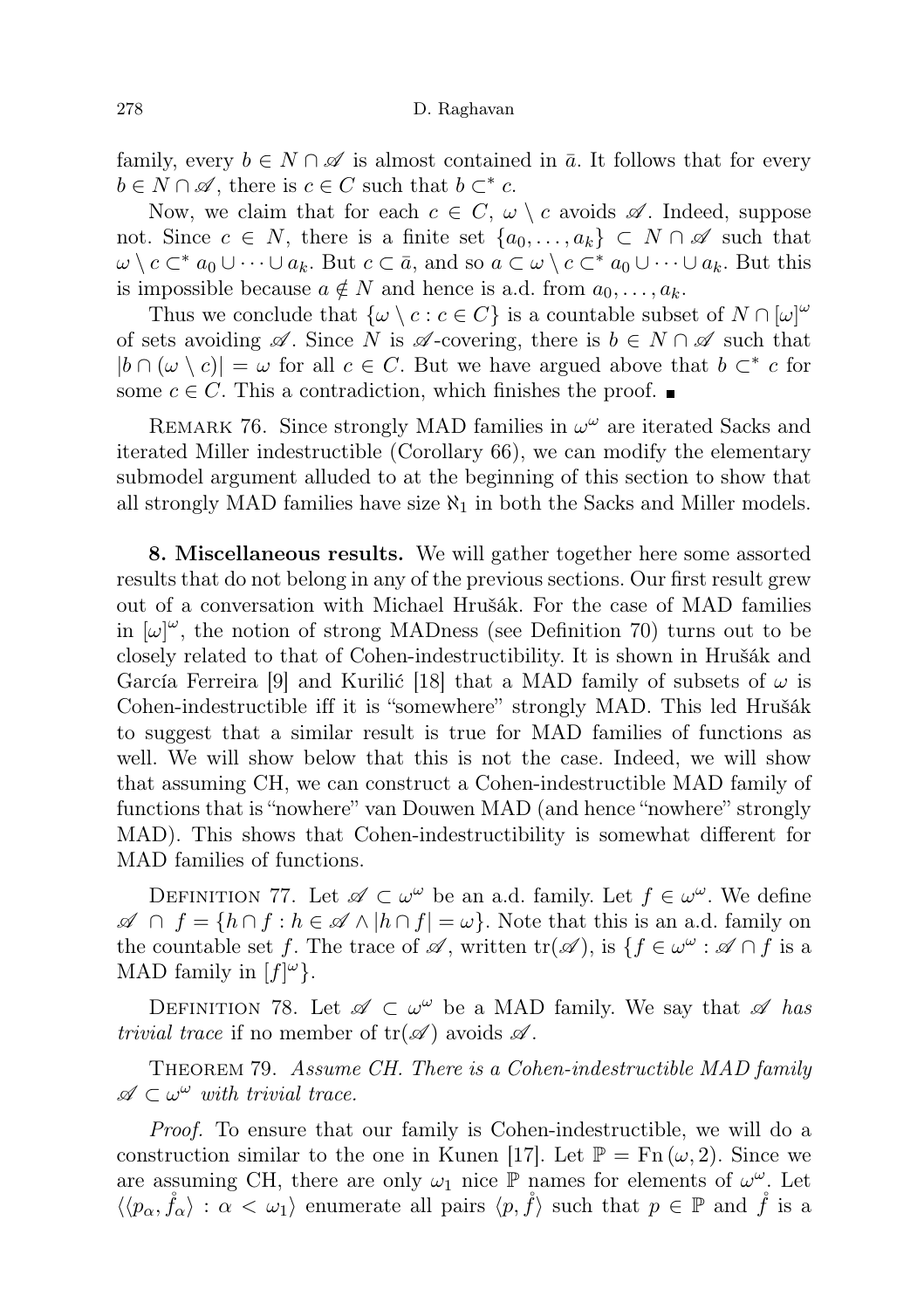nice  $\mathbb P$  name for an element of  $\omega^{\omega}$ . Let  $\langle g_{\alpha} : \alpha < \omega_1 \rangle$  enumerate  $\omega^{\omega}$ . An ideal I of subset of  $\omega$  is said to be *dense* if  $\forall a \in [\omega]^{\omega} \exists b \in [a]^{\omega}$   $[b \in \mathcal{I}]$ . Fix a proper, non-principal dense ideal on  $\omega$ . Notice that for any such ideal  $\mathcal{I}$ , if  $\{a_i : i \in \omega\} \subset \mathcal{I}$  is a countable collection of infinite sets, then there is an infinite set  $b \in \mathcal{I}$  such that  $\forall i \in \omega \; |b \cap a_i| < \omega$ . Now, we will build two sequences  $\langle \mathscr{A}_{\alpha} : \alpha < \omega_1 \rangle$  and  $\langle \mathscr{B}_{\alpha} : \alpha < \omega_1 \rangle$  such that the following hold:

- (1)  $\mathscr{A}_{\alpha} \subset \omega^{\omega}$  is a countable a.d. family.
- (2)  $\mathscr{B}_{\alpha}$  is a countable set of infinite partial functions.
- (3)  $\forall f \in \mathscr{B}_{\alpha}$  [dom(f)  $\in \mathcal{I}$ ].
- (4)  $\forall \alpha < \beta < \omega_1 \ [\mathscr{A}_\alpha \subset \mathscr{A}_\beta \land \mathscr{B}_\alpha \subset \mathscr{B}_\beta].$
- (5)  $\forall h \in \mathscr{A}_{\alpha} \ \forall f \in \mathscr{B}_{\alpha} \ [|h \cap f| < \omega].$
- (6) If  $g_{\alpha}$  avoids  $\bigcup \{\mathscr{A}_{\beta} : \beta < \alpha\}$ , then there is  $f \subset g_{\alpha}$  such that  $f \in \mathscr{B}_{\alpha}$ .
- (7) If  $p_{\alpha} \Vdash \mathring{f}_{\alpha}$  is a.d. from  $\bigcup \{ \mathscr{A}_{\beta} : \beta < \alpha \}$ , then  $\exists h \in \mathscr{A}_{\alpha}$   $[p_{\alpha} \Vdash | h \cap \mathring{f}_{\alpha}]$  $=\omega$ .

Our MAD family  $\mathscr A$  will be  $\bigcup \mathscr A_\alpha$ . It is clear from clauses (5) and (6) that  $\mathscr A$  has trivial trace, while it is easy to see that clause (7) implies that  $\mathscr A$  is Cohen-indestructible.

Assume that  $\langle \mathscr{A}_{\beta} : \beta < \alpha \rangle$  and  $\langle \mathscr{B}_{\beta} : \beta < \alpha \rangle$  have already been constructed. Set  $\mathscr{C} = \bigcup \mathscr{A}_{\beta}$  and  $\mathscr{B} = \bigcup \mathscr{B}_{\beta}$ . Then  $\mathscr{C} \subset \omega^{\omega}$  is a countable a.d. family and  $\mathscr B$  is a countable family of infinite partial functions. Moreover,  $\forall f \in \mathscr{B}$   $\forall h \in \mathscr{C}$   $\vert h \cap f \vert < \omega \vert$ . We will first define  $\mathscr{B}_{\alpha}$ , taking care of clause (6). Consider  $g_{\alpha}$ . If  $g_{\alpha}$  does not avoid  $\mathscr{C}$ , there is nothing to be done, and we simply set  $\mathscr{B}_{\alpha} = \mathscr{B}$ . Now, let us assume that  $g_{\alpha}$  avoids  $\mathscr{C}$ . Since  $\mathscr{C}$ is countable, this assumption implies that  $\mathscr{C} \cap g_{\alpha}$  is neither a finite nor an infinite MAD family on  $g_{\alpha}$ . So there is an infinite partial function  $p \subset g_{\alpha}$ which is a.d. from  $\mathscr C$ . Since  $\mathcal I$  is a dense ideal, there is an infinite partial function  $f \subset p$  with  $dom(f) \in \mathcal{I}$ . As p is a.d. from  $\mathscr{C}$ , f is also a.d. from  $\mathscr{C}$ , and therefore we can set  $\mathscr{B}_{\alpha} = \mathscr{B} \cup \{f\}.$ 

Next, we define  $\mathscr{A}_{\alpha}$ . Once again, if  $p_{\alpha} \not\perp \check{f}_{\alpha}$  is a.d. from  $\mathscr{C}$ , there is nothing to be done, and we set  $\mathscr{A}_{\alpha} = \mathscr{C}$ . Now, assume that  $p_{\alpha} \Vdash \dot{f}_{\alpha}$  is a.d. from *C*. Put  $\mathscr{B}_{\alpha} = \{f_i : i \in \omega\}$  and  $\mathscr{C} = \{h_i : i \in \omega\}$ . For each  $i \in \omega$ , put  $a_i = \text{dom}(f_i)$ . Thus  $\{a_i : i \in \omega\}$  is a countable collection of infinite sets in  $\mathcal{I}$ . By our observation above, there is an infinite set  $b \in \mathcal{I}$  such that  $\forall i \in \omega \; [b \cap a_i] < \omega$ . We will define an infinite partial function  $h^0$  with  $\text{dom}(h^0) \subset b$  such that  $p_\alpha \Vdash |h^0 \cap \mathring{f}_\alpha| = \omega$ . Observe that for any  $i \in \omega, h^0 \cap f_i$ will be finite. To get  $h^0$  we proceed as follows. Let  $\{q_i : i \in \omega\}$  enumerate  ${q \in \mathbb{P} : q \leq p_\alpha}$ . We will build  $h^0$  as the union of an increasing sequence of finite partial functions. We will build a sequence  $\langle h_i^0 : -1 \leq i < \omega \rangle$  such that: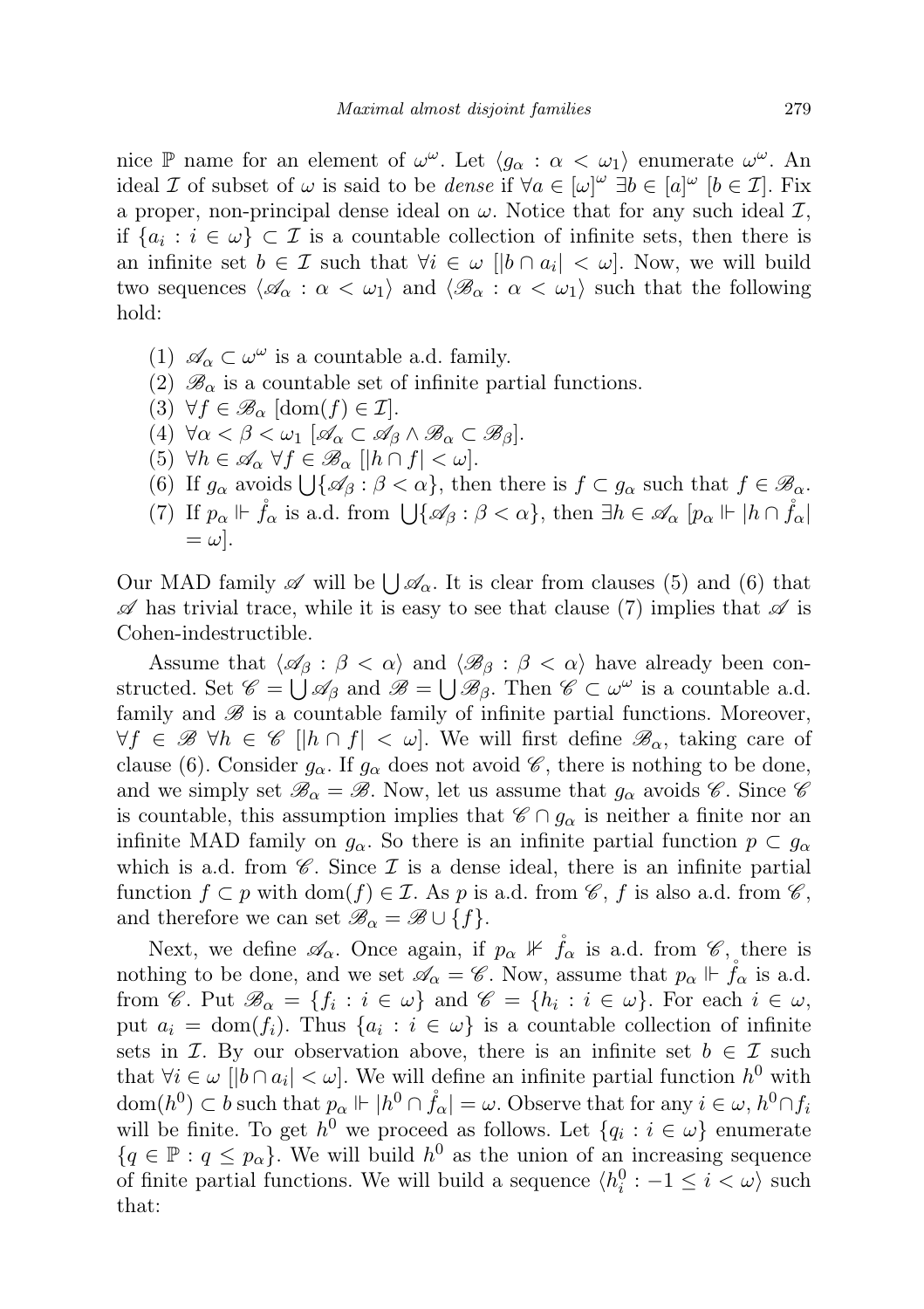- (a)  $h_{-1}^0 = 0$  and  $h_i^0$  is a finite partial function with dom $(h_i^0) \subset b$ .
- (b)  $h_{i-1}^0 \subset h_i^0$  and  $\forall j \leq i \ [h_i^0 \cap h_j \subset h_{i-1}^0 \cap h_j].$
- (c)  $\exists k_i \geq i \; \exists r \leq q_i \; [k_i \in \text{dom}(h_i^0) \land r \Vdash h_i^0(k_i) = \mathring{f}_\alpha(k_i)].$

Put  $h^0 = \bigcup h_i^0$ . It is clear from clause (b) that  $h^0$  is a.d. from  $h_i$  for all  $i \in \omega$ . Also, we see from clause (a) that  $dom(h^0) \subset b$ . We will argue that  $p_{\alpha} \Vdash |h^0 \cap \mathring{f}_{\alpha}| = \omega$ . Let  $q \le p_{\alpha}$  and let  $n \in \omega$ . There are infinitely many conditions below q. Hence we can find  $i > n$  such that  $q_i \leq q$ . But now by clause (c) there are  $k_i \geq i > n$  and  $r \leq q_i \leq q$  such that  $k_i \in \text{dom}(h_i^0) \subset$ dom $(h^0)$  and  $r \Vdash \mathring{f}_{\alpha}(k_i) = h_i^0(k_i) = h^0(k_i)$ .

We will now describe how to construct  $\langle h_i^0 : -1 \leq i \langle \omega \rangle$ .  $h_{-1}^0$  is 0. At stage  $i \geq 0$ , assume that  $h_{i-1}^0$  is given to us. We wish to define  $h_i^0$  so that clause (c) is satisfied. But we need to be sure that we introduce no new agreements between  $h_i^0$  and any of the members of  $\{h_0, \ldots, h_i\}$ . We know that  $q_i \Vdash \mathring{f}_\alpha$  is a.d. from  $\{h_0, \ldots, h_i\}$ . Hence, there is  $\tilde{r} \leq q_i$  and  $l \in \omega$  such that  $\tilde{r} \Vdash \forall k > l \; [\mathring{f}_{\alpha}(k) \notin \{h_0(k), \ldots, h_i(k)\}]$ . Put  $m = \max(\text{dom}(h_{i-1}^0))$ . Since b is an infinite set there is a  $k_i \in b$  with  $k_i > \max\{m, l, i\}$ . Now, since  $\mathring{f}_{\alpha}$  is a name for an element of  $\omega^{\omega}$ , we can find  $r \leq \tilde{r}$  and  $n \in \omega$  such that  $r \Vdash$  $\check{f}_{\alpha}(k_i) = n.$  Notice that our choice of  $\tilde{r}$  entails that  $n \notin \{h_0(k_i), \ldots, h_i(k_i)\}.$ Since  $k_i > m$ , we can define  $h_i^0 = h_{i-1}^0 \cup \{\langle k_i, n \rangle\}$ . As  $k_i \in b$ , this is as required.

We are almost done. We just need to extend  $h^0$  to a total function. Since both  $\mathscr{B}_{\alpha}$  and  $\mathscr{C}$  are countable, there is a total function  $h' \in \omega^{\omega}$  such that  $\forall i \in \omega \; [h' \cap f_i] < \omega \wedge |h' \cap h_i| < \omega$ . Put  $X = \text{dom}(h^0)$  and  $Y = \omega \setminus X$ . Put  $h^1 = h'|Y$  and set  $h = h^0 \cup h^1$ . It is clear that h is a.d. from both  $\mathscr{B}_{\alpha}$ and  $\mathscr{C}$ . So we may set  $\mathscr{A}_{\alpha} = \mathscr{C} \cup \{h\}$ , and this ends the proof.

Despite certain differences, there are close connections between the notion of a strongly MAD family of functions and the notion of a strongly MAD family of sets. Lemma 71 shows that the existence of the former implies the existence of the latter. We also get a connection between the indestructibility properties of strongly MAD families in  $\omega^{\omega}$  and those of strongly MAD families in  $[\omega]^\omega$ .

LEMMA 80. Let  $\mathbb P$  be any poset. Suppose that any strongly MAD family in  $[\omega]^\omega$  is strongly  $\mathbb P$ -indestructible (see Definition 26). Let  $\mathscr A \subset \omega^\omega$  be strongly MAD. Then  $\mathscr A$  is strongly  $\mathbb P$ -indestructible.

*Proof.* As in Lemma 71, let  $C_n$  be the nth vertical column of  $\omega \times \omega$ . We know from Lemma 71 that  $\mathscr{A} \cup \{C_n : n \in \omega\}$  is a strongly MAD family in  $[\omega \times \omega]^{\omega}$ . Now, let G be a  $(V, \mathbb{P})$  generic filter. By assumption, in  $V[G]$ ,  $\mathscr{A}\cup\{C_n:n\in\omega\}$  remains a strongly MAD family in  $[\omega\times\omega]^{\omega}$ . In  $\mathbf{V}[G]$ , let  ${f_i : i \in \omega} \subset \omega^{\omega}$  be a countable family avoiding  $\mathscr A$ . As each  $f_i$  is a.d. from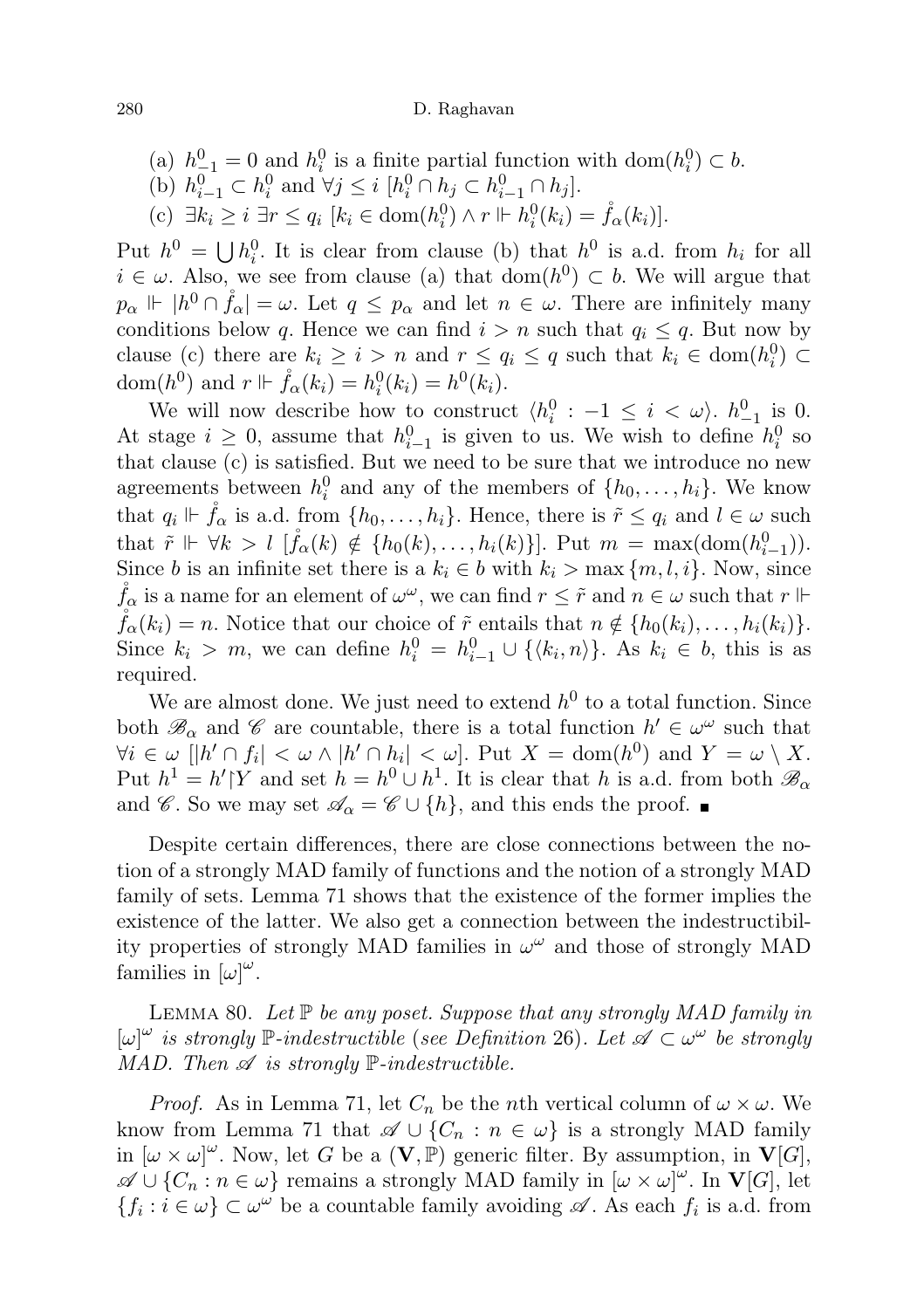each  $C_n$ , it follows that  $\{f_i : i \in \omega\} \subset [\omega \times \omega]^\omega$  still avoids  $\mathscr{A} \cup \{C_n : n \in \omega\}.$ But then there must be  $h \in \mathscr{A}$  such that  $\forall i \in \omega \; [h \cap f_i] = \omega$ .

Acknowledgements. The author thanks the anonymous referee for carefully reading the paper and making very useful suggestions.

The author was partially supported by NSF Grant DMS-0456653.

# References

- [1] U. Abraham, Proper forcing, in: Handbook of Set Theory, to appear.
- [2] T. Bartoszyński, Combinatorial aspects of measure and category, Fund. Math. 127 (1987), 225–239.
- [3] T. Bartoszyński and H. Judah, Set Theory: On the Structure of the Real Line, A K Peters, Wellesley, MA, 1995.
- [4] J. Brendle and S. Yatabe, Forcing indestructibility of MAD families, Ann. Pure Appl. Logic 132 (2005), 271–312.
- [5] A. Dow, An introduction to applications of elementary submodels to topology, Topology Proc. 13 (1988), 17–72.
- [6] S. Fuchino, S. Koppelberg, and S. Shelah, Partial orderings with the weak Freese– Nation property, Ann. Pure Appl. Logic 80 (1996), 35–54.
- [7] M. Goldstern, Tools for your forcing construction, in: Set Theory of the Reals (Ramat Gan, 1991), Israel Math. Conf. Proc., Bar-Ilan Univ., Ramat Gan, 1993, 305– 360.
- [8] M. Hrušák, MAD families and the rationals, Comment. Math. Univ. Carolin. 42 (2001), 345–352.
- [9] M. Hrušák and S. García Ferreira, Ordering MAD families a la Katětov, J. Symbolic Logic 68 (2003), 1337–1353.
- [10] I. Juhász, L. Soukup, and Z. Szentmiklóssy, Combinatorial principles from adding Cohen reals, in: Logic Colloquium '95 (Haifa), Lecture Notes in Logic 11, Springer, Berlin, 1998, 79–103.
- [11] —, What is left of CH after you add Cohen reals?, in: 8th Prague Topological Symposium on General Topology and Its Relations to Modern Analysis and Algebra (1996), Topology Appl. 85 (1998), 165–174 .
- [12] I. Juhász and K. Kunen, The power set of  $\omega$ . Elementary submodels and weakenings of CH, Fund. Math. 170 (2001), 257–265.
- [13] A. Kamburelis and B. Węglorz, Splittings, Arch. Math. Logic 35 (1996), 263–277.
- [14] B. Kastermans, Very mad families, in: Advances in Logic, Contemp. Math. 425, Amer. Math. Soc., Providence, RI, 2007, 105–112.
- [15] B. Kastermans, J. Steprāns, and Y. Zhang, Analytic and coanalytic families of almost disjoint functions, J. Symbolic Logic 73 (2008), 1158–1172.
- [16] J. Kellner and S. Shelah, Preserving preservation, ibid. 70 (2005), 914–945.
- [17] K. Kunen, Set Theory: An Introduction to Independence Proofs, Stud. Logic Found. Math. 102, North-Holland, Amsterdam, 1980.
- [18] M. S. Kurilić, Cohen-stable families of subsets of integers, J. Symbolic Logic 66 (2001), 257–270.
- [19] V. I. Malykhin, Topological properties of Cohen generic extensions, Trudy Moskov. Mat. Obshch. 52 (1989), 3–33, 247 (in Russian).
- [20] A. W. Miller, Arnie Miller's problem list, in: Set Theory of the Reals (Ramat Gan, 1991), Israel Math. Conf. Proc. 6, Bar-Ilan Univ., Ramat Gan, 1993, 645–654.